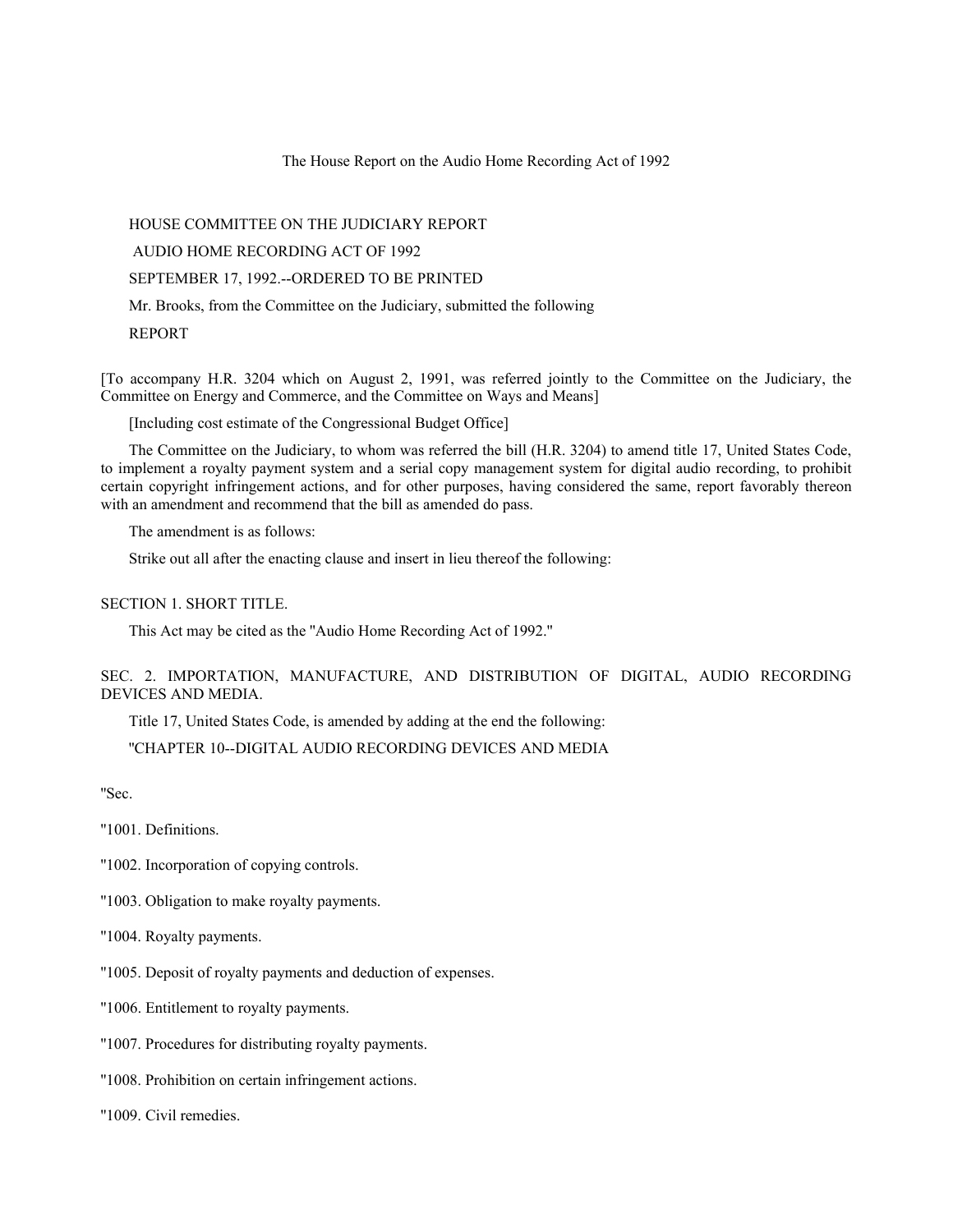''1010. Arbitration of certain disputes.

# **[2]''§ 1001. Definitions**

''As used in this chapter, the following terms have the following meanings:

''(1) A 'digital audio copied recording' is a reproduction in a digital recording format of a digital musical recording, whether that reproduction is made directly from another digital musical recording or indirectly from a transmission.

''(2) A 'digital audio interface device' is any machine or device that reads or sends copyright and generation status information from a digital musical recording.

''(3) A 'digital audio recording device' is any machine or device, whether or not included with or as part of some other machine or device, the digital recording function of which is designed or marketed for the primary purpose of, and that is capable of, making a digital audio copied recording for private use, except for--

''(A) professional model products, and

''(B) dictation machines, answering machines, and other audio recording equipment that is designed or marketed primarily for the creation of sound recordings resulting from the fixation of nonmusical sounds.

''(4)(A) A 'digital audio recording medium' is any material object in a form commonly distributed for use by individuals, that is primarily marketed or most commonly used by consumers for the purpose of making digital audio copied recordings by use of a digital audio recording device.

''(B) Such term does not include any material object--

''(i) that embodies a sound recording at the time it is first distributed by the importer or manufacturer; or

''(ii) that is primarily marketed and most commonly used by consumers either for the purpose of making copies of motion pictures or other audiovisual works or for the purpose of making copies of nonmusical literary works, including computer programs or data bases.

 $''(5)$ (A) A 'digital musical recording' is a material object--

''(i) in which are fixed, in a digital recording format, only sounds, and material, statements, or instructions incidental to those fixed sounds, if any, and

''(ii) from which the sounds and material can be perceived, reproduced, or otherwise communicated, either directly or with the aid of a machine or device.

''(B) A 'digital musical recording' does not include a material object--

''(i) in which the fixed sounds consist entirely of spoken word recordings, or

''(ii) in which one or more computer programs are fixed, except that a digital musical recording may contain statements or instructions constituting the fixed sounds and incidental material, and statements or instructions to be used directly or indirectly in order to bring about the perception, reproduction, or communication of the fixed sounds and incidental material.

''(C) For purposes of this paragraph--

''(i) a 'spoken word recording' is a sound recording in which are fixed only a series of spoken words, except that the spoken words may be accompanied by incidental musical or other sounds, and

''(ii) the term 'incidental' means related to and relatively minor by comparison.

''(6) 'Distribute' means to sell, lease, or assign a product to consumers in the United States, or to sell, lease, or assign a product in the United States for ultimate transfer to consumers in the United States.

''(7) An 'interested copyright party' is--

''(A) the owner of the exclusive right under section 106(1) of this title to reproduce a sound recording of a musical work that has been embodied in a musical recording lawfully made under this title that has been distributed;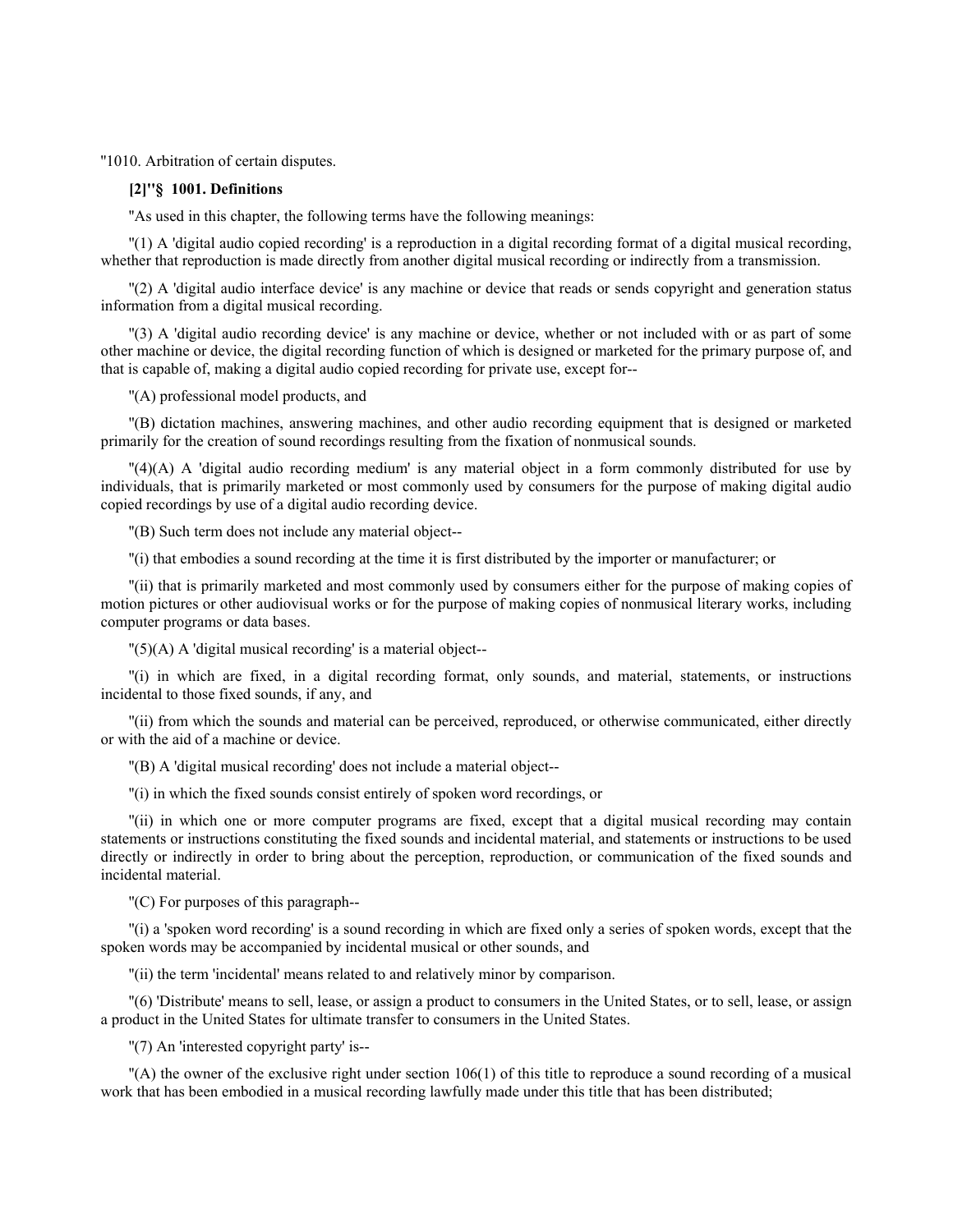''(B) the legal or beneficial owner of, or the person that controls, the right to reproduce in a musical recording a musical work that has been embodied in a musical recording lawfully made under this title that has been distributed;

''(C) a featured recording artist who performs on a sound recording that has been distributed; or

''(D) any association or other organization--

 $\lceil$ (i) representing persons specified in subparagraph (A), (B), or (C), or

''(ii) engaged in licensing rights in musical works to music users on behalf of writers and publishers.

**[3]** ''(8) To 'manufacture' means to produce or assemble a product in the United States. A 'manufacturer' is a person who manufactures.

''(9) A 'music publisher' is a person that is authorized to license the reproduction of a particular musical work in a sound recording.

''(10) A 'professional model product' is an audio recording device that is designed, manufactured, marketed, and intended for use by recording professionals in the ordinary course of a lawful business, in accordance with such requirements as the Secretary of Commerce shall establish by regulation.

''(11) The term 'serial copying' means the duplication of a copyrighted musical work from a copy of a copyrighted digital musical recording. The term 'copy of a digital musical recording' does not include a digital musical recording that is distributed, by authority of the copyright owner, for ultimate sale to consumers.

''(12) The 'transfer price' of a digital audio recording device or a digital audio recording medium--

''(A) is, subject to subparagraph (B)--

''(i) in the case of an imported product, the actual entered value at United States Customs (exclusive of any freight, insurance, and applicable duty), and

''(ii) in the case of a domestic product, the manufacturer's transfer price (FOB the manufacturer, and exclusive of any direct sales taxes or excise taxes incurred in connection with the sale); and

''(B) shall, in a case in which the transferor and transferee are related entities or within a single entity, not be less than a reasonable arms-length price under the principles of the regulations adopted pursuant to *section 482 of the Internal Revenue Code* of 1986, or any successor provision to such section.

''(13) A 'writer' is the composer or lyricist of a particular musical work.

## **''§ 1002. Incorporation of copying controls**

''(a) PROHIBITION ON IMPORTATION, MANUFACTURE, AND DISTRIBUTION.--

''(1) SYSTEM PROHIBITING COPYING.--No person shall import, manufacture, or distribute any digital audio recording device that does not contain the Serial Copy Management System or other system that prohibits serial copying of copyrighted works embodied in digital musical recordings.

''(2) DIGITAL AUDIO INTERFACE DEVICE.--No person shall import, manufacture, or distribute any machine or device that is designed or marketed for the primary purpose of, and that is capable of, playing back digital musical recordings, unless such machine or device contains a digital audio interface device.

''(b) DEVELOPMENT OF SYSTEM.--The Secretary of Commerce shall, not later than 45 days after the date of the enactment of this chapter, by regulation prescribe the requirements of the Serial Copy Management System or other system described in subsection (a)(1).

''(c) PROHIBITION ON CIRCUMVENTION OF THE SYSTEM.--No person shall import, manufacture, or distribute any device, or offer or perform any service, the primary purpose or effect of which is to avoid, bypass, remove, deactivate, or otherwise circumvent any program or circuit which implements, in whole or in part, a system described in subsection (a)(1).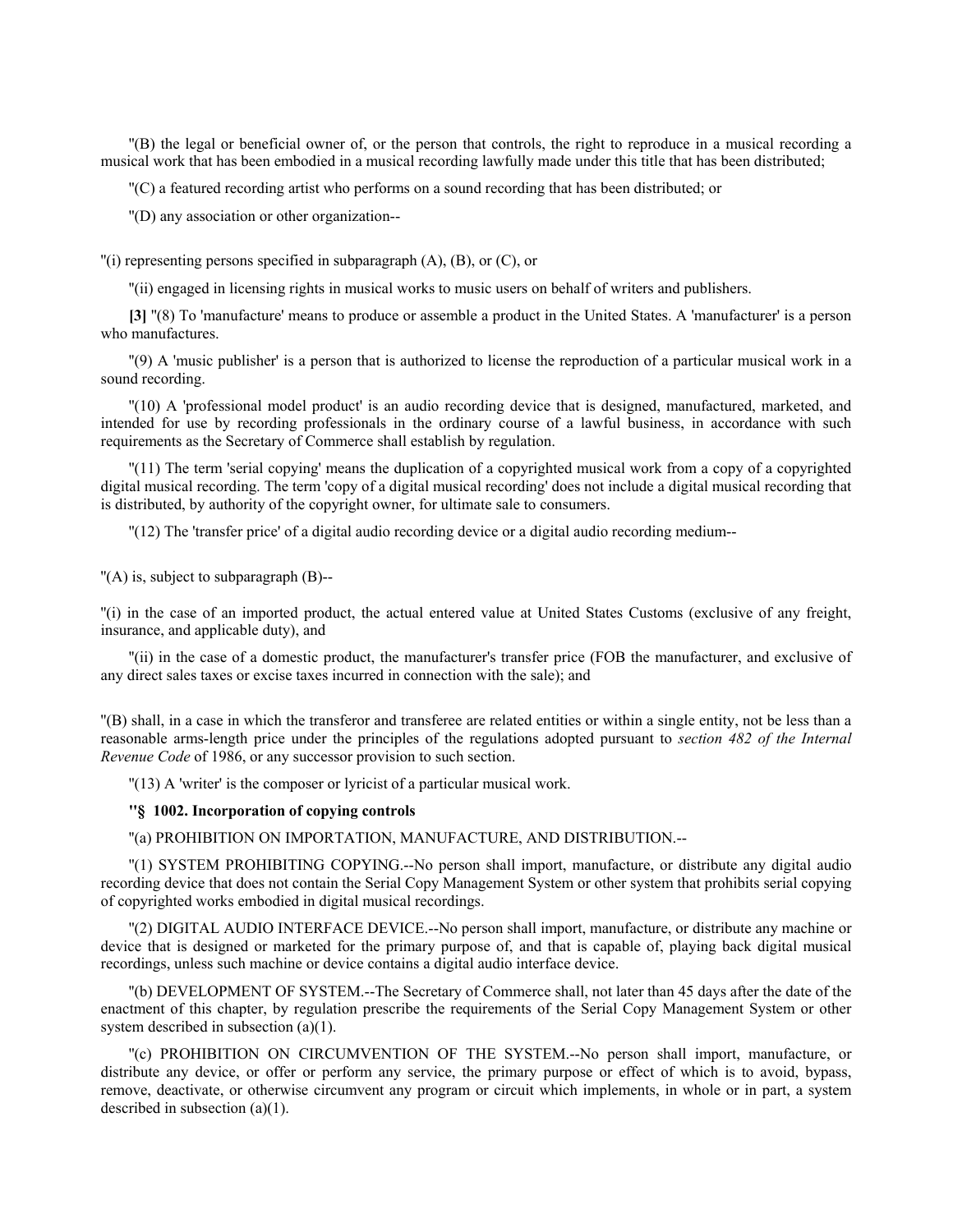#### ''(d) ENCODING OF INFORMATION ON DIGITAL MUSICAL RECORDINGS.--

''(1) PROHIBITION ON ENCODING INACCURATE INFORMATION.--No person shall encode a digital musical recording of a sound recording with inaccurate information relating to the category code, copyright status, or generation status of the source material for the recording.

''(2) ENCODING OF COPYRIGHT STATUS NOT REQUIRED.--Nothing in this chapter requires any person engaged in the importation or manufacture of digital musical recordings to encode any such digital musical recording with respect to its copyright status.

''(e) INFORMATION ACCOMPANYING TRANSMISSIONS IN DIGITAL FORMAT.--Any person who transmits or otherwise communicates to the public any sound recording in digital format is not required under this chapter to transmit or otherwise communicate the information relating to the copyright status of the sound recording. Any such person who does transmit or otherwise communicate such copyright status information shall transmit or communicate such information accurately.

### **''§ 1003. Obligation to make royalty payments**

''(a) PROHIBITION ON IMPORTATION AND MANUFACTURE.--No person shall import into and distribute, or manufacture and distribute, any digital audio recording device or digital audio recording medium unless such person records the notice spec-**[4]** ified by this section and subsequently deposits the statements of account and applicable royalty payments for such device or medium specified in section 1004.

''(b) FILING OF NOTICE.--The importer or manufacturer of any digital audio recording device or digital audio recording medium, within a product category or utilizing a technology with respect to which such manufacturer or importer has not previously filed a notice under this subsection, shall file with the Register of Copyrights a notice with respect to such device or medium, in such form and content as the Register shall prescribe by regulation.

### ''(c) FILING OF QUARTERLY AND ANNUAL STATEMENTS OF ACCOUNT.--

''(1) GENERALLY.--Any importer or manufacturer that distributes any digital audio recording device or digital audio recording medium that it manufactured or imported shall file with the Register of Copyrights, in such form and content as the Register shall prescribe by regulation, such quarterly and annual statements of account with respect to such distribution as the Register shall prescribe by regulation.

''(2) CERTIFICATION, VERIFICATION, AND CONFIDENTIALITY.--Each such statement shall be certified as accurate by an authorized officer or principal of the importer or manufacturer. The Register shall issue regulations to provide for the verification and audit of such statements and to protect the confidentiality of the information contained in such statements. Such regulations shall provide for the disclosure, in confidence, of such statements to interested copyright parties.

''(3) ROYALTY PAYMENTS.--Each such statement shall be accompanied by the royalty payments specified in section 1004.

### **''§ 1004. Royalty payments**

### ''(a) DIGITAL AUDIO RECORDING DEVICES.--

''(1) AMOUNT OF PAYMENT.--The royalty payment due under section 1003 for each digital audio recording device imported into and distributed in the United States, or manufactured and distributed in the United States, shall be 2 percent of the transfer price. Only the first person to manufacture and distribute or import and distribute such device shall be required to pay the royalty with respect to such device.

''(2) CALCULATION FOR DEVICES DISTRIBUTED WITH OTHER DEVICES.--With respect to a digital audio recording device first distributed in combination with one or more devices, either as a physically integrated unit or as separate components, the royalty payment shall be calculated as follows:

''(A) If the digital audio recording device and such other devices are part of a physically integrated unit, the royalty payment shall be based on the transfer price of the unit, but shall be reduced by any royalty payment made on any digital audio recording device included within the unit that was not first distributed in combination with the unit.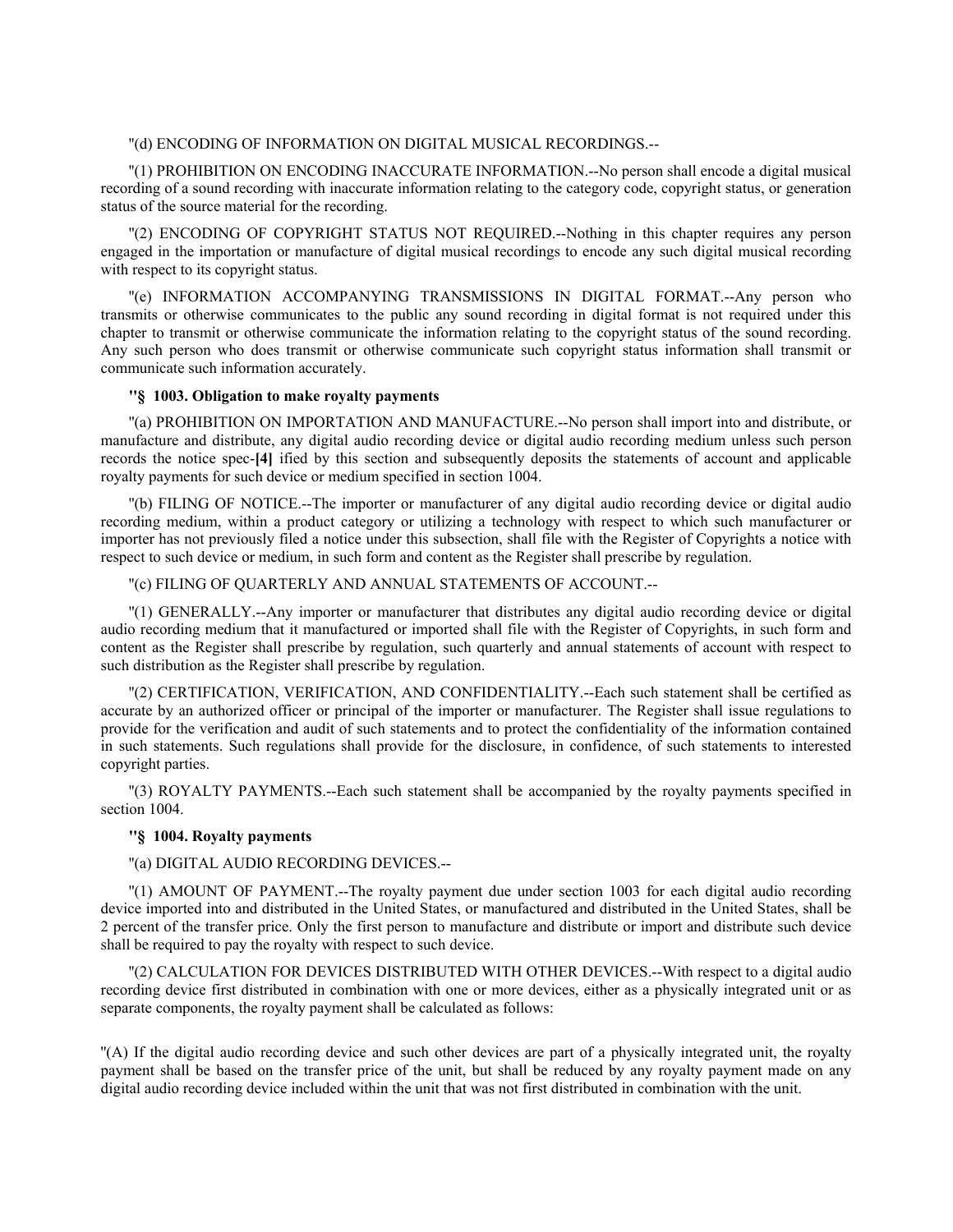''(B) If the digital audio recording device is not part of a physically integrated unit and substantially similar devices have been distributed separately at any time during the preceding 4 calendar quarters, the royalty payment shall be based on the average transfer price of such devices during those 4 quarters.

''(C) If the digital audio recording device is not part of a physically integrated unit and substantially similar devices have not been distributed separately at any time during the preceding 4 calendar quarters, the royalty payment shall be based on a constructed price reflecting the proportional value of such device to the combination as a whole.

''(3) LIMITS ON ROYALTIES.--Notwithstanding paragraph (1) or (2), the amount of the royalty payment for each digital audio recording device shall not be less than \$ 1 nor more than the royalty maximum. The royalty maximum shall be \$ 8 per device, except that in the case of a physically integrated unit containing more than 1 digital audio recording device, the royalty maximum for such unit shall be \$ 12. During the 6th year after the effective date of this chapter, and not more than once each year thereafter, any interested copyright party may petition the Copyright Royalty Tribunal to increase the royalty maximum and, if more than 20 percent of the royalty payments are at the relevant royalty maximum, the Tribunal shall prospectively increase such royalty maximum with the goal of having no more than 10 percent of such payments at the new royalty maximum.

''(b) DIGITAL AUDIO RECORDING MEDIA.--The royalty payment due under section 1003 for each digital audio recording medium imported into and distributed in the United States, or manufactured and distributed in the United States, shall be 3 per-**[5]** cent of the transfer price. Only the first person to manufacture and distribute or import and distribute such medium shall be required to pay the royalty with respect to such medium.

## **''§ 1005. Deposit of royalty payments and deduction of expenses**

''The Register of Copyrights shall receive all royalty payments deposited under this chapter and, after deducting the reasonable costs incurred by the Copyright Office under this chapter, shall deposit the balance in the Treasury of the United States, in such manner as the Secretary of the Treasury directs. All funds held by the Secretary of the Treasury shall be invested in interest-bearing United States securities for later distribution with interest under section 1007. The Register shall submit to the Copyright Royalty Tribunal, on a quarterly basis, such information as the Tribunal shall require to perform its functions under this chapter.

### **''§ 1006. Entitlement to royalty payments**

''(a) INTERESTED COPYRIGHT PARTIES.--The royalty payments deposited pursuant to section 1005 shall, in accordance with the procedures specified in section 1007, be distributed to any interested copyright party--

''(1) whose musical work or sound recording has been--

''(A) embodied in phonorecords lawfully made under this title that have been distributed, and

''(B) distributed in the form of phonorecords or disseminated to the public in transmissions, during the period to which such payments pertain; and

''(2) who has filed a claim under section 1007.

''(b) ALLOCATION OF ROYALTY PAYMENTS TO GROUPS.--The royalty payments shall be divided into 2 funds as follows:

''(1) THE SOUND RECORDINGS FUND.--66 2/3 percent of the royalty payments shall be allocated to the Sound Recordings Fund. 2 5/8 percent of the royalty payments allocated to the Sound Recordings Fund shall be placed in an escrow account managed by an independent administrator jointly appointed by the interested copyright parties described in section 1001(7)(A) and the American Federation of Musicians (or any successor entity) to be distributed to nonfeatured musicians (whether or not members of the American Federation of Musicians or any successor entity) who have performed on sound recordings distributed in the United States. 1 3/8 percent of the royalty payments allocated to the Sound Recordings Fund shall be placed in an escrow account managed by an independent administrator jointly appointed by the interested copyright parties described in section 1001(7)(A) and the American Federation of Television and Radio Artists (or any successor entity) to be distributed to nonfeatured vocalists (whether or not members of the American Federation Television and Radio Artists or any successor entity) who have performed on sound recordings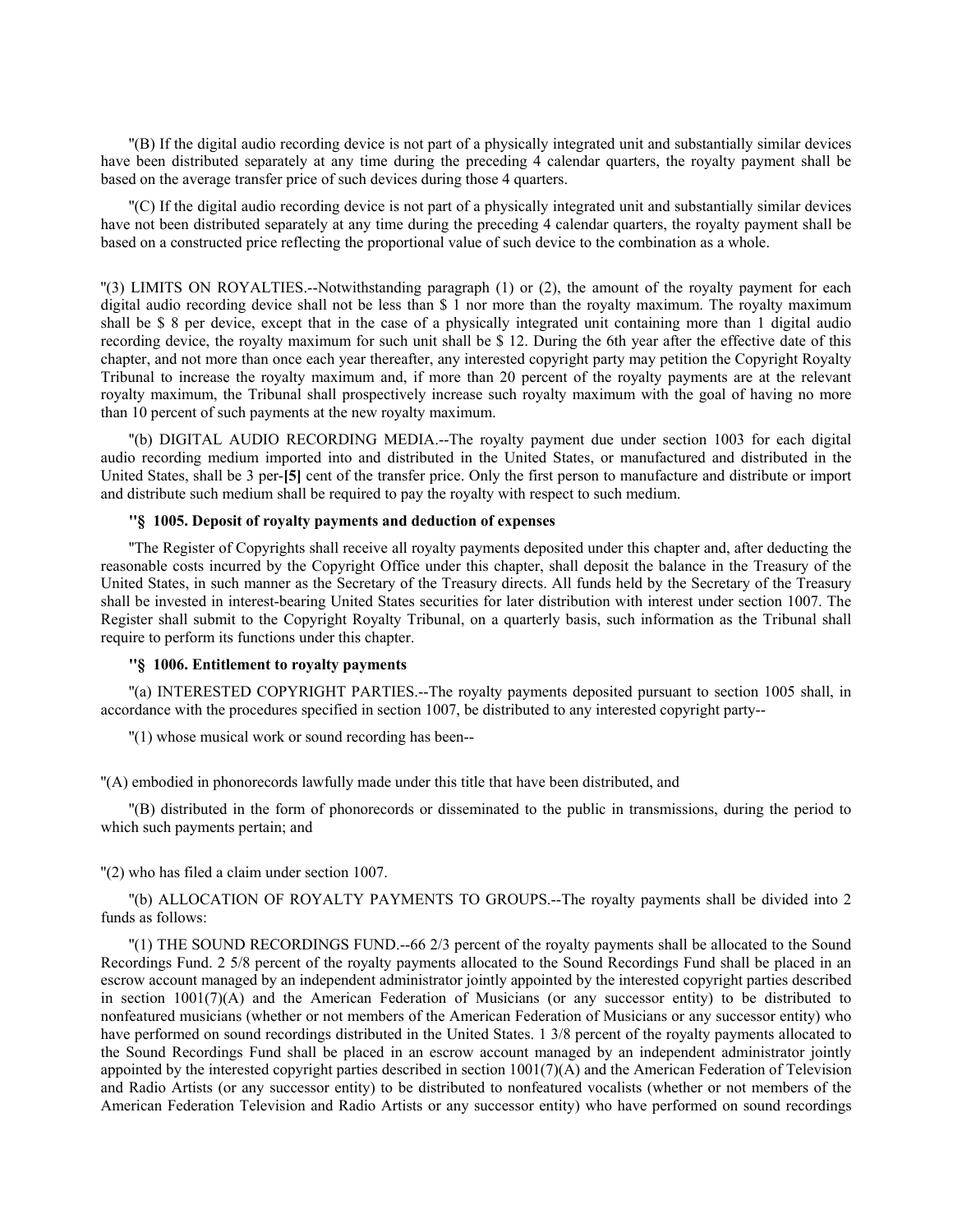distributed in the United States. 40 percent of the remaining royalty payments in the Sound Recordings Fund shall be distributed to the interested copyright parties described in section 1001(7)C), and 60 percent of such remaining royalty payments shall be distributed to the interested copyright parties described in section 1001(7)(A).

# ''(2) THE MUSICAL WORKS FUND.--

''(A) 33 1/3 percent of the royalty payments shall be allocated to the Musical Works Fund for distribution to interested copyright parties described in section 1001(7)(B).

''(B) Notwithstanding any contractual obligation to the contrary--

''(i) music publishers shall be entitled to 50 percent of the royalty payments allocated to the Musical Works Fund, and

''(ii) writers shall be entitled to the other 50 percent of the royalty payments allocated to the Musical Works Fund.

''(c) ALLOCATION OF ROYALTY PAYMENTS WITHIN GROUPS.--If all interested copyright parties within a group specified in subsection (b) do not agree on a voluntary proposal for the distribution of the royalty payments within each group, the Copyright Royalty Tribunal shall, pursuant to the procedures specified under section 1007(c), allocate royalty payments under this section based on the extent to which, during the relevant period--

''(1) for the Sound Recordings Fund, each sound recording was distributed in the form of phonorecords; and

''(2) for the Musical Works Fund, each musical work was distributed in the form of phonorecords or disseminated to the public in transmissions.

# **''§ 1007. Procedures for distributing royalty payments**

## **[6]** ''(a) FILING OF CLAIMS AND NEGOTIATIONS.--

''(1) FILING OF CLAIMS.--During the first 2 months of each calendar year after the calendar year in which this chapter takes effect, every interested copyright party seeking to receive royalty payments to which such party is entitled under section 1006 shall file with the Copyright Royalty Tribunal a claim for payments collected during the preceding year in such form and manner as the Tribunal shall prescribe by regulation.

''(2) NEGOTIATIONS.--Notwithstanding any provision of the antitrust laws, for purposes of this section interested copyright parties within each group specified in section 1006(b) may agree among themselves to the proportionate division of royalty payments, may lump their claims together and file them jointly or as a single claim, or may designate a common agent to receive payment on their behalf; except that no agreement under this subsection may modify the allocation of royalties specified in section 1006(b).

''(b) DISTRIBUTION OF PAYMENTS IN THE ABSENCE OF A DISPUTE.--Within 30 days after the period established for the filing of claims under subsection (a), in each year after the year in which this section takes effect, the Copyright Royalty Tribunal shall determine whether there exists a controversy concerning the distribution of royalty payments under section 1006(c). If the Tribunal determines that no such controversy exists, the Tribunal shall, within 30 days after such determination, authorize the distribution of the royalty payments as set forth in the agreements regarding the distribution of royalty payments entered into pursuant to subsection (a), after deducting its reasonable administrative costs under this section.

''(c) RESOLUTION OF DISPUTES.--If the Tribunal finds the existence of a controversy, it shall, pursuant to *chapter 8* of this title, conduct a proceeding to determine the distribution of royalty payments. During the pendency of such a proceeding, the Tribunal shall withhold from distribution an amount sufficient to satisfy all claims with respect to which a controversy exists, but shall, to the extent feasible, authorize the distribution of any amounts that are not in controversy. The Tribunal shall, before authorizing the distribution of such royalty payments, deduct its reasonable administrative costs under this section.

### **''§ 1008. Prohibition on certain infringement actions**

''No action may be brought under this title, or under section 337 of the Tariff Act of 1930, alleging infringement of copyright based on the manufacture, importation, or distribution of a digital audio recording device, a digital audio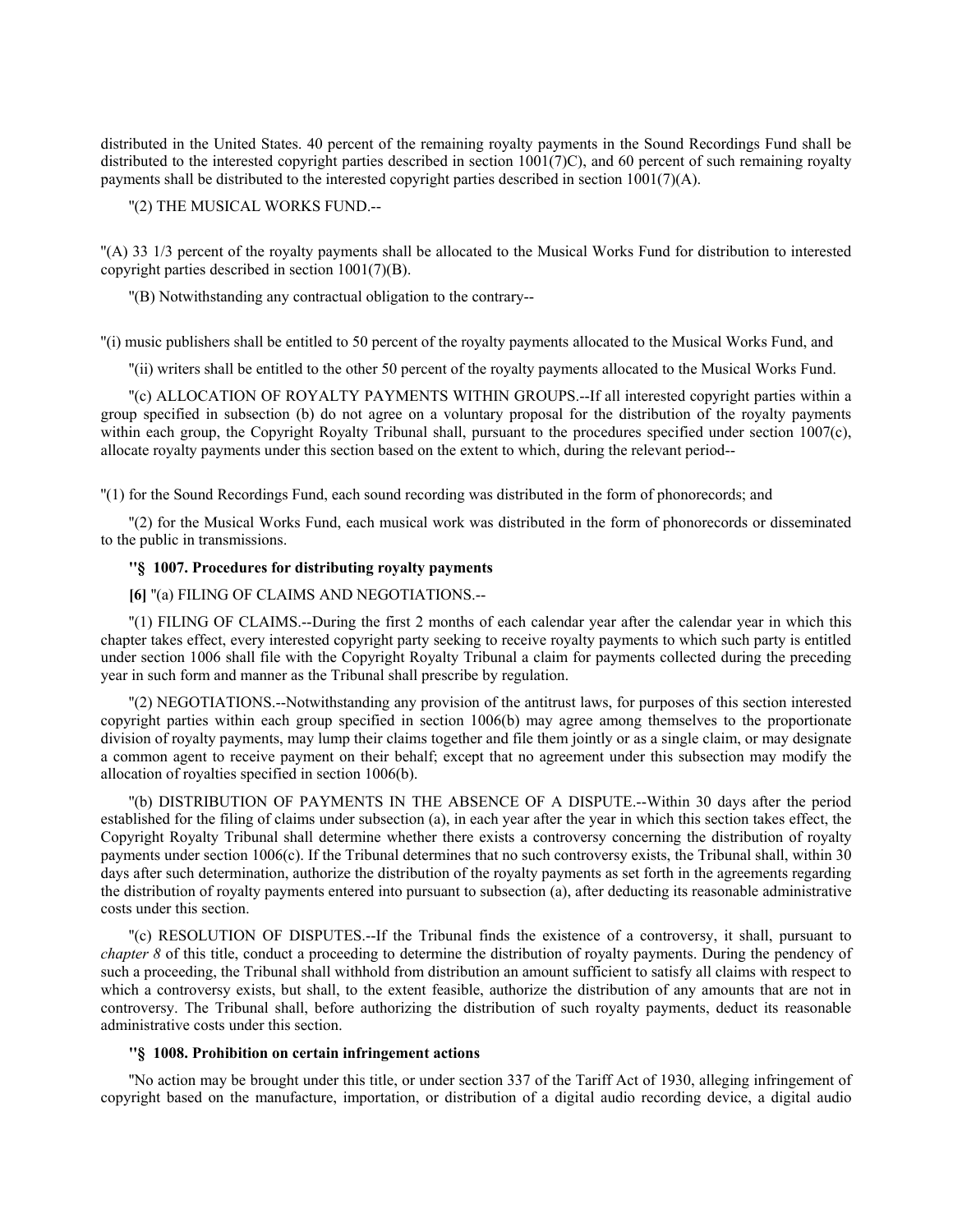recording medium, an analogue recording device, or an analogue recording medium, or based on the noncommercial use by a consumer of such a device or medium for making digital musical recordings or analogue musical recordings.

# **''§ 1009. Civil remedies**

''(a) CIVIL ACTIONS.--Any interested copyright party injured by a violation of section 1002 or 1003 may bring a civil action in an appropriate United States district court against any person for such violation.

''(b) OTHER CIVIL ACTIONS.--Any person injured by a violation of this chapter may bring a civil action in an appropriate United States district court for actual damages incurred as a result of such violation.

''(c) POWERS OF THE COURT.--In an action brought under subsection (a), the court--

''(1) may grant temporary and permanent injunctions on such terms as it deems reasonable to prevent or restrain such violation;

''(2) in the case of a violation of section 1002, or in the case of an injury resulting from a failure to make royalty payments required by section 1003, shall award damages under subsection (d);

''(3) in its discretion may allow the recovery of costs by or against any party other than the United States or an officer thereof; and

''(4) in its discretion may award a reasonable attorney's fee to the prevailing party.

''(d) AWARD OF DAMAGES.--

''(1) *DAMAGES FOR SECTION 1002 OR 1003* VIOLATIONS.--

''(A) ACTUAL DAMAGES.--(i) In an action brought under subsection (a), if the court finds that a violation of section 1002 or 1003 has occurred, the court shall award to the complaining party its actual damages if the complaining party elects such damages at any time before final judgment is entered.

''(ii) In the case of section 1003, actual damages shall constitute the royalty payments that should have been paid under section 1004 and deposited under section 1005. In such a case, the court, in its discretion, may award an additional amount of not to exceed 50 percent of the actual damages.

**[7]** ''(B) STATUTORY DAMAGES FOR SECTION 1002 VIOLATIONS.--

''(i) DEVICE.--A complaining party may recover an award of statutory damages for each violation of section 1002 (a) or (c) in the sum of not more than \$ 2,500 per device involved in such violation or per device on which a service prohibited by section 1002(c) has been performed, as the court considers just.

''(ii) DIGITAL MUSICAL RECORDING.--A complaining party may recover an award of statutory damages for each violation of section 1002(d) in the sum of not more than \$ 25 per digital musical recording involved in such violation, as the court considers just.

''(iii) TRANSMISSION.--A complaining party may recover an award of damages for each transmission or communication that violates section 1002(e) in the sum of not more than \$ 10,000, as the court considers just.

''(2) REPEATED VIOLATIONS.--In any case in which the court finds that a person has violated section 1002 or 1003 within 3 years after a final judgment against that person for another such violation was entered, the court may increase the award of damages to not more than double the amounts that would otherwise be awarded under paragraph (1), as the court considers just.

''(3) INNOCENT VIOLATIONS OF SECTION 1002.--The court in its discretion may reduce the total award of damages against a person violating section 1002 to a sum of not less than \$ 250 in any case in which the court finds that the violator was not aware and had no reason to believe that its acts constituted a violation of section 1002.

''(e) PAYMENT OF DAMAGES.--Any award of damages under subsection (d) shall be deposited with the Register pursuant to section 1005 for distribution to interested copyright parties as though such funds were royalty payments made pursuant to section 1003.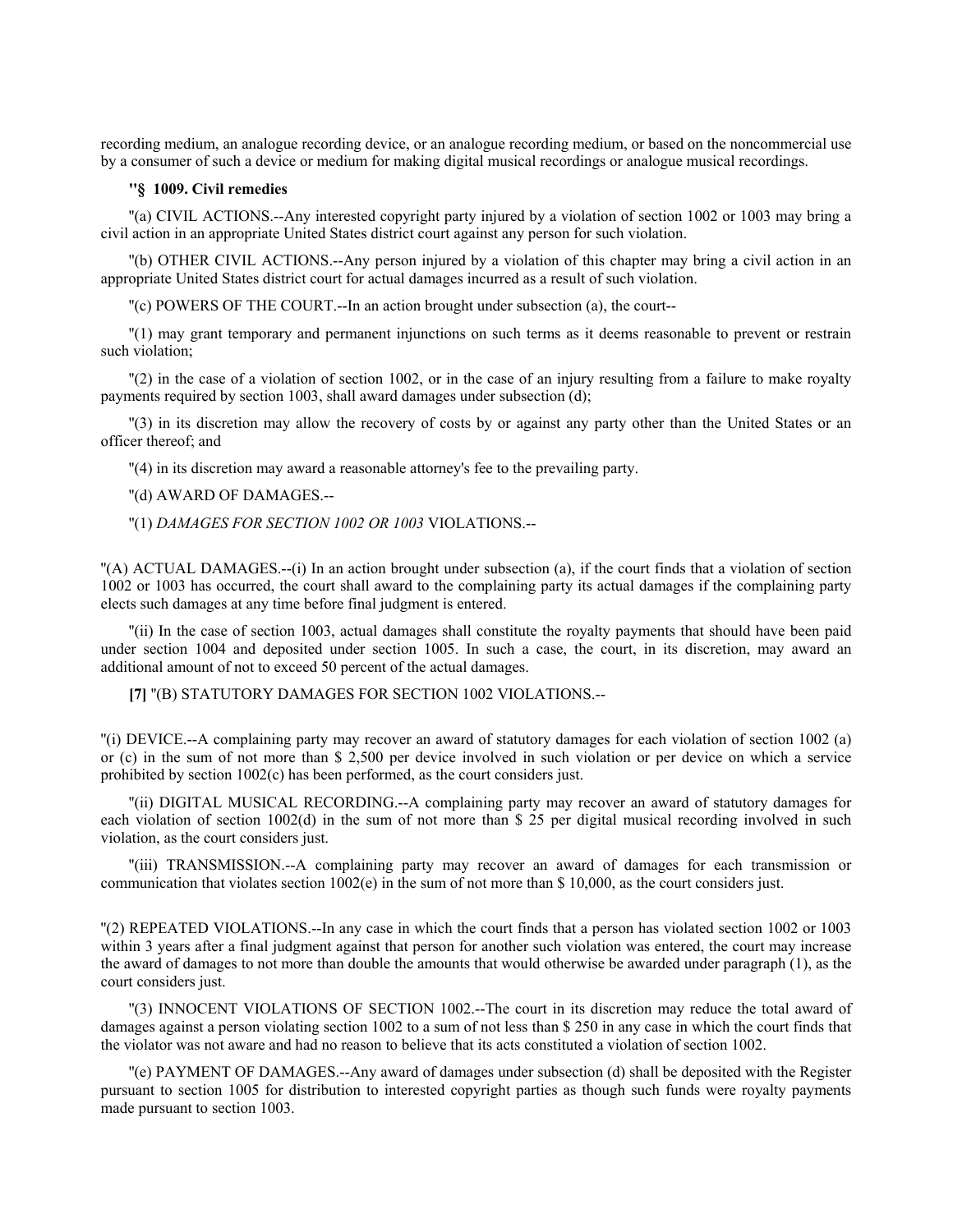''(f) IMPOUNDING OF ARTICLES.--At any time while an action under subsection (a) is pending, the court may order the impounding, on such terms as it deems reasonable, of any digital audio recording device, digital musical recording, or device specified in section 1002(c) that is in the custody or control of the alleged violator and that the court has reasonable cause to believe does not comply with, or was involved in a violation of, section 1002.

''(g) REMEDIAL MODIFICATION AND DESTRUCIION OF ARTICLES.--In an action brought under subsection (a), the court may, as part of a final judgment or decree finding a violation of section 1002, order the remedial modification or the destruction of any digital audio recording device, digital musical recording, or device specified in section 1002(c) that--

''(1) does not comply with, or was involved in a violation of, section 1002, and

''(2) is in the custody or control of the violator or has been impounded under subsection (f).

### **''§ 1010. Arbitration of certain disputes**

''(a) SCOPE OF ARBITRATION.--Before the date of first distribution in the United States of a digital audio recording device or a digital audio interface device, any party manufacturing, importing, or distributing such device, and any interested copyright party may mutually agree to binding arbitration for the purpose of determining whether such device is subject to section 1002.

''(b) INITIATION OF ARBITRATION PROCEEDINGS.--Parties agreeing to such arbitration shall file a petition with the Copyright Royalty Tribunal requesting the commencement of an arbitration proceeding. The petition may include the names and qualifications of potential arbitrators. Within 2 weeks after receiving such a petition, the Tribunal shall cause notice to be published in the Federal Register of the initiation of an arbitration proceeding. Such notice shall include the names and qualifications of 3 arbitrators chosen by the Tribunal from a list of available arbitrators obtained from the American Arbitration Association or such similar organization as the Tribunal shall select, and from potential arbitrators listed in the parties' petition. The arbitrators selected under this subsection shall constitute an Arbitration Panel.

''(c) STAY OF JUDICIAL PROCEEDINGS.--Any civil action brought under section 1009 against a party to arbitration under this section shall, on application of one of the parties to the arbitration, be stayed until completion of the arbitration proceeding.

''(d) ARBITRATION PROCEEDING.--The Arbitration Panel shall conduct an arbitration proceeding with respect to the matter concerned, in accordance with such procedures as it may adopt. The Panel shall act on the basis of a fully documented written record. Any party to the arbitration may submit relevant information and **[8]** proposals to the Panel. The parties to the proceeding shall bear the entire cost thereof in such manner and proportion as the Panel shall direct.

''(e) REPORT TO COPYRIGHT ROYALTY TRIBUNAL.--Not later than 60 days after publication of the notice under subsection (b) of the initiation of an arbitration proceeding, the Arbitration Panel shall report to the Copyright Royalty Tribunal its determination concerning whether the device concerned is subject to section 1002. Such report shall be accompanied by the written record, and shall set forth the facts that the Panel found relevant to its determination.

''(f) ACTION BY THE COPYRIGHT ROYALTY TRIBUNAL.--Within 60 days after receiving the report of the Arbitration Panel under subsection (e), the Copyright Royalty Tribunal shall adopt or reject the determination of the Panel. The Tribunal shall adopt the determination of the Panel unless the Tribunal finds that the determination is clearly erroneous. If the Tribunal rejects the determination of the Panel, the Tribunal shall, before the end of that 60-day period, and after full examination of the record created in the arbitration proceeding, issue an order setting forth its decision and the reasons therefor. The Tribunal shall cause to be published in the Federal Register the determination of the Panel and the decision of the Tribunal under this subsection with respect to the determination (including any order issued under the preceding sentence).

''(g) JUDICIAL REVIEW.--Any decision of the Copyright Royalty Tribunal under subsection (f) with respect to a determination of the Arbitration Panel may be appealed, by a party to the arbitration, to the United States Court of Appeals for the District of Columbia Circuit, within 30 days after the publication of the decision in the Federal Register. The pendency of an appeal under this subsection shall not stay the Tribunal's decision. The court shall have jurisdiction to modify or vacate a decision of the Tribunal only if it finds, on the basis of the record before the Tribunal, that the Arbitration Panel or the Tribunal acted in an arbitrary manner. If the court modifies the decision of the Tribunal, the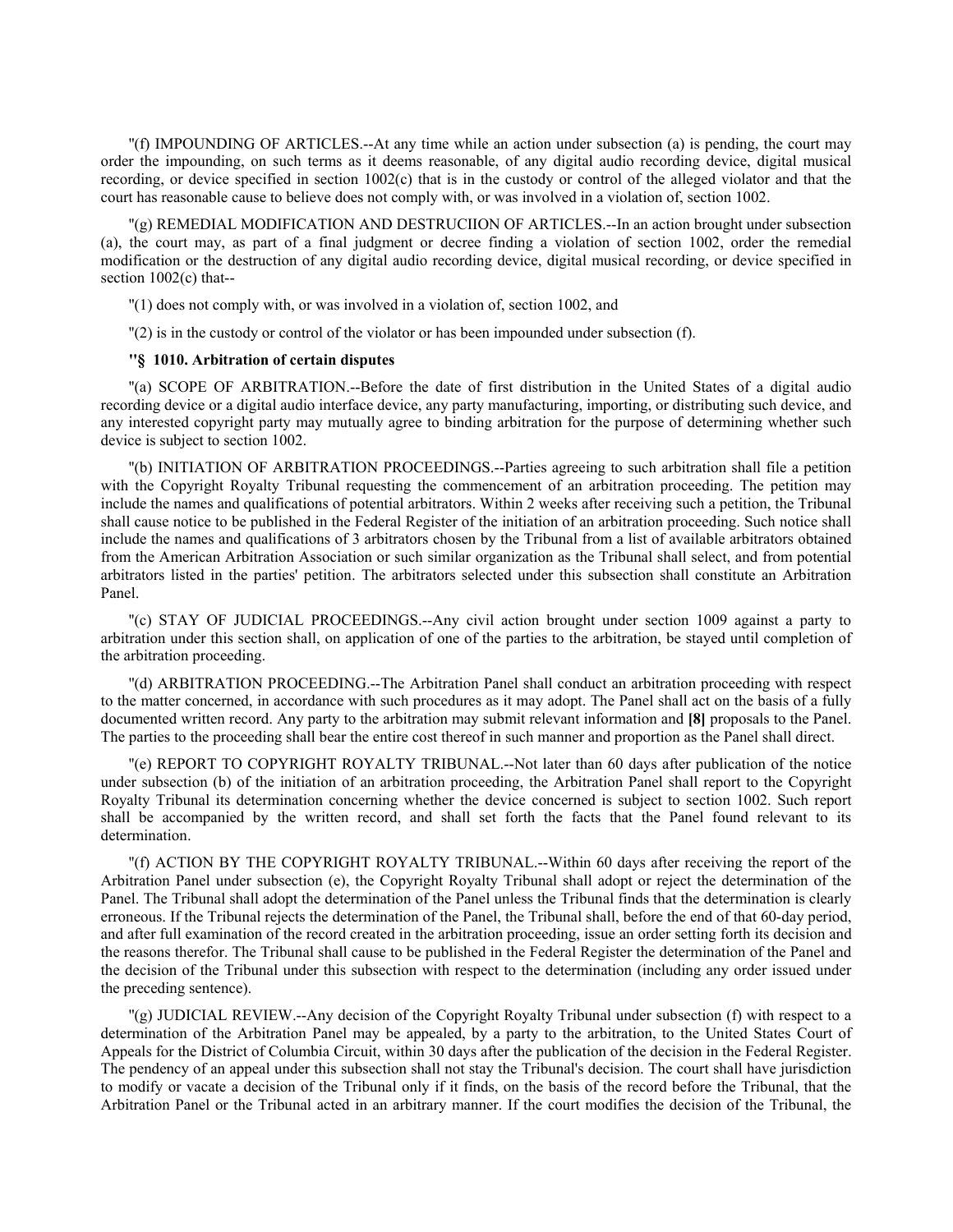court shall have jurisdiction to enter its own decision in accordance with its final judgment. The court may further vacate the decision of the Tribunal and remand the case for arbitration proceedings as provided in this section.''

### SEC. 3. TECHNICAL AMENDMENTS.

(a) FUNCTIONS OF REGISTER.--Chapter 8 of title 17, United States Code is amended--

(1) in section 801(b)--

(A) by striking ''and'' at the end of paragraph (2);

(B) by striking the period at the end of paragraph (3) and inserting ''; and''; and

(C) by adding the following new paragraph at the end:

''(4) to distribute royalty payments deposited with the Register of Copyrights under section 1003, to determine the distribution of such payments, and to carry out its other responsibilities under chapter 10.''; and

 $(2)$  in section 804 $(d)$ --

(A) by inserting "or  $(4)$ " after "801(b)(3)"; and

(B) by striking ''or 119'' and inserting ''119, or 1007''.

(b) DEFINITIONS.--Section 101 of title 17, United States Code, is amended by striking ''As used'' and inserting ''Except as otherwise provided in this title, as used''.

(c) MASK WORKS.--Section 912 of title 17, United States Code, is amended--

 $(1)$  in subsection (a) by inserting "or  $10$ " after "8"; and

(2) in subsection (b) by inserting ''or 10'' after ''8''.

#### SEC. 4. EFFECTIVE DATE.

This Act and the amendments made by this Act shall take effect on the date of the enactment of this Act.

EXPLANATION OF AMENDMENT

Inasmuch as H.R. 3204 was ordered reported with a single amendment in the nature of a substitute, the contents of this report constitute an explanation of that amendment.

### **[9]** SUMMARY AND PURPOSE

The purpose of H.R. 3204 is to provide a legal and administrative framework within which digital audio recording technology may be made available to consumers.

### INTRODUCTION

Legislative consideration of proposals regarding home taping of copyrighted music in digital format began with two bills introduced in 1987, H.R. 1384 (Waxman, March 3rd) and S. 506 (Gore, February 5th), requiring that digital audio recording devices contain a copyguard system in order to be imported into or distributed in the United States. CBS Records had developed such a system, known as ''Copycode''. This controversial system would have removed a portion of the audio signal in order to prohibit the reproduction of copyrighted sound recordings and musical compositions embodied therein. The controversy over the Copycode system stemmed from disputes about whether it adversely affected the quality of the music and whether the system functioned effectively. These issues were explored at an April 2, 1987, joint hearing held by the Subcommittee on Courts, Civil Liberties, and the Administration of Justice and the Senate Judiciary Committee's Subcommittee on Patents, Copyrights, and Trademarks.n1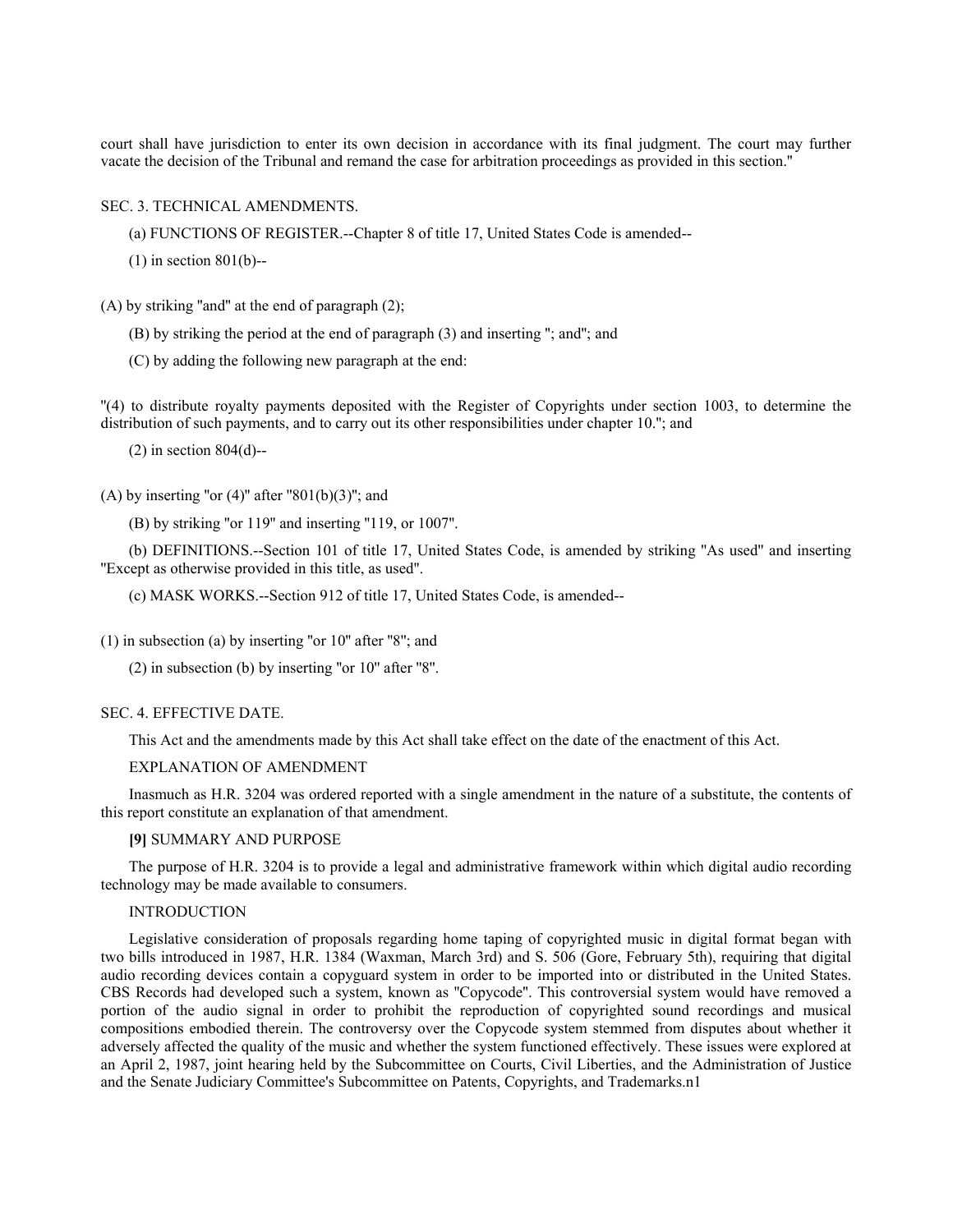In response to questions raised about the Copycode System at the April hearing, the Subcommittees requested the National Bureau of Standards (NBS) to test the system. The results of this test were unfavorable. NBS found that the Copycode system adversely affected the quality of the sound, occasionally failed to prevent copying, and could easily be circumvented.

As a result of the deficiencies in the Copycode system, the Serial Copy Management System (SCMS) was developed. SCMS does not alter the audio signal. Instead, SCMS encodes information on the first copy of a ''digital musical recording'' as defined in Section 1001 of the bill. In conjunction with software and hardware specifications, copying from that copy is prohibited.n2 Because the information is only encoded on the first such copy made, an infinite number of copies can be made directly from the digital musical recording as purchased over-the-counter.

World-wide negotiations between record companies and hardware manufacturers were undertaken with the goal of facilitating, through implementation of SCMS, the importation and distribution of digital audio tape machines. On July 28, 1989, in Athens, Greece, an agreement between these two groups was announced. Under their agreement, mandatory incorporation of SCMS by legislation **[10]** would be sought. In April 1990, bills were introduced in Congress reflecting that agreement.n3

At a June 1990 hearing on S. 2358, before the Subcommittee on Communications of the Senate Commerce, Science, and Transportation Committee, songwriters, music publishers, and performing rights societies opposed the legislation on the grounds that no provision was made for royalty payments and that the legislation must include all digital audio recording technology.n4 The opponents took their dispute to the courts the next month by filing suit against the Sony Corporation for contributory copyright infringement.n5

Negotiations among record companies, hardware manufacturers, music publishers, songwriters, and performing rights societies then took place, resulting in agreement in June 1991. That agreement was reflected in two companion bills, H.R. 3204, introduced by Chairman Brooks and Subcommittee Chairman Hughes on August 2, 1991, and S. 1623, introduced by Senator DeConcini and numerous cosponsors on August 1, 1991.n6 The Subcommittee on Intellectual Property and Judicial Administration held hearings on H.R. 3204 on February 19, 1992. Testimony was received from: singer and songwriter Barry Manilow; Stanson Nimiroski, Vice President, Pitman Manufacturing, Sony Music Entertainment; Joseph Smith, President and CEO, Capitol EMI Music, Inc.; John Roach, President, Chairman of the Board and CEO, Tandy Corporation; George David Weiss, President, Songwriters Guild of America; Professor Jessica Litman, Wayne State University Law School; Dr. Irwin Lebow (engineer); and Wayne Green, publisher of ''CD Review.''

# COMMITTEE VOTE

On August 11, 1992, a reporting quorum being present, the Committee ordered H.R. 3204 reported to the full House by voice vote, as amended.

### LEGISLATIVE HISTORY

H.R. 3204 was introduced on August 2, 1991 by Mr. Brooks and Mr. Hughes, and was referred jointly to the Committees on the Judiciary, Energy and Commerce, and Ways and Means. Based on the hearing record developed during the 101st Congress and this Congress, the Subcommittee on Intellectual Property and Judicial Administration marked up H.R. 3204 on July 31, 1992.

# **[11]** DISCUSSION

### BACKGROUND

Issues concerning federal copyright liability for home taping of audio recordings may be traced to the early 1970's, when Congress first extended protection to sound recordings.n7 Language in this Committee's 1971 reportn8 and in floor remarks,n9 gave support to those claiming that home taping does not constitute copyright infringement. Others,n10 however, have taken the position that home taping may be actionable, based on the absence of similar language in the 1971 Senate report and in any of the reports accompanying the 1976 Act.n11

The issue of home taping arose again in 1984, when the Supreme Court decided *Sony Corporation of America, Inc. v. Universal City Studios, Inc.*n12 This case involved a suit for contributory infringement against the manufacturer of the Betamax viedocassette recorder for ''time-shifting'' of free, over-the-air broadcast programming by consumers. Based on the fact that the copyrighted works were broadcast on free television, the time-shifting purpose of the taping, and other factors, the Court permitted the copying as fair use.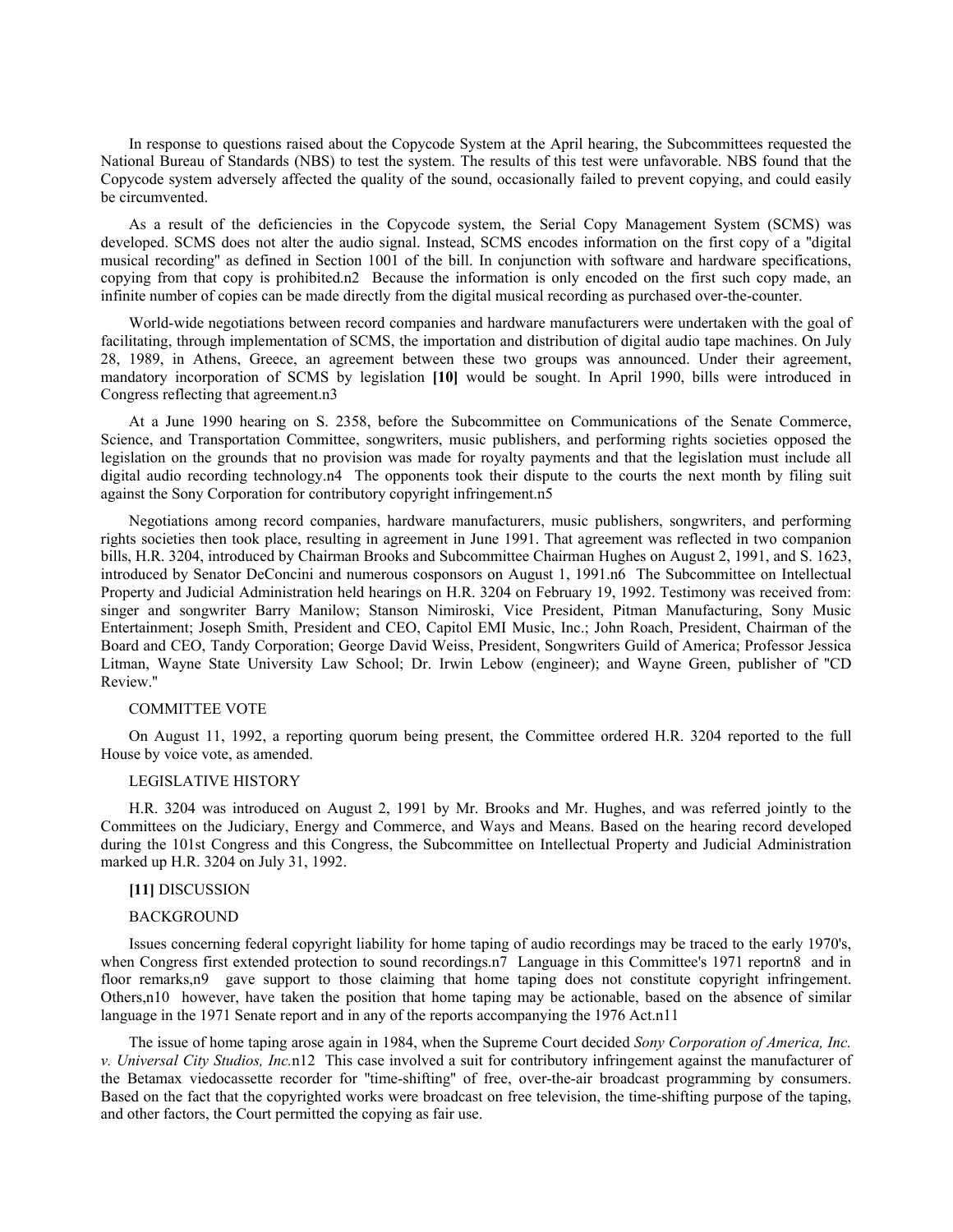25+[12] Although the precedential value of the *Betamax* decision for audio home taping has been sharply debated, the Court's ruling led to calls for a royalty regime for both video and audio works. Congress did not prove receptive to such proposals. The *Betamax* decision did coincide, though, with the introduction of digital audio recording technology, initially in the form of compact discs. Because compact discs could not be recorded over, they did not pose a significant home-taping issue.n13 This situation changed in 1987, with the development of digital audio tape (DAT) machines. Because of the digital nature of the medium, record companies believed that near perfect serial copies of DAT tapes could be made. Negotiations with hardware manufacturers to include copy prevention circuitry were unsuccessful, although the manufacturers did agree to adopt a different digital sampling rate for DAT machines than for compact discs, thereby making impossible direct CD to DAT copies.n14 At this point, the record companies sought their own technological solution, in the form of the CBS Copycode system discussed above.

### H.R. 3204 AS INTRODUCED

As introduced on August 2, 1992, H.R. 3204 reflected the June 1991 agreement among record companies, hardware manufacturers, songwriters, music publishers, and performing rights societies. The essential elements of the agreement were:

An exemption from copyright infringement for consumers engaging in noncommercial copying of digital and analog music.

Inclusion of all digital recording technologies (DAT, DCC, Mini-Disc, etc.).

A requirement that these technologies include a system to prevent serial copying, with an exclusion for professional models.

Royalty payments for import or manufacture of digital audio recording devices set at 2 percent of transfer price with a minimum payment of \$1 and a maximum payment of \$8 for single machines and \$12 for dual port machines.

Royalty payments for import or manufacture of digital audio recording media set at 3 percent of the transfer price.

Royalties to be divided into two separate funds as follows:

*Music Works Fund* (1/3 of the royalties): 50 percent to songwriters, 50 percent to music publishers;

*Sound Recording Fund* (2/3 of the royalties): 2 5/8 percent to the American Federation of Musicians for the benefit of nonfeatured musicians, 1 3/8 percent to the American Federation of Television and Recording Artists for the benefit of nonfeatured vocalists. The remaining 96 percent to be divided as follows:

60 percent to record companies;

40 percent to featured performers.

**[13]** These elements were embodied in a 57-page bill that incorporated by reference a 37-page ''Technical Reference Document'' setting forth the specifications for the ''Serial Copy Management Systems.''n15 Obviously, H.R. 3204 as introduced contained a great many details beyond the essential features.

### **AMENDMENTS**

In the period from the Subcommittee's February 19, 1992 hearing until its July 31, 1992 mark-up, considerable effort was made to improve the bill through redrafting. The Subcommittee succeeded in this effort, producing a 28-page bill that preserves the essentials of the agreement. The major amendments made to H.R. 3204 may be summarized as follows.

#### STRUCTURE OF THE BILL

H.R. 3204 as reported by the Committee rearranges the order of the sections of the bill as introduced to track more closely the flow of the obligations and penalties contained in the legislation. One section, section 1016 of the bill as introduced, was deleted in its entirety. This provision permitted privately negotiated alternative collection and distribution systems. The Committee deleted this provision after concluding that a statutory scheme will better protect the interests of individual composers and performers, and smaller publishers and record companies.

**DEFINITIONS**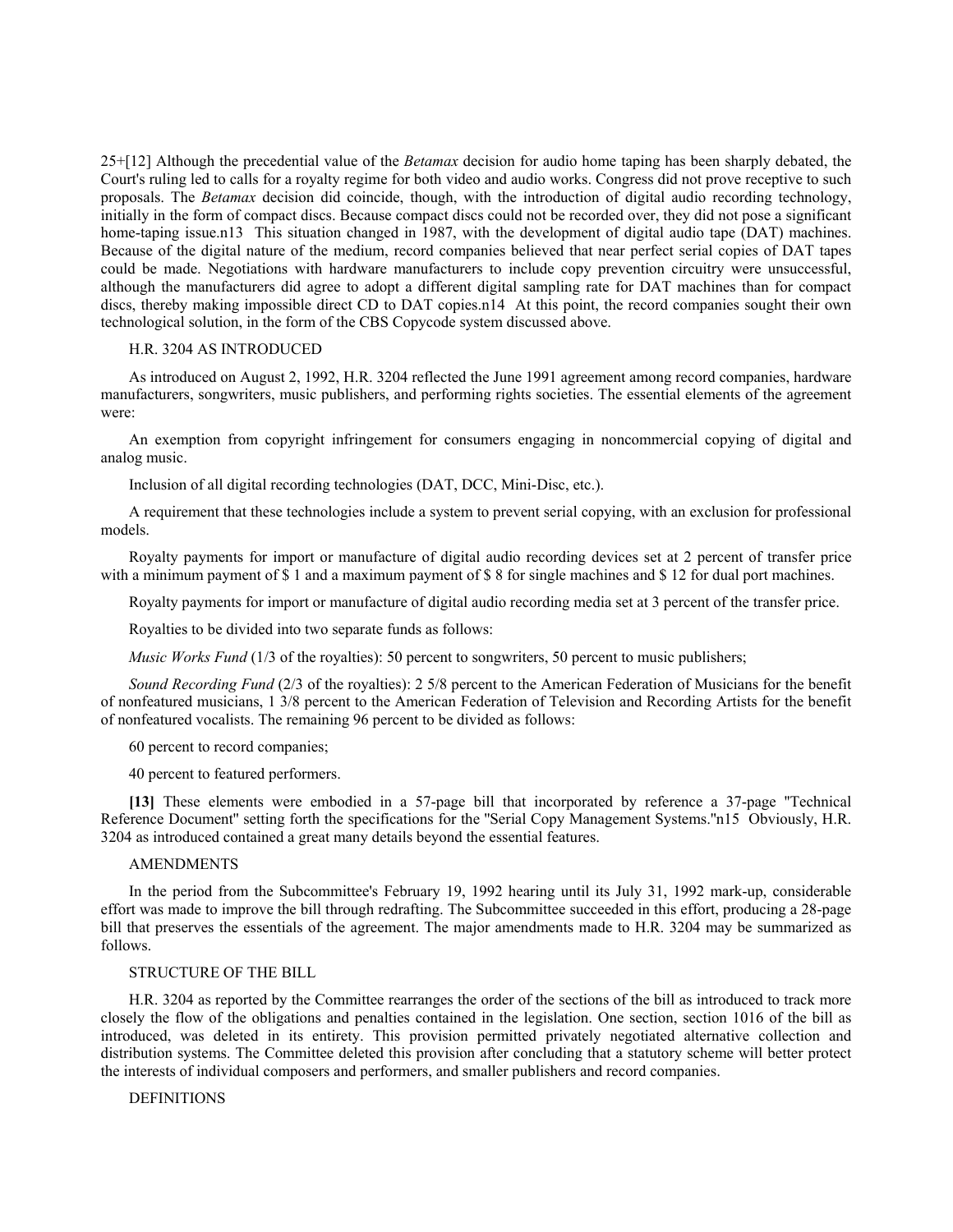## *Added definitions*

A definition of ''digital musical recording'' has been added, with revisions reflecting exemptions for talking books and computer programs.

A definition of ''serial copying'' has been added reflecting the approach taken in new section 1002 permitting systems other than "Serial Copy Management System" to be implemented so long as they prevent serial copying of digital musical recordings.

#### *Amended definitions*

The definition of ''interested copyright party'' has been amended to include featured performers.

### *Deleted definitions*

''Interested Manufacturing Party.'' This definition[] was deleted principally in light of amendments made to the remedies section, discussed below under section 1009, and the deletion of the negotiated collection and distribution provision.

''Serial Copy Management System'' and ''Technical Reference Document.'' These definitions were deleted in light of the alternative forms for preventing serial copying, discussed below in the section-by-section analysis under section 1002, and the Committee's **[14]** policy decision to avoid any inappropriate delegation of Congressional responsibility to private parties.

The definition of ''Serial Copy Management System'' in the bill as introduced referred to the system for regulating serial copying by digital audio recording devices as set forth in the ''Technical Reference Document,'' or to a system covered by an order of the Secretary of Commerce, or to a system that conformed to the requirements of old section 1021(a)(1)(C). This was less a definition and more an incorporation of the ''Technical Reference Document.'' The Technical Reference Document does not, however, contain a definition of the ''Serial Copy Management System.'' Instead, the Technical Reference Document describes the functional and technical characteristics of that system, while also containing narrative discussion of other issues, such as copying of analog source, material, that raise important policy questions.

After considera[ble] review of the Serial Copy Management System and the Technical Reference Document, the Committee concluded that any incorporation of the entire Technical Reference Document directly into legislation or indirectly through an agency regulation is inconsistent with Congress's responsibility to make the policy decisions implied by that document. Nor does the Committee believe that the ''Serial Copy Management System'' need be the sole serial copying regulation system. Accordingly, both definitions have been deleted.

Although current section  $1002(a)(1)$  specifies that the "Serial Copy Management System" is an acceptable system for preventing serial copying, the term is left undefined. The Committee intends the term ''Serial Copy Management System'' to be construed as meaning only the functional and technical characteristics as set forth in the Technical Reference Document, as reproduced in the report of the Energy and Commerce Committee, H.R. Rep. No. 102-780, Pt. 1, 102d Cong., 2d Sess. 32-50 (1992). This citation to that Technical Reference Document should not be construed as incorporating by reference that entire document. The Committee intends merely to provide interested parties with a convenient place to review the technical and functional characteristics of the ''Serial Copy Management System.''

## OTHER DELETIONS

The Committee deleted a provision found in section  $1002(b)(4)$  of the bill as introduced which would have given the Secretary of Commerce authority to issue an order approving standards and specifications for regulating the serial copying of copyrighted works input through an analog converter contained in a digital audio recording device in a manner equivalent to that currently used for copyrighted works input in a digital format. The Committee believes that this issue raises policy questions that are appropriately addressed in the future by the Congress. The deletion reserves this issue to the Congress.

The bill as reported by the Committee deletes a provision in section 1031(a) of the bill as introduced that would have granted an ''interested manufacturing party'' and the Attorney General standing to sue. The Committee believes it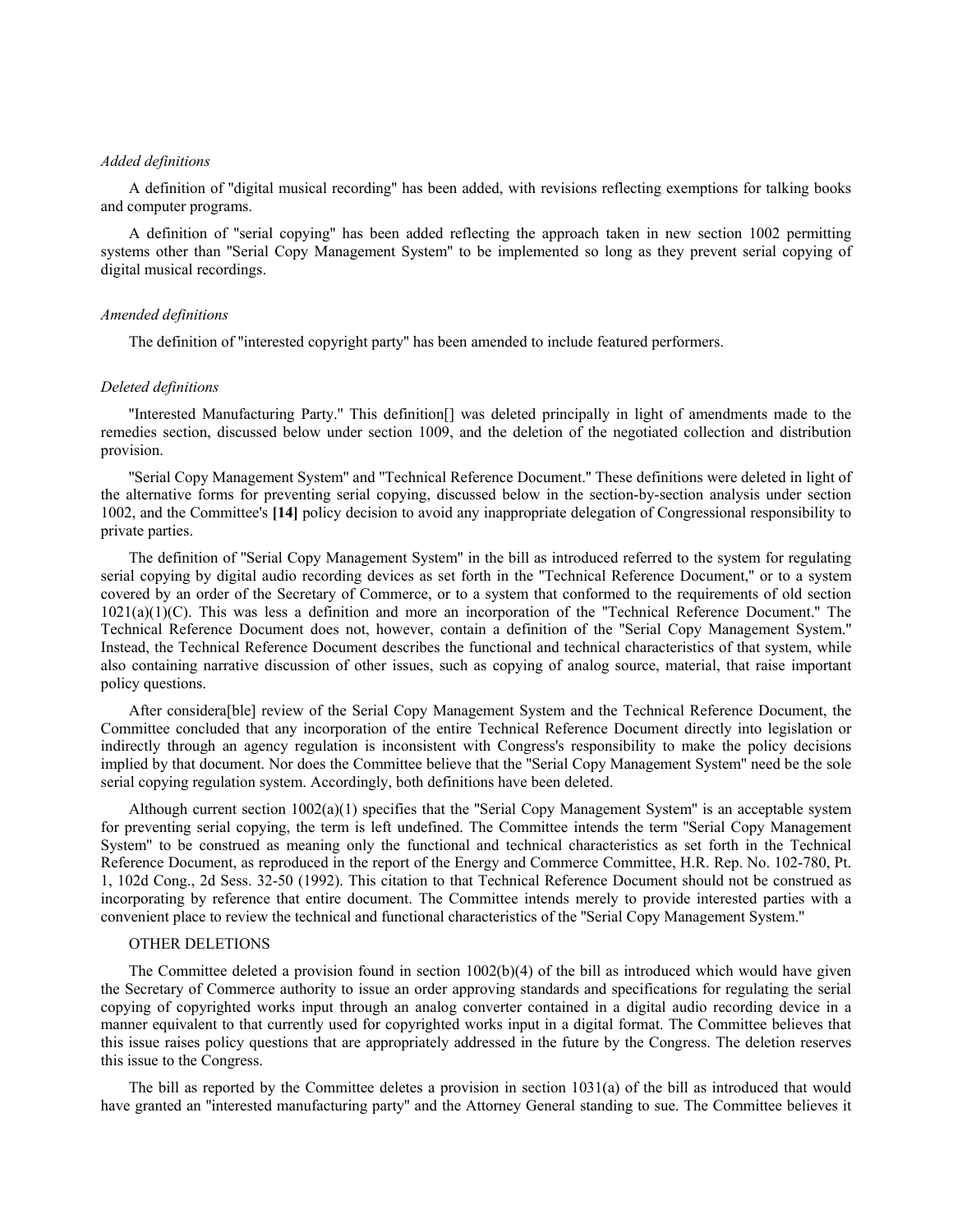unnecessary to grant the At-**[15]** torney General standing[,] while interested manufacturing parties are no longer eligible to receive actual or statutory damages under current section 1009(d).

Section 1031(e) of the bill as introduced contained a provision barring the bringing of more than one action, and more than one award of statutory damages, for failure to pay royalty payments. The bill as reported by the Committee deletes this provision as unnecessary.

As introduced, section 1032 of H.R. 3204 had a provision for mandatory, binding arbitration of any disputes between interested manufacturing parties and interested copyright parties. This provision, found in current section 1010, has been revised to be consensual, and limited to arbitration before first distribution in the United States of digital audio recording devices or digital audio interface devices for the purpose of determining whether such devices are subject to the serial copy prevention requirements of section 1002. The Committee in making these revisions was concerned that mandatory, binding arbitration might be unfair, such as to small music publishers, record companies, and performers. The arbitration provisions in current section 1010 are patterned after those in section 119 of title 17 .

### INCORPORATION OF COPYING CONTROLS

This provision is found in section 1002 of the current bill and was in section 1021 of the bill as introduced. As introduced, the bill mandated use of the Serial Copy Management System (SCMS) or a system that achieved the same functional characteristics as and was compatible with the prevailing method for implementing SCMS. By contrast, the approach now taken in the bill is result-oriented: SCMS and systems that have the same functional characteristics as and are compatible with SCMS automatically qualify under the bill. Any other system certified by the Secretary of Commerce as prohibiting serial copying of copyrighted works embodied in digital musical recordings meets the requirements of the Act. Because of this alternative to SCMS, all references to the Technical Reference Document have been deleted for the bill.

# ENTITLEMENT TO ROYALTY PAYMENTS

In contrast to section 1014 of the bill as introduced, section 1006 of the bill as reported permits featured performers to receive directly the 40 percent of the Sound Recording Fund allocated to them. Record companies wanted to collect these royalties and disburse them to featured performers solely according to the terms of their general contracts. Under those contracts, record companies typically advance monies to performers and then recoup the advance from record sales and other revenue generating sources. So-called ''cross-collateralization'' contracts extend this arrangement for multiple album deals. The Committee is strongly of the view that the statutory allocation formula should result in distribution according to that formula. Accordingly, through the above-discussed change in the definition of ''interested copyright party'' featured performers may receive their royalties directly.

**[16]** A final change in this section reflects an amendment made to the 4 percent of the Sound Recordings Fund received by nonfeatured musicians and vocalists. 2 5/8 percent of this 4 percent is to be placed into an escrow account managed by an independent administrator jointly appointed by the interested copyright parties described in section  $1001(7)$ (A) and the American Federation of Musicians (or any successor entity) for the benefit of nonfeatured musicians (whether or not they are members of the AFM) who have performed on sound recordings distributed in the United States. The remaining 1 3/8 percent of the 4 percent is to be placed in an escrow account to be managed by an independent administrator jointly appointed by the record companies and the American Federation of Television and Radio Artists (or any successor entity) for the benefit of nonfeatured vocalists (whether or not they are members of AFTRA) who have performed on sound recordings distributed in the United States.

### NEGOTIATED COLLECTION AND DISTRIBUTION ARRANGEMENTS

Section 1016 of H.R. 3204 as introduced permitted interested copyright parties and interested manufacturing parties to negotiate among themselves for alternative methods to the statutory scheme for collection, distribution, or verification of royalty payments.

The Committee believes that former section 1016 vested too much authority in private parties to alter a legislative scheme, and with possibly adverse effects on independent record companies and small music publishers. Accordingly, the section was deleted from the bill as reported.

### CIVIL REMEDIES

H.R. 3204 limits liability to civil penalties. As introduced, the bill contained high mandatory minimum statutory damages coupled with substantial maximum statutory damages. Additionally, defined ''interested manufacturing parties''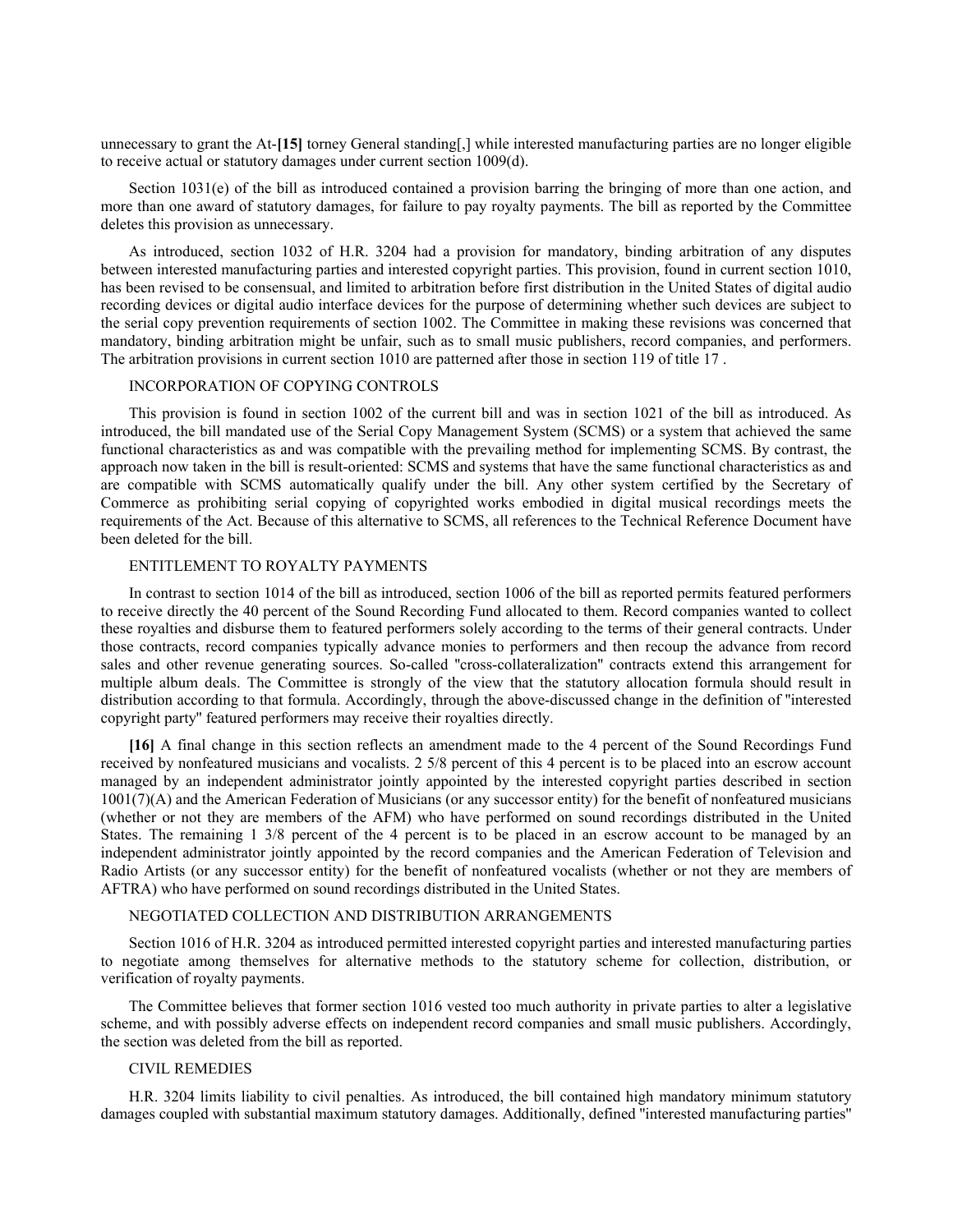were permitted to sue and to receive statutory damages for other manufacturers' violations of the serial copy prevention requirements. As reported, H.R. 3204 scales back the amount of statutory damages, eliminates statutory damages for violations of the royalty obligation provisions, and eliminates the eligibility of manufacturing parties to receive actual or statutory damages for violations of sections 1002 and 1003. In order to provide a deterrence for those who would refuse to pay royalties until sued, the bill gives courts the discretion to award up to 50 percent additional damages for first time violations, and to double the damages for repeat violations committed by the same person within three years of final judgment for a previous violation.

### SECTION-BY-SECTION ANALYSIS OF THE AMENDMENT IN THE NATURE OF A SUBSTITUTE

#### SECTION 1001: DEFINITIONS

Section 1001 contains definitions of a number of key terms in the bill. These include:

## **[17]** *''Digital Audio Interface Device'' (§ 1001(2))*

As introduced, the bill defined ''digital audio interface device'' by reference to the Technical Reference Document. As reported by the Committee, the bill no longer refers in any way to the Technical Reference Document. Accordingly, the definition of ''digital audio interface device'' was amended to describe the function of such a device, namely, to communicate digital audio information regarding the copyright and generation status of the work to a digital audio recording device.

### *''Digital Musical Recording'' (§ 1001(5))*

The principal purpose of the new term ''digital musical recording'' is to avoid using the term ''phonorecord'' as currently defined in section 101 of title 17 to define the material objects covered by H.R. 3204. The Committee concluded that use of ''phonorecord'' in this context is undesirable for two reasons. First, recorded literary works such as ''talking books'' are fixed in ''phonorecords'' rather than in ''copies.'' Since talking books are excluded from the bill, use of ''phonorecord'' would have required an amendment to that definition to avoid sweeping in recorded literary works. The Committee believes that the better approach is to adopt a new term that addresses the copying of digitally-formatted music, and thus ''digital musical recording'' was selected.n16 Second, using this new term in lieu of ''phonorecord'' avoids any impact on other unamended provisions of the current Copyright Act, such as section 115 , which grants a compulsory license for the making and distributing of phonorecords of nondramatic musical works.

In drafting a definition of ''digital musical recording,'' the Committee faced certain difficulties. Digitally-formatted music is played back or reproduced in part through a series of statements or instructions to digital music equipment that resembles, if not, comprises, a computer program as defined in  $17 \text{ USC} \& 101$  (1980). As with "talking books," the bill specifically excludes computer programs (which generally are classified under the Copyright Act as literary works). In addition to containing an express exclusion of computer programs in the definition of ''digital musical recording,'' the Committee expressly includes the technical embodiment of statements of instructions incidental to the playback or reproduction of music by referencing such statements or instructions in both sections 1001(5) (A)(i) and (B)(ii).

### *''Distributed'' (§ 1001(6))*

''Distributed'' is defined as the sale, lease, or assignment of a product to consumers in the United States, or for ultimate transfer to consumers in the United States.

### **[18]** *''Interested Copyright Party'' (§ 1001(7))*

This definition has significance for a number of provisions of the bill, including distribution of royalties from the Copyright Royalty Tribunal, ability to enter into negotiated agreements regarding distribution, and standing to sue.

Section  $1008(b)(1)$  provides that of the 66 2/3 percent of the royalty payments deposited pursuant to section 1005, 60 percent of such amount is to be distributed to owners of exclusive rights under section 106(1) of title 17 to reproduce a sound recording of a musical work (typically a record company), and 40 percent is to be distributed to featured recording artists who perform on distributed sound recordings, after first deducting 4 percent for the benefit of nonfeatured musicians and nonfeatured vocalists. Since featured recording artists are defined as ''interested copyright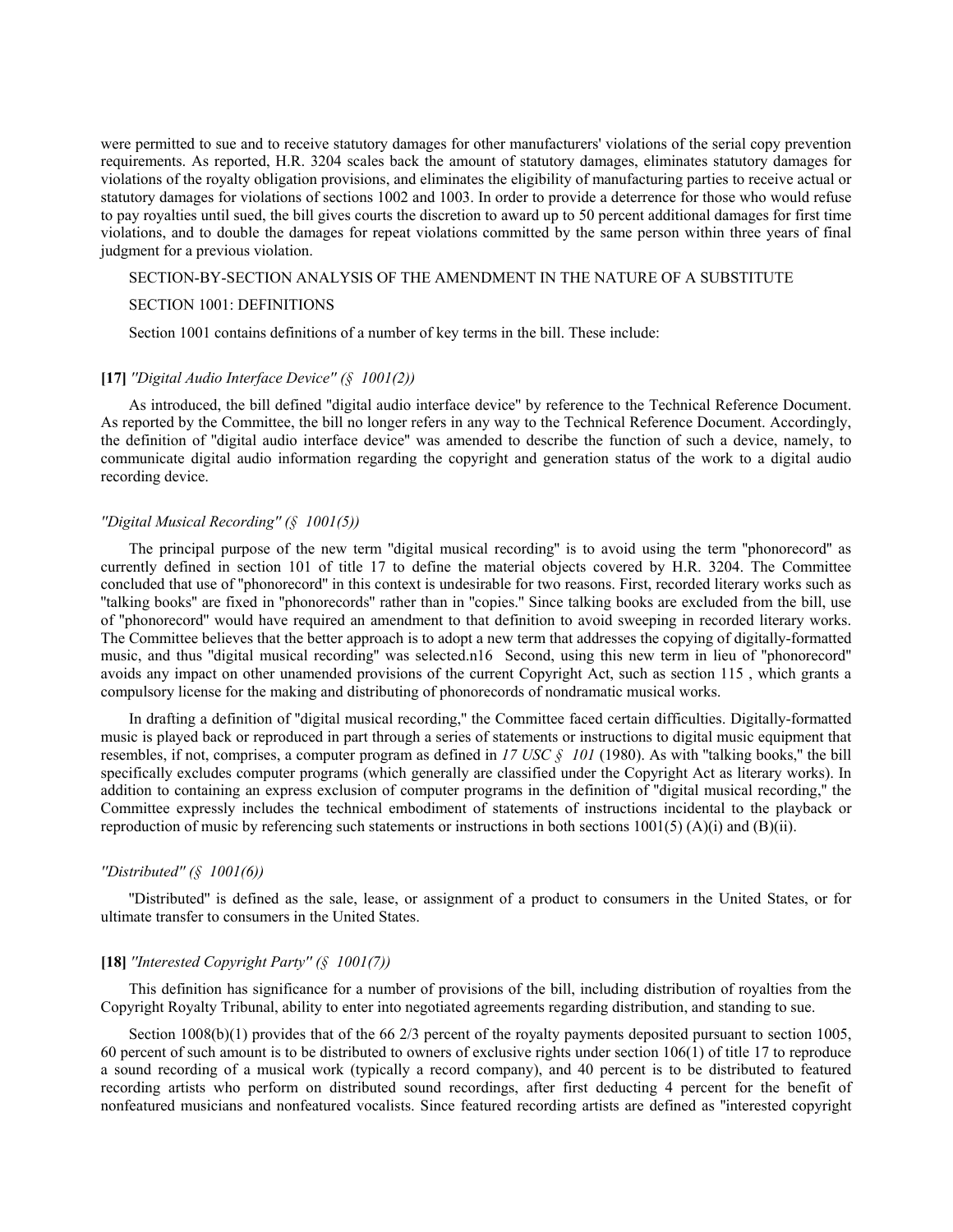parties," they may receive directly their royalties, enter into negotiated arrangements for royalty distribution under section  $1007(a)(2)$ , and sue for violations of the Act.

The term ''featured recording artist'' is not defined since it is a term of art in the industry. Generally, however, the term includes instrumentalists, vocalists, conductors, narrators, or other persons who play in, sing, or otherwise perform a musical work or sound recording.

Other provisions of the definition of "interested copyright party" bear explanation. Section  $1001(7)(D)$  refers to any association or other organization representing (1) owners of exclusive rights to reproduce sound recordings of musical works; (2) legal or beneficial owners of, or persons who control the right to reproduce musical works in digital or analog musical recordings; (3) featured recording artists performing on sound recordings; and, (4) any association or organization that is ''engaged in licensing rights in musical works to music users on behalf of writers and publishers,'' i.e., performing rights societies such as ASCAP and BMI. These various associations and organizations are not themselves directly entitled to receive royalties: only those individuals or organizations specified in section 1006(a) receive royalties directly. Nevertheless, these associations and organizations may be designated as common agents to negotiate and receive payment for royalties on behalf of others pursuant to section  $1007(a)(2)$ .

#### *''Music Publisher'' (§ 1001(9))*

Section 1001(9) defines a ''music publisher'' as ''a person authorized to license the reproduction of a particular musical work in a sound recording.''

### *''Serial Copying'' (§ 1001(11))*

A definition of ''serial copying'' has been added which reflects the approach taken in section 1002. That section permits systems other than the Serial Copy Management System (SCMS) to be implemented as long as they can prevent unauthorized serial copying of digital musical recordings. The genesis of the legislation was concern by copyright owners that the fidelity of digital reproductions of recorded music would lead to massive unauthorized copying, significantly displacing sales. SCMS was designed to provide a **[19]** technological method of prohibiting such copying without impairing the sound quality. Under SCMS (or any alternative future serial copying regulation system), consumers will be able to make an unlimited number of copies from a digital musical recording. However, due to encoding that takes place on a digitally-formatted copy made from a digital musical recording, no further copies may be made from that copy. To paraphrase a Supreme Court opinion in a different context, consumers "are free to copy from the original, but they may not copy from the copy.''n17 ''Serial copying'' is copying from the copy.

Even though the focus of the legislation is on digitally-formatted music, the Committee recognizes both that a significant amount of such music was (or may continue to be) recorded by analog rather than digital means, and, that recorded music issued in an analog format may also be copied onto a digital format. The term ''serial copying'' encompasses musical works and sound recordings whether originally recorded in a digital or an analog format and then copied into digital form.

### *''Transfer Price'' (§ 1001(12))*

The ''transfer price'' of a digital audio recording device or a digital audio recording medium is defined in this section, with provisions for both imported and domestic products, and products where the transferor and transferee are related entities or within a single entity.

### *''Writer'' (§ 1001(13))*

Section 1001(13) defines "writer" as "the composer or lyricist of a particular musical work."

## SECTION 1002: INCORPORATION OF COPYING CONTROLS

Section 1002(a) contains a key component of the legislation: the requirement that digital audio recording devices and digital audio interface devices contain a system of regulating serial copying of copyrighted musical works embodied in digital musical recordings.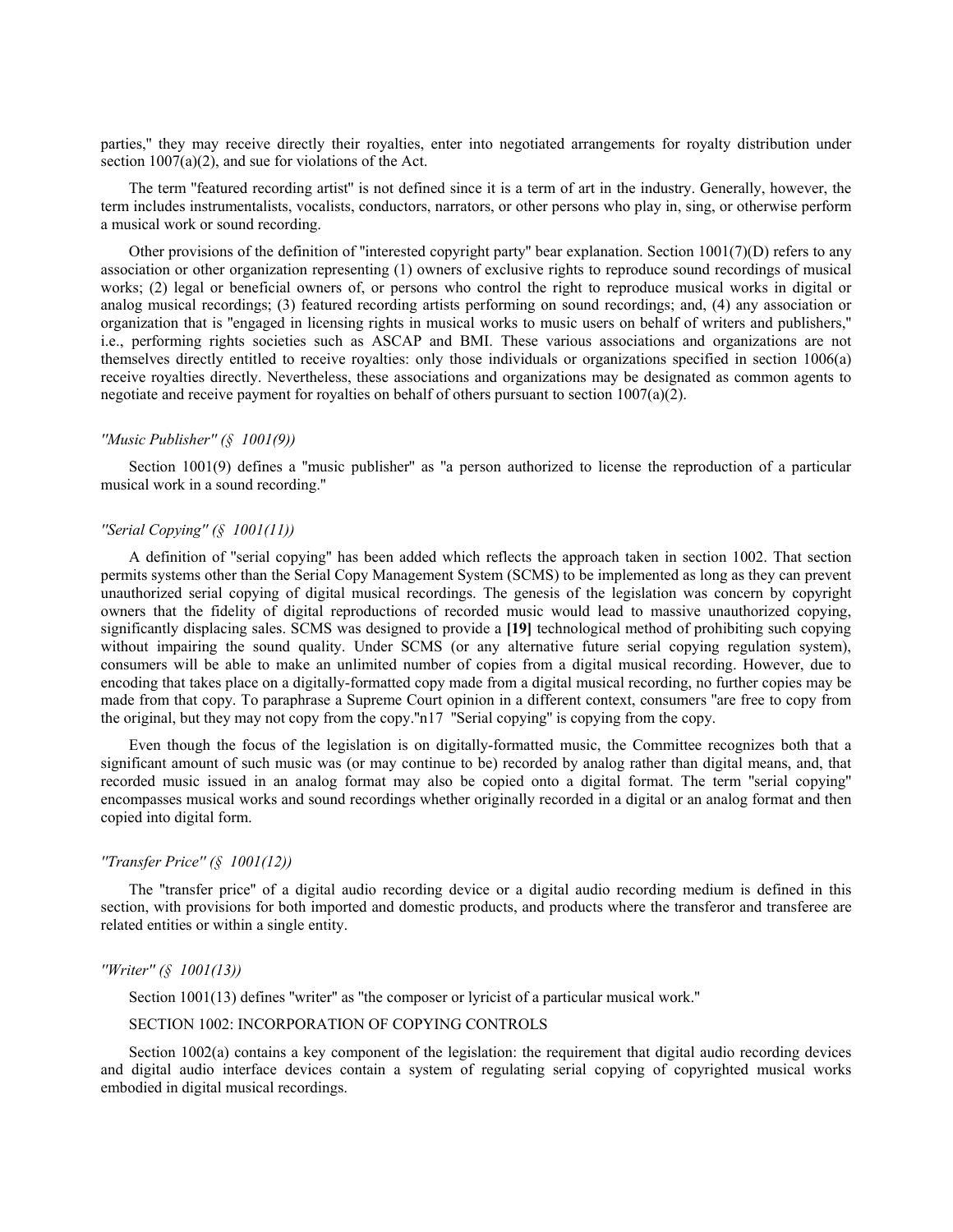The Committee recognizes that SCMS has been subjected to extensive review by the affected industries and relevant international scientific standards bodies and that substantial investments have been made in products utilizing SCMS. For these reasons, SCMS automatically qualifies under the bill as satisfying the requirements of section 1002(a). At the same time, the Committee does not wish to discourage the future development of alternative methods of regulating serial copying which achieve the desired result of prohibiting unauthorized serial copying of copyrighted works embodied in digital musical recordings.

Under section 1002(a) any other system besides SCMS that prohibits unauthorized serial copying of such works may also be utilized. Section 1002(b) directs the Secretary of Commerce to prescribe, by regulation, its requirements.

Section 1002(c) prohibits the importation, manufacture, or distribution of devices, or the offer to perform or performance of any **[20]** service, the primary purpose of which is to avoid, bypass, remove, deactivate, or otherwise circumvent serial copy regulation systems.

Sections 1002 (d) and (e) concern encoding of inaccurate information. Although section 1002(d)(2) states that no person engaged in the importation or manufacture of digital musical recordings is required to encode the copyright status of a musical composition or sound recording on such a digital musical recording, under section 1002(d)(1), no person may encode inaccurate information relating to the category code, copyright status, or generation status of the source material for a sound recording. However, if such information is encoded, the bill requires that it be encoded accurately. A parallel provision with respect to copyright status of sound recordings broadcast to the public is provided in section 1002(e).

## SECTION 1003: OBLIGATION TO MAKE ROYALTY PAYMENTS

This provision requires persons who import and distribute, or manufacture and distribute, any digital audio recording device or digital audio recording medium, to file quarterly and annually with the Copyright Office the notices and statements of account prescribed by sections 1003 (b) and (c), and to deposit with the Copyright Office the appropriate royalty payments specified in section 1004.

Section  $1003(c)(2)$  requires that each statement of account be certified as accurate by an authorized officer or principal of the importer or manufacturer. Due to the nature of the material contained in the statements of account, this section also directs the Register of Copyrights to issue regulations providing for the verification and audit of these statements, and protecting the confidentiality of the information contained therein. These regulations shall provide for the disclosure, in confidence, of such statements to interested copyright parties.

### SECTION 1004: ROYALTY PAYMENTS

Section 1004 sets forth the royalty payments due under section 1003 for each digital audio recording device and digital audio recording medium imported into and distributed in the United States, or manufactured and distributed in the United States. As the provisions of  $\S$  1004 (a)(1) and (b) make clear, only the first person to import and distribute or manufacture and distribute the device or medium is required to make the royalty payment. Thus, only one royalty payment is to be made per device or medium.

#### *Royalties for digital audio recording devices*

The royalty for digital audio recording devices is set, in section  $1004(a)(1)$ , at 2 percent of the transfer price of the device.n18 Special considerations apply, however, for digital audio recording devices first distributed in combination with one or more similar devices or other components, such as tuners and receivers, whether as a physically integrated unit, or as separate components:

**[21]** Where the device is part of a physically integrated unit, the royalty is based on the transfer price of the unit, reduced by any royalty previously paid for any digital audio recording device previously distributed separately from the physically integrated unit but now a part thereof.

Where the device is not part of a physically integrated unit, but is sold in combination with other devices, and substantially similar devices have been distributed separately at any time during the preceding 4 calendar quarters, the royalty payment is based on the average transfer price of such substantially similar devices during those 4 quarters.

Where the device is not part of a physically integrated unit, but is sold in combination with other devices, and substantially similar devices have not been separately distributed at any time during the preceding 4 calendar quarters,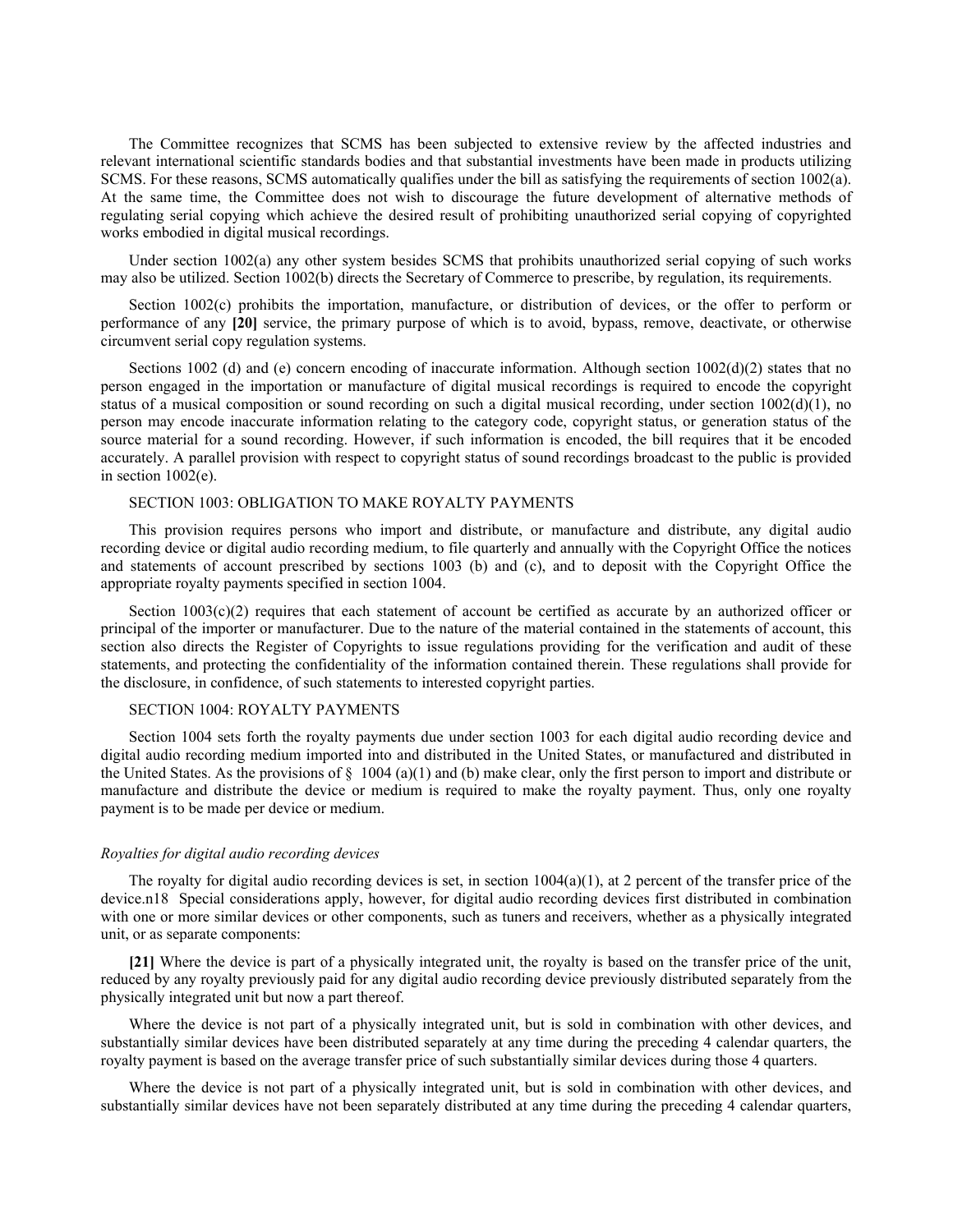the royalty is based on a constructed price reflecting the proportional value of the device to the combination of devices as a whole.

The first example above concerns so-called ''boom boxes.'' The last two examples concern digital audio recording devices sold as part of a retail package along with other stereo components.

A minimum of \$ 1 and a maximum of \$ 8 for each digital audio recording device is provided, except in the case of a physically integrated unit containing more than one such device, where the maximum payment is  $\frac{12}{\frac{8}{2}}$  1004(a)(3)).

#### *Royalties for digital audio recording*

The royalty for digital audio recording media is set at 3 percent of the transfer price  $(\S 1004(b))$ .

# SECTION 1005: DEPOSIT OF ROYALTY PAYMENTS

This section requires the Register of Copyrights to receive all royalties under this Chapter and, after deducting reasonable costs incurred in carrying out the responsibilities under this Chapter, to deposit such royalties in the United States Treasury. These royalties are to be treated as off-setting receipts.

The Copyright Office is also required to submit to the Copyright Royalty Tribunal, on a quarterly basis, such information as that Tribunal requires to perform its functions under this Chapter.

## SECTION 1006: ENTITLEMENT TO ROYALTY PAYMENTS

Section 1006 sets forth which interested copyright parties are entitled to royalties under the bill: those whose musical work or sound recording has been embodied in lawfully made, distibutedn19 phonorecords, or in transmissions to the public.

#### *Royalty funds*

Royalties received by the Copyright Office and and deposited into the United States Treasury are to be divided into two funds: the Sound Recording Fund and the Musical Works Fund.

### **[22]** *Sound recording fund (§ 1006(b)(1))*

The Sound Recording Fund is to receive 66 2/3 percent of all royalties, and is to be divided as follows among the various groups.

#### *Nonfeatured musicians and nonfeatured vocalists*

Of the 66 2/3 percent of all royalties, 4 percent is first to be placed into two escrow accounts for the benefit of nonfeatured musicians and nonfeatured vocalists. Of this 4 percent, 2 5/8 percent is to be placed into an escrow account managed by an independent administrator appointed jointly by record companies and the American Federation of Musicians (or any successor entity), and distributed to nonfeatured musicians (regardless of whether they are members of the AFM or any successor entity) who have performed on sound recordings distributed in the United States.n20 The remaining 1 3/8 percent of the 4 percent is to be placed into an escrow account managed by an independent administrator appointed jointly by record companies and the American Federation of Television and Radio Artists (or any successor entity), and distributed to nonfeatured vocalists (regardless of whether they are members of AFTRA or any successor entity) who have performed on sound recordings distributed in the United States.n21

#### *Record companies and featured performers.*

The remaining amount of the Sound Recording Fund (96 percent of the 66 2/3 percent of the total royalties) is to be divided 60 percent to record companies and 40 percent to featured performers.

The 60 percent portion goes to "the interested copyright parties described in section  $1001(7)(A)$ ." Section  $1001(7)(A)$  describes such an interested copyright party as "the owner of the exclusive right under section  $106(1)$  of this title to reproduce a sound recording of a musical work that has been embodied in a musical recording lawfully made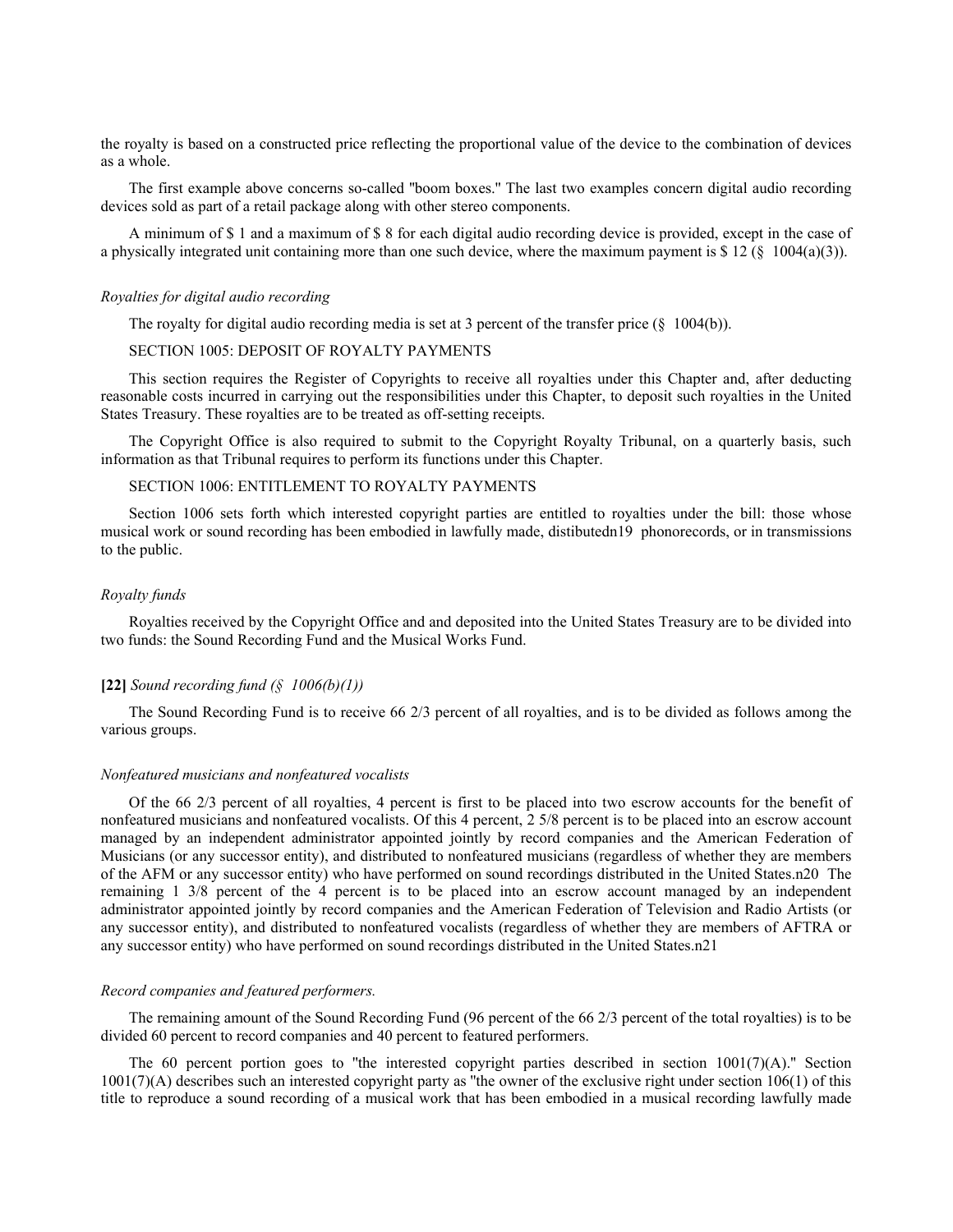under this title that has been distributed.'' Typically this will be a record company; however, it is possible that an individual could own the right.

The 40 percent portion goes to "the interested copyright parties described in section  $1001(7)(C)$ ." Section 1001(7)(C) describes such an interested copyright party as ''a featured recording artist who performs on a sound recording that has been distributed.'' The reference in this report to ''featured performer'' is merely a shorthand for the more precise definition in section 1001(7)(C).

#### *Musical works fund (§ 1006(b)(2))*

33 1/3 percent of the total royalties are allocated to the Musical Works Fund. This 33 1/3 percent is to be divided 50 percent to music publishers and 50 percent to writers.

Concern has been expressed about the prefatory language in section  $1006(b)(2)(B)$  that this 50-50 division is to be accomplished ''Notwithstanding any contractual obligation to the contrary,'' es-**[23]** pecially in light of the absence of similar language in the divisions for the Sound Recording Fund. The Committee intends the statutory allocations to fix the percentage of royalties that the various groups of interested copyright parties are to receive from the two funds. Contractual provisions, whether existing or future, that would alter these allocations are preempted by this bill. On the other hand, once the distribution of the royalty payment has been made according to the statutory allocation, the bill does not seek to place restrictions on how the recipients may spend their royalties. The presence of the prefatory language in the Musical Works Fund, and its absence in the Sound Recording Fund, is not intended to indicate a different result at either the distribution or post-distribution steps.

## *Agreements on division of royalties within groups (§ § 1006(c), 1007(a)(2))*

Section 1007(a)(2) permits all interested copyright parties within a group entitled to royalties under section 1006(b), free of antitrust liability, to agree among themselves as to the proportionate division of royalty payments, to lump their claims together and to file them jointly or as a single claim, and to designate a common agent to receive payment and negotiate on their behalf, but not to modify the allocation of royalties specified in section 1006(b). For example, with respect to the 50 percent of the Musical Works Fund allocated to writers, writers eligible to file a claim can negotiate among themselves regarding who should receive how much of the 50 percent, or could appoint common agents, for example, one of the other interested copyright parties defined in section  $1001(7)(D)$ , to negotiate and file claims on their behalf.

Section 1006(c) states that if these negotiations are not successful, the Copyright Royalty Tribunal shall allocate the royalties. For the Sound Recording Fund, this allocation shall be based on the extent to which during the relevant period "each sound recording was distributed in the form of phonorecords."  $(\S 1006(c)(1))$ . For the Musical Works Fund, this allocation shall be based on the extent to which ''each musical work was distributed in the form of phonorecords or disseminated to the public in transmissions.'' ''Phonorecords'' includes analog recordings.

## SECTION 1007: PROCEDURES FOR DISTRIBUTING ROYALTY PAYMENTS

Section 1007 concerns the procedures for distributing royalties. Within the first two months of each calendar year after the calendar year in which this chapter takes effect, every interested copyright party seeking to receive royalty payments is required to file a claim with the Copyright Royalty Tribunal (CRT) for royalties collected during the preceding year  $(\S 1007(a)(1))$ . Section 1007(b) states that within 30 days after the period for filing claims, the CRT shall determine whether there is a controversy concerning the distribution of royalties within the various groups entitled to receive royalties, e.g., whether within the 50 percent of the Musical Works Fund allocated to writers, all writers who have filed claims agree or disagree concerning which writers are to receive how much of that 50 percent. If no such controversy exists, the CRT is directed to au-**[24]** thorize the distribution of royalties as set forth in the parties' agreement, after the CRT deducts its reasonable administrative costs.

If the CRT finds a controversy does exist, under section 1007(c) it must conduct a proceeding to determine the distribution of royalty payments. Where an agreement has been reached for distribution of some of the funds, the Tribunal is directed to authorize the distribution of royalty payments covered by the agreement, and to withhold an amount sufficient to satisfy all claims with respect to which a controversy exists after deducting reasonable administrative costs.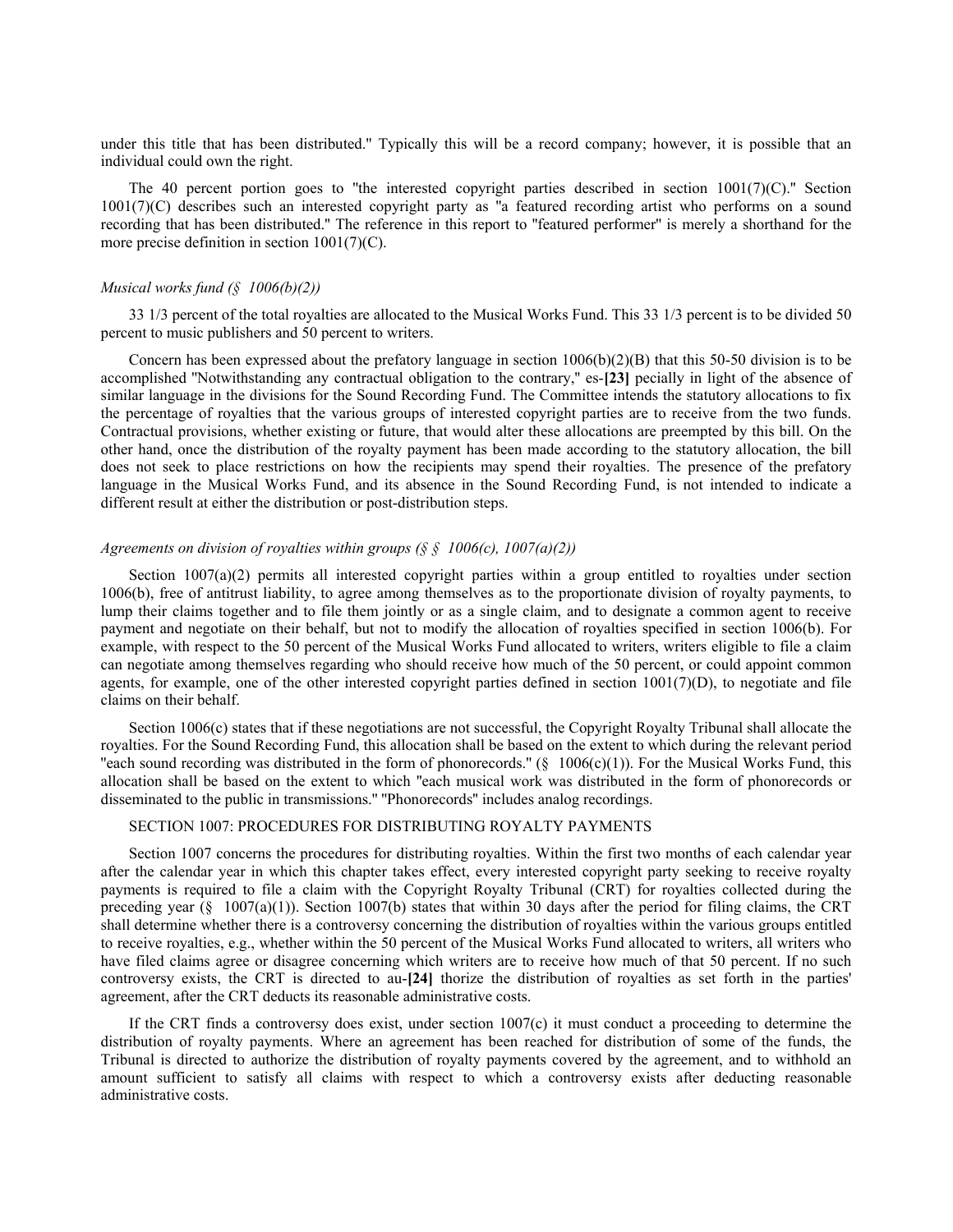## SECTION 1008: PROHIBITION ON CERTAIN INFRINGEMENT ACTIONS

Section 1008 covers one of the critical components of the legislation: exemptions from liability for suit under title 17 for home taping of copyrighted musical works and sound recordings, and, for contributory infringement actions under title 17 against manufacturers, importers, and distributors of digital and analog audio recording devices and recording media. In the case of home taping, the exemption protects all noncommercial copying by consumers of digital and analog musical recordings. Manufacturers, importers, and distributors of digital and analog recording devices and media have a complete exemption from copyright infringement claims based on the manufacture, importation, or distribution of such devices and media.

### SECTION 1009: CIVIL REMEDIES

Section 1009 sets forth the provisions on standing to sue and the relief available for violations of the Act.

Section 1009(a) permits any interested copyright party who is injured by a violation of the requirement to include a serial copy regulation system or to pay the appropriate royalties to bring a civil action in the United States District Courts against any person for such violation.

Section 1009(b) is catchall provision; it permits any person who can demonstrate injury from a violation of the Act to sue for actual damages incurred as a result of that injury.

Section 1009 $(c)$  permits, but does not mandate, the courts to issue temporary and permanent injunctions ( $\S$  $1009(c)(1)$ ; to allow the recovery of costs by or against any party other than the United States (Sec. 1009(c)(3)); and, to award a reasonable attorney's fee to the prevailing party  $(\S 1009(c)(4))$ . Section 1009(c)(2) states that in the case of a violation of the serial copying regulation requirements of section 1002, or, in the case of a failure to pay the proper royalties under section 1003, the court shall award damages under section 1009(d). Section 1009(f) permits the court to order the impounding of any digital audio recording device, digital recording medium, or device for circumventing serial copying prevention as specified in section 1002(c) during the pendency of an action brought under section 1009(a) if in the custody or control of the alleged violator and if the court has reasonable cause to believe that it does not comply with, or was involved with, a violation of the serial copying prevention requirements of section 1002. Section 1009(g) permits the court, as part of a final judgment or decree finding a violation of section 1002, **[25]** to order the remedial modification or destruction of any digital audio recording device, digital audio recording, or bypass device specified in section 1002(c), if such device or recording does not comply with, or was involved in a violation of section 1002 and is in the custody or control of the violator, or was impounded under section 1009(f).

Section 1009(d) sets forth the two types of damages that the court may award, actual and statutory.

## *Actual damages: (§ 1009(d)(1)(A))*

Section  $1009(d)(1)(A)$  covers awards of actual damages for violations of sections 1002 and 1003. Clause  $(A)(i)$  has the effect of permitting the complaining party to elect between actual or statutory damages at any time before final judgment is entered. Clause (A)(ii) states that in the case of violations of the royalty provisions of section 1003, actual damages are the royalty payments which should have been paid under section 1004 and deposited with the Copyright Office. This clause also gives the court the discretion to increase the award by an amount not to exceed 50 percent of the actual damages, in order to provide a deterrence to those who fail to pay royalties or who fail to pay the proper royalties.

### *Statutory damages: (§ 1009(d)(1)(B))*

Statutory damages, provided for in section  $1009(d)(1)(B)$ , are limited to violations of the section 1002 requirements on serial copying regulation. For importation, manufacture, or distribution or digital audio recording devices that do not conform to an approved method of serial copying regulation, the court may award statutory damages for each violation in an amount of not more than \$ 2,500 per device  $(\S 1009(d)(1)(B)(i))$ . For importation, manufacture, or distribution of any device, or the offer or performance of any service, the primary purpose or effect of which is to avoid, bypass, remove, deactivate or otherwise circumvent the implementation of an approved serial copy regulation system, the court may award statutory damages for each device involved in the violation in an amount of not more than \$ 2,500 per device (§ 1009(d)(1)(B)(i)). For encoding of inaccurate information on a digital musical recording in violation of section 1002(d), the court may award statutory damages in an amount of not more than \$ 25 per digital musical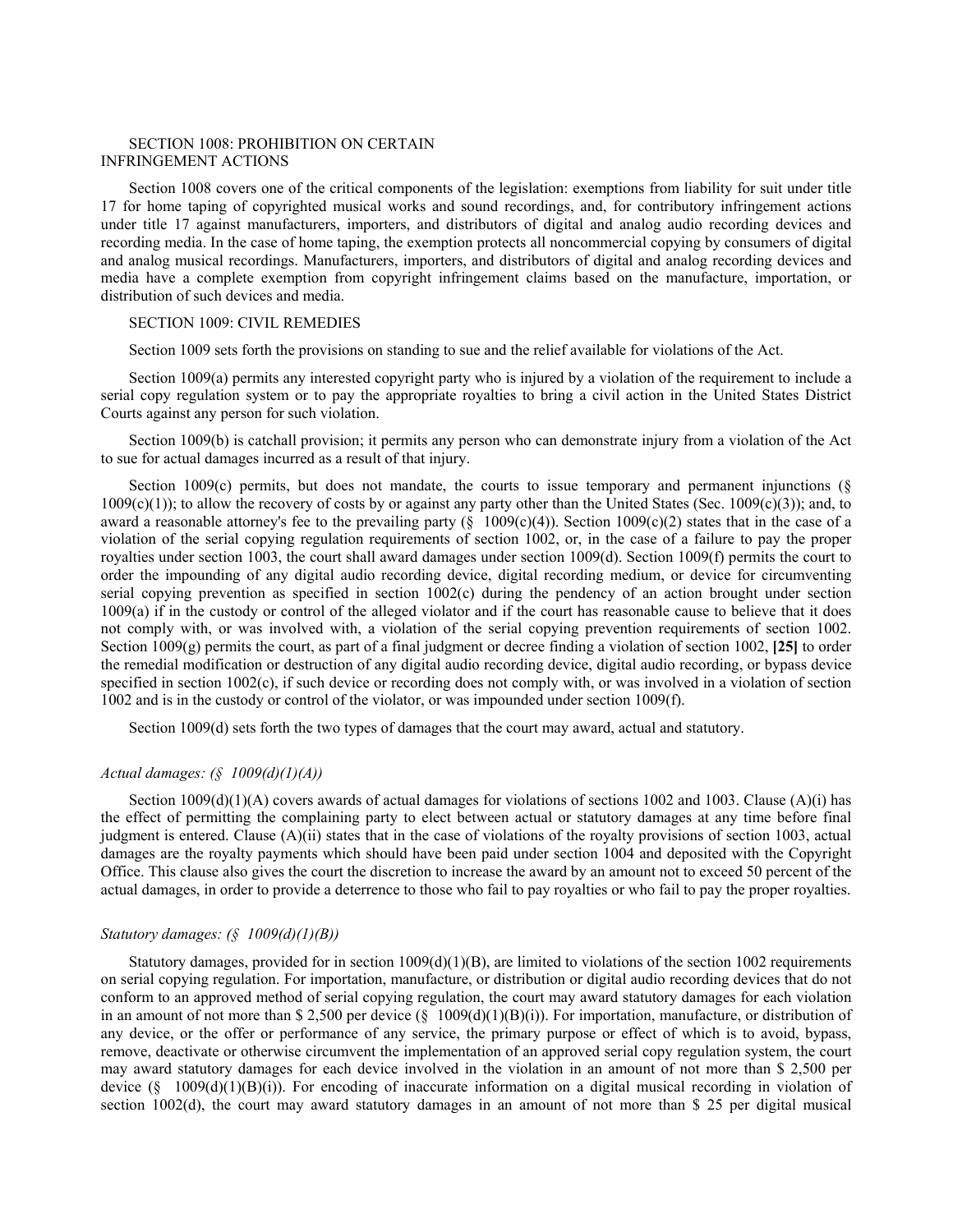recording involved in such violation  $(\S 1009(d)(1)(B)(ii))$ . For each transmission or communication of a sound recording in a digital format that contains inaccurate information regarding the copyright status of the sound recording in violation of section 1002(e), the court may award statutory damages for each such transmission or communication in an amount not to exceed \$ 10,000 ( $\S$  1009(d)(1)(B)(iii)).

General principles of res judicata or collateral estoppel will apply to all suits brought under section 1009. Since awards of royalty payments go into a pool, rather than to individual litigants, the first award of statutory damages should be for the entire amount due the pool, thereby eliminating any incentive for repetitive suits. These same principles apply to litigation over alleged failure to comply with the serial copying regulation requirements: once it has been determined by a court that a digital device does or does not **[26]** comply with the statutory requirements, the Committee believes it unlikely that further actions would be brought against that particular device. Of course, further actions could be brought for future violations.

## *Repeat violations: (§ 1009(d)(2))*

This section is also concerned with deterrence. It permits the courts to increase the amount of damages to not more than double the amounts that would otherwise be awarded under paragraph  $(d)(1)$  in the case of persons who have violated the serial copy prevention requirements of section 1002 or the royalty provisions of section 1003 within three years after a final judgment against that person for another violation was entered.

#### *Innocent violations of section 1002: (§ 1009(d)(3))*

Where the court finds that a person who violated the serial copy regulation requirements of section 1002 was unaware and had no reason to believe that his or her acts violated that section, the court may reduce the award of damages to not less than \$ 250.

#### *Damages to be deposited into royalty pool: (§ 1009(e))*

All awards of damages under section 1009(d) are to be deposited with the Register of Copyrights pursuant to section 1005 for distribution to interested copyright parties and treated exactly like royalty payments made pursuant to section 1003. Thus, suits brought under section 1009(a) are to vindicate the rights of all interested copyright parties entitled to receive royalties, and not be benefit solely those interested copyright parties who actually bring the suit.

## SECTION 1010: ARBITRATION OF CERTAIN DISPUTES

Section 1010 permits consensual, arbitration for disputes before distribution in the United States of digital audio recording devices or digital audio interface devices regarding whether such devices are subject to the serial copy prevention requirements of section 1002. The arbitration provisions are patterned after those in section 119 of title 17 .

#### EFFECTIVE DATE

The Act and the amendments made by the Act shall take effect on the date of enactment.

### COMMITTEE OVERSIGHT FINDINGS

In compliance with clause  $2(1)(3)(A)$  of rule XI of the Rules of the House of Representatives, the Committee reports that the findings and recommendations of the Committee, based on oversight activities under clause 2(b)(1) of rule X of the Rules of the House of Representatives, are incorporated in the descriptive portions of this report.

#### **[27]** COMMITTEE ON GOVERNMENT OPERATIONS OVERSIGHT FINDINGS

No findings or recommendations of the Committee on Government Operations were received as referred to in clause 2(l)(3)(D) of rule XI of the Rules of the House of Representatives.

## NEW BUDGET AUTHORITY AND TAX EXPENDITURES

Clause  $2(1)(3)(B)$  of House Rule XI is inapplicable because this legislation does not provide new budgetary authority or increased tax expenditures.

# CONGRESSIONAL BUDGET OFFICE COST ESTIMATE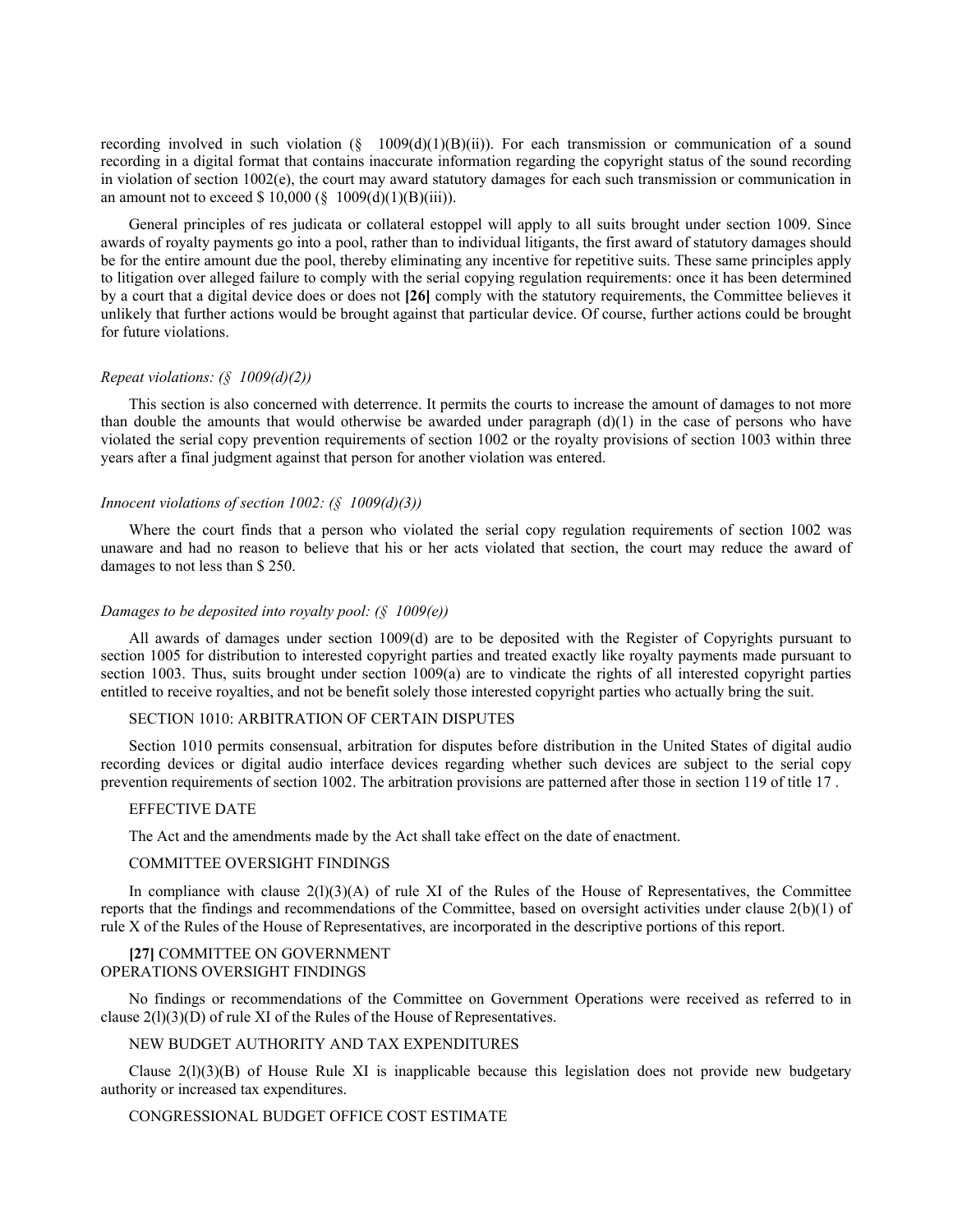In compliance with clause  $2(1)(3)(C)$  of rule XI of the Rules of the House of Representatives, the Committee sets forth, with respect to the bill H.R. 3204, the following estimate and comparison prepared by the Director of the Congressional Budget Office under section 403 of the Congressional Budget Act of 1974:

U.S. Congress, Congressional Budget Office,

*September 17, 1992.* Hon. JACK BROOKS, *Chairman, Committee on the Judiciary, House of Representatives, Washington, DC.*

DEAR MR. CHAIRMAN: The Congressional Budget Office has prepared the attached cost estimate for H.R. 3204, the Audio Home Recording Act of 1992, as ordered reported by the House Committee on the Judiciary on August 11, 1992, and reflecting floor amendments proposed by the committee.

Because this bill would affect direct spending, it would be subject to pay- as-you-go procedures under section 252 of the Balanced Budget and Emergency Deficit Control Act of 1985 . As a result, the estimate required under clause 8 of House Rule XXI is attached.

If you wish further details on this estimate, we will be pleased to provide them.

Sincerely,

ROBERT D. REISCHAUER, *Director*.

### CONGRESSIONAL BUDGET OFFICE--COST ESTIMATE

1. Bill number: H.R. 3204.

2. Bill title: The Audio Home Recording Act of 1992.

3. Bill status: As ordered reported by the House Committee on the Judiciary on August 11, 1992, and reflecting floor amendments proposed by the Committee.

4. Bill purpose: H.R. 3204 would protect manufacturers, importers, and distributors of digital audio recorders and blank media from lawsuits claiming copyright infringement. The bill would require importers and manufacturers to pay royalties, which would be collected by the Copyright Office and deposited as offsetting receipts into two funds in the Treasury, a Sound Recordings Fund and a Musical Works Fund. The amounts in these funds would then be allocated among persons and groups whose audio works had been distributed to the public.

**[28]** H.R. 3204 would designate those entitled to a share of the funds. The bill would establish a formula for dividing the royalty payments between the funds and for distributing the amounts in the funds. It also would establish a schedule of damages to be paid by those who violate requirements of the act. Finally, H.R. 3204 would direct the Copyright Office to oversee payments into the funds and the Copyright Royalty Tribunal (CRT) to administer their distribution.

5. Estimated cost to the Federal Government:

#### **[By fiscal year, in millions of dollars]**

Click here to view image.

The budgetary impact of this bill falls within function 370.

#### *Basis of estimate*

Estimates of royalty payments are based on information provided by the Copyright Office and on an assumed enactment date early in fiscal year 1993.

Payments for each quarter would be deposited into the funds within 45 days of the end of the quarter, would be recorded as offsetting receipts (that is, negative budget authority and outlays), and would accrue interest until disbursed.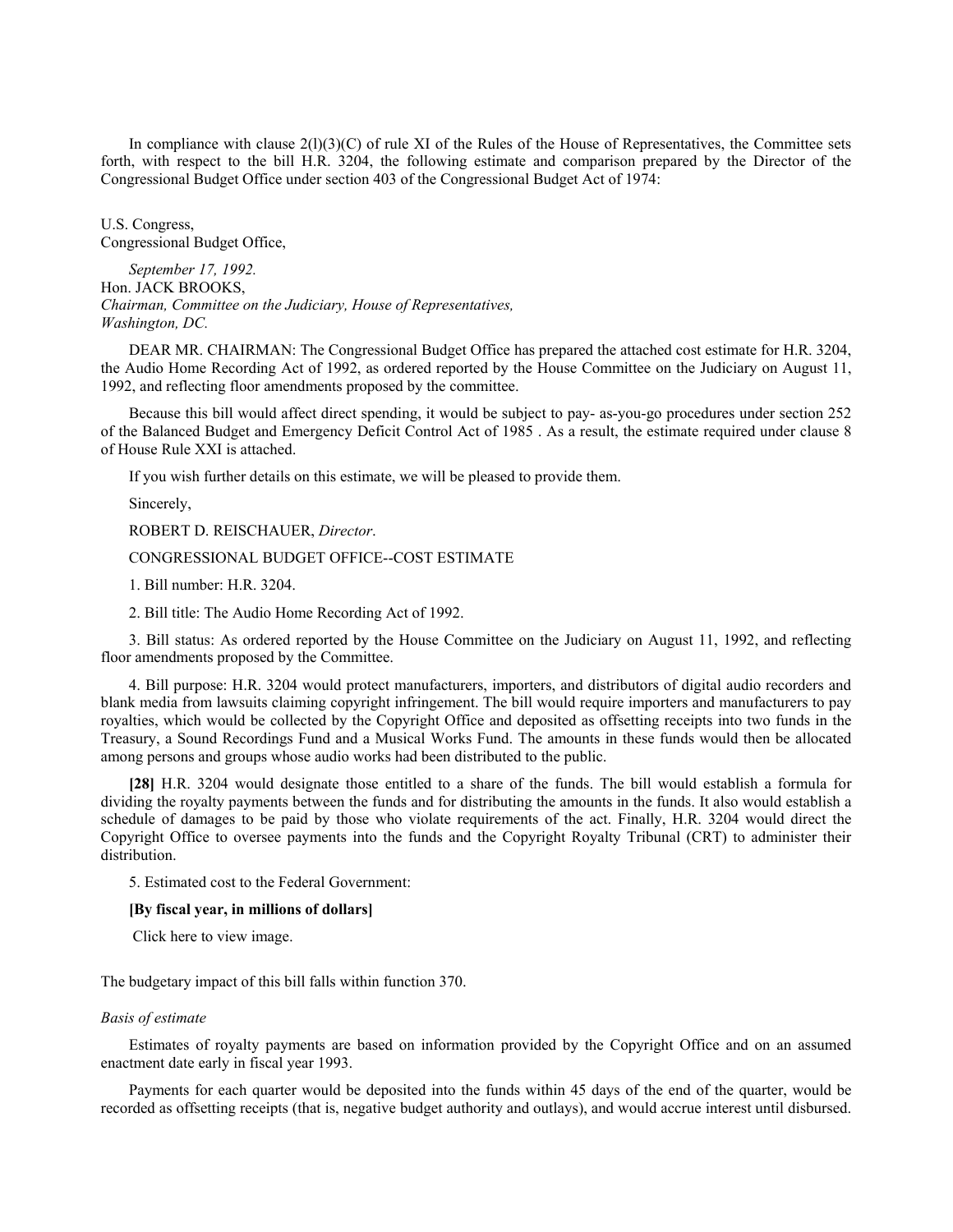(Under the reported bill, royalty, collections by the government would be categorized as federal revenues; the committee's floor amendments would specify that they be deposited as offsetting receipts to the Treasury.) Royalty payments into the funds are estimated to be \$ 73 million in fiscal year 1993, \$ 105 million in 1994, and larger amounts in subsequent years.

Disbursements to interested parties would be mandatory and would count as direct spending, as would amounts paid to the Copyright Office and the CRT to cover costs associated with administration of the funds.

We assume that distributors would begin marketing digital audio recording devices and tapes in the first quarters of fiscal year 1993; therefore, we expect the Treasury to begin receiving royalty payments in February 1993. Disbursements to interested parties would be based on royalties accrued over the previous calendar year. Thus, while receipts would accrue over the entire 1993 fiscal year, disbursements in that year would include only the \$ 23 million in copyright payments accrued in calendar year 1992 (i.e., the first quarter of fiscal year 1993). As a result, receipts in fiscal year 1993 would exceed disbursements by about \$ 50 million. In later years, receipts and disbursements would both include amounts for an entire year.

**[29]** Based on information from the CRT and the Copyright Office, CBO estimates that implementing H.R. 3204 would cost the federal government \$ 1.15 million over the next five years. Of this amount, \$ 115,000 would not be recovered from payments to the funds. While the bill would provide that the Copyright Office and the CRT can recover costs associated with administering the funds, the Copyright Office would incur some unrecoverable costs in establishing the funds. As specified in appropriation bills, the CRT recovers only costs associated with fund distribution, which in 1992 are approximately 85 percent of total costs.

CBO assumes that the Congress will appropriate the full amounts authorized. We estimate accrued interest consistent with CBO baseline assumptions. Outlay estimates are based on historical spending patterns for similar activities.

6. Pay-as-you-go considerations: The Budget Enforcement Act of 1990 sets up pay-as-you-go procedures for legislation affecting direct spending or receipts through 1995. Enacting H.R. 3204 would affect direct spending, and the bill would therefore be subject to pay-as-you-go procedures. The following table summarizes the estimated pay-as-yougo impact of this bill.

#### **[By fiscal year, in millions of dollars]**

Click here to view image.

As specified in the committee amendments, royalty payments paid into the funds would be counted as offsetting receipts, which are shown as negative outlays. Payments to interested parties would be mandatory and would count as direct spending, as would amounts paid to the Copyright Office and the CRT to cover costs associated with administration of the funds. CBO estimates that the impact of this bill for pay-as-you-go purposes would be a net decrease in the deficit of \$ 50 million in 1993 and smaller amounts in subsequent years.

7. Estimated cost to State and local governments: None.

8. Estimate comparison: None.

9. Previous CBO estimate: On June 9, 1992, the Congressional Budget Office prepared a cost estimate for S. 1623, a similar bill reported by the Senate Committee on the Judiciary on November 27, 1991, and reflecting floor amendments proposed by that committee. The estimated budgetary impact of H.R. 3204 is the same as that for S. 1623.

10. Estimate prepared by: John Webb.

11. Estimate approved by: Paul Van de Water for C.G. Nuckols, Assistant Director for Budget Analysis.

#### **[30]** CONGRESSIONAL BUDGET OFFICE ESTIMATEn1

The applicable cost estimate of this act for all purposes of sections 252 and 253 of the Balanced Budget and Emergency Deficit Control Act of 1985 shall be as follows:

#### **[By fiscal year, in millions of dollars]**

Click here to view image.

### INFLATIONARY IMPACT STATEMENT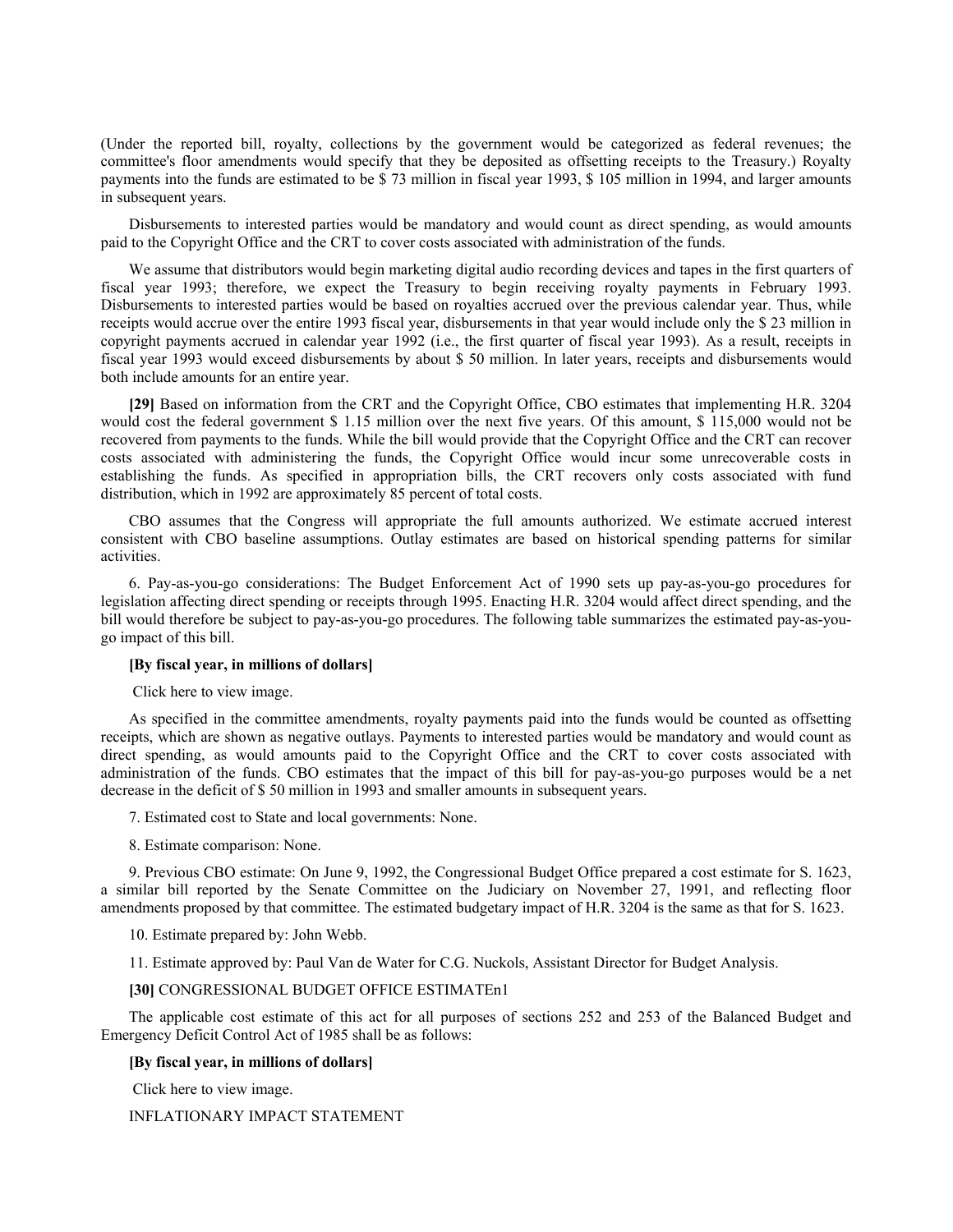Pursuant to clause 2(l)(4) of rule XI of the Rules of the House of Representatives, the Committee estimates that H.R. 3204 will have no significant inflationary impact on prices and costs in the national economy.

### CHANGES IN EXISTING LAW MADE BY THE BILL, AS REPORTED

In compliance with clause 3 of rule XIII of the Rules of the House of Representatives, changes in existing law made by the bill, as reported, are shown as follows (existing law proposed to be omitted is enclosed in black brackets, new matter is printed in italic, existing law in which no change is proposed is shown in roman):

### **TITLE 17, UNITED STATES CODE**

#### **§ 101. Definitions**

**[**As used**]** *Except as otherwise provided in this title, as used* in this title, the following terms and their variant forms mean the following:

An ''anonymous work'' is a work on the copies or phonorecords of which no natural person is identified as author.

\* \* \* \* \*

CHAPTER 8--COPYRIGHT ROYALTY TRIBUNAL

### **§ 801. Copyright Royalty Tribunal: Establishment and purpose**

 $(a) * * *$ 

(b) Subject to the provisions of this chapter, the purposes of the Tribunal shall be--

 $(1)$  \* \* \*

(2) to make determinations concerning the adjustment of the copyright royalty rates in section 111 solely in accordance with the following provisions:

### $[31] (A) * * *$

\* \* \* \* \*

(D) The gross receipts limitations established by section  $111(d)(1)$  (C) and (D) shall be adjusted to reflect national monetary inflation or deflation or changes in the average rates charged cable system subscribers for the basic service of providing secondary transmissions to maintain the real constant dollar value of the exemption provided by such section; and the royalty rate specified therein shall not be subject to adjustment; **[**and**]**

(3) to distribute royalty fees deposited with the Register of Copyrights under sections 111, 116, and 119(b), and to determine, in cases where controversy exists, the distribution of such fees **[**.**]**; *and*

*(4) to distribute royalty payments deposited with the Register of Copyrights under section 1003, to determine the distribution of such payments, and to carry out its other responsibilities under chapter 10.*

## **§ 804. Institution and conclusion of proceedings**

 $(a) * * *$ 

\* \* \* \* \*

(d) With respect to proceedings under section  $801(b)(3)$  or (4), concerning the distribution of royalty fees in certain circumstances under section 111, 116, **[**or 119**]** *119, or 1007*, the Chairman of the Tribunal shall, upon determination by the Tribunal that a controversy exists concerning such distribution, cause to be published in the Federal Register notice of commencement of proceedings under this chapter.

\* \* \* \* \*

CHAPTER 9--PROTECTION OF SEMICONDUCTOR CHIP PRODUCTS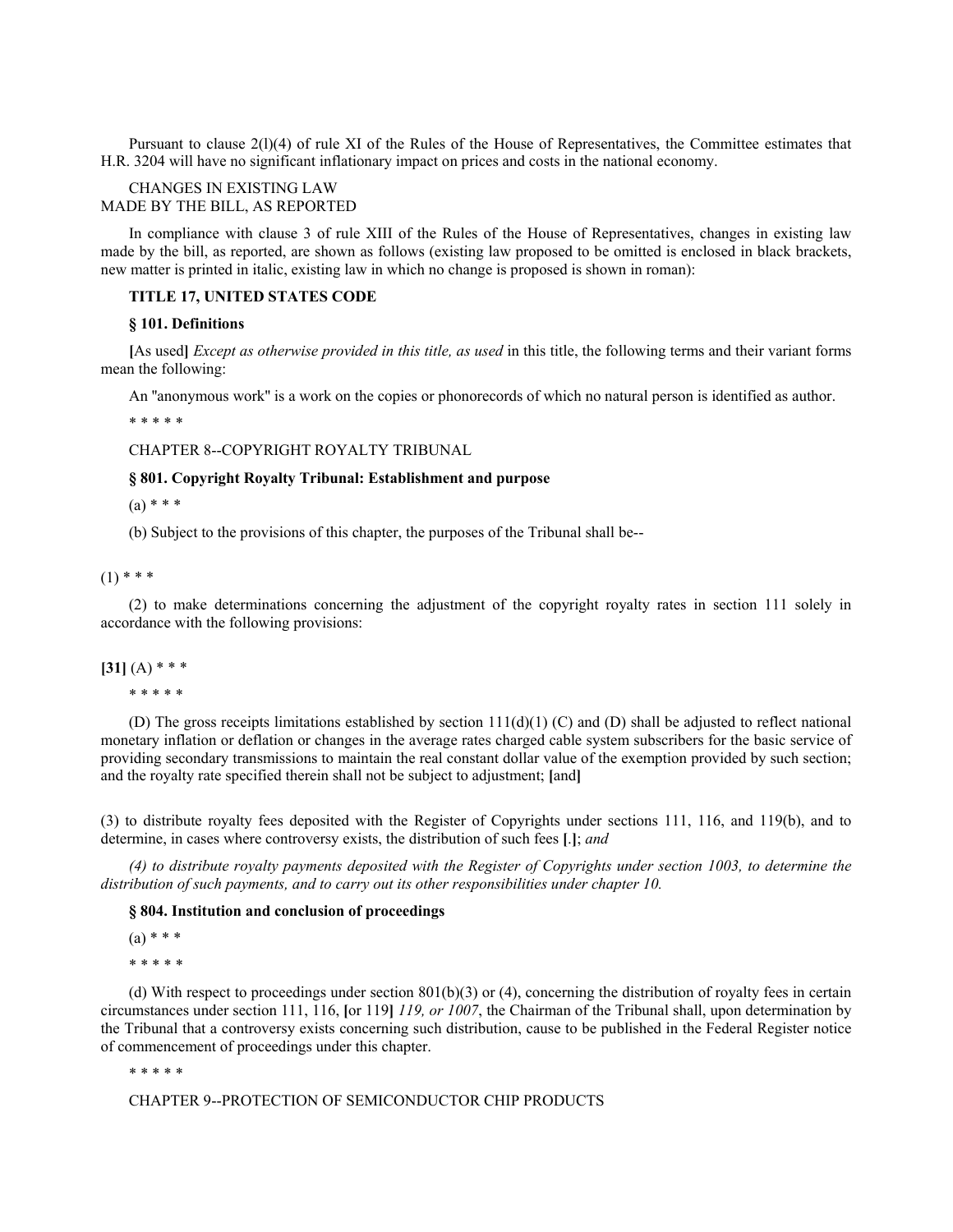\* \* \* \* \*

#### **§ 912. Relation to other laws**

(a) Nothing in this chapter shall affect any right or remedy held by any person under *chapters 1* through *8* or *10* of this title, or under title 35.

(b) Except as provided in section 908(b) of this title, references to ''this title'' or ''title 17'' in *chapters 1* through *8* or *10* of this title shall be deemed not to apply to this chapter.

\* \* \* \* \*

### *CHAPTER 10--DIGITAL AUDIO RECORDING DEVICES AND MEDIA*

*Sec.*

*1001. Definitions.*

*1002. Incorporation of copying controls.*

**[32]** *1003. Obligation to make royalty payments.*

*1004. Royalty payments.*

*1005. Deposit of royalty payments and deduction of expenses.*

*1006. Entitlement to royalty payments.*

*1007. Procedures for distributing royalty payments.*

*1008. Prohibition on certain infringement actions.*

*1009. Civil remedies.*

*1010. Arbitration of certain disputes.*

### *§ 1001. Definitions*

*As used in this chapter, the following terms have the following meanings:*

*(1) A ''digital audio copied recording'' is a reproduction in a digital recording format of a digital musical recording, whether that reproduction is made directly from another digital musical recording or indirectly from a transmission.*

*(2) A ''digital audio interface device'' is any machine or device that reads or sends copyright and generation status information from a digital musical recording.*

*(3) A ''digital audio recording device'' is any machine or device, whether or not included with or as part of some other machine or device, the digital recording function of which is designed or marketed for the primary purpose of, and that is capable of, making a digital audio copied recording for private use, except for--*

#### *(A) professional model products, and*

*(B) dictation machines, answering machines, and other audio recording equipment that is designed or marketed primarily for the creation of sound recordings resulting from the fixation of nonmusical sounds.*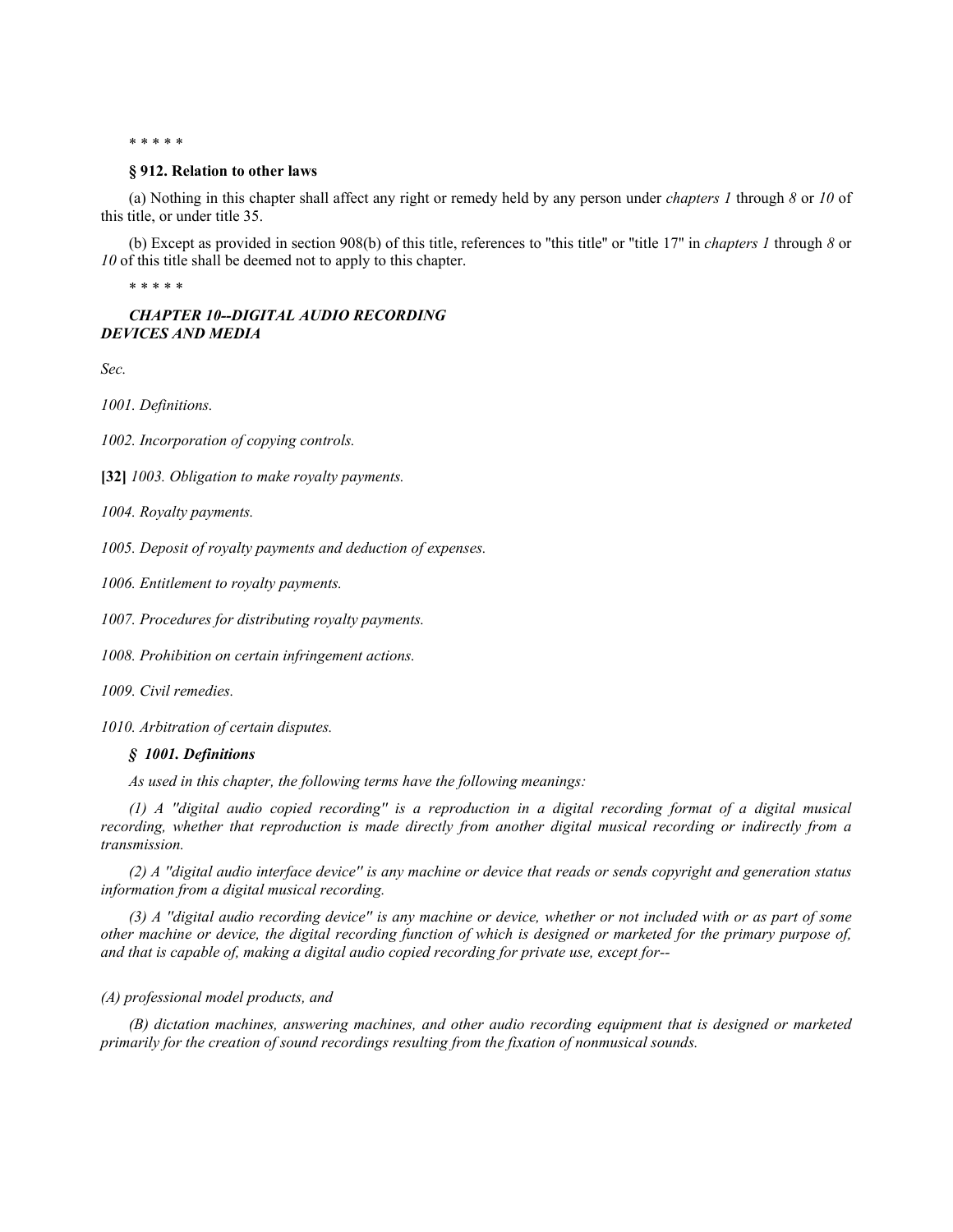*(4)(A) A ''digital audio recording medium'' is any material object in a form commonly distributed for use by individuals, that is primarily marketed or most commonly used by consumers for the purpose of making digital audio copied recordings by use of a digital audio recording device.*

*(B) Such term does not include any material object--*

*(i) that embodies a sound recording at the time it is first distributed by the importer or manufacturer; or*

*(ii) that is primarily marketed and most commonly used by consumers either for the purpose of making copies of motion pictures or other audiovisual works or for the purpose of making copies of nonmusical literary works, including computer programs or data bases.*

*(5)(A) A ''digital musical recording'' is a material object--*

*(i) in which are fixed, in a digital recording format, only sounds, and material, statements, or instructions incidental to those fixed sounds, if any, and*

*(ii) from which the sounds and material can be perceived, reproduced, or otherwise communicated, either directly or with the aid of a machine or device.*

*(B) A ''digital musical recording'' does not include a material object--*

*(i) in which the fixed sounds consist entirely of spoken word recordings, or*

**[33]** *(ii) in which one or more computer programs are fixed, except that a digital musical recording may contain statements or instructions constituting the fixed sounds and incidental material, and statements or instructions to be used directly or indirectly in order to bring about the perception, reproduction, or communication of the fixed sounds and incidental material.*

*(C) For purposes of this paragraph--*

*(i) a ''spoken word recording'' is a sound recording in which are fixed only a series of spoken words, except that the spoken words may be accompanied by incidental musical or other sounds, and*

*(ii) the term ''incidental'' means related to and relatively minor by comparison.*

*(6) ''Distribute'' means to sell, lease, or assign a product to consumers in the United States, or to sell, lease, or assign a product in the United States for ultimate transfer to consumers in the United States.*

*(7) An ''interested copyright party'' is--*

*(A) the owner of the exclusive right under section 106(1) of this title to reproduce a sound recording of a musical work that has been embodied in a musical recording lawfully made under this title that has been distributed;*

*(B) the legal or beneficial owner of, or the person that controls, the right to reproduce in a musical recording a musical work that has been embodied in a musical recording lawfully made under this title that has been distributed;*

*(C) a featured recording artist who performs on a sound recording that has been distributed; or*

*(D) any association or other organization-- (i) representing persons specified in subparagraph (A), (B), or (C), or (ii) engaged in licensing rights in musical works to music users on behalf of writers and publishers.*

*(8) To ''manufacture'' means to produce or assemble a product in the United States. A ''manufacturer'' is a person who manufactures.*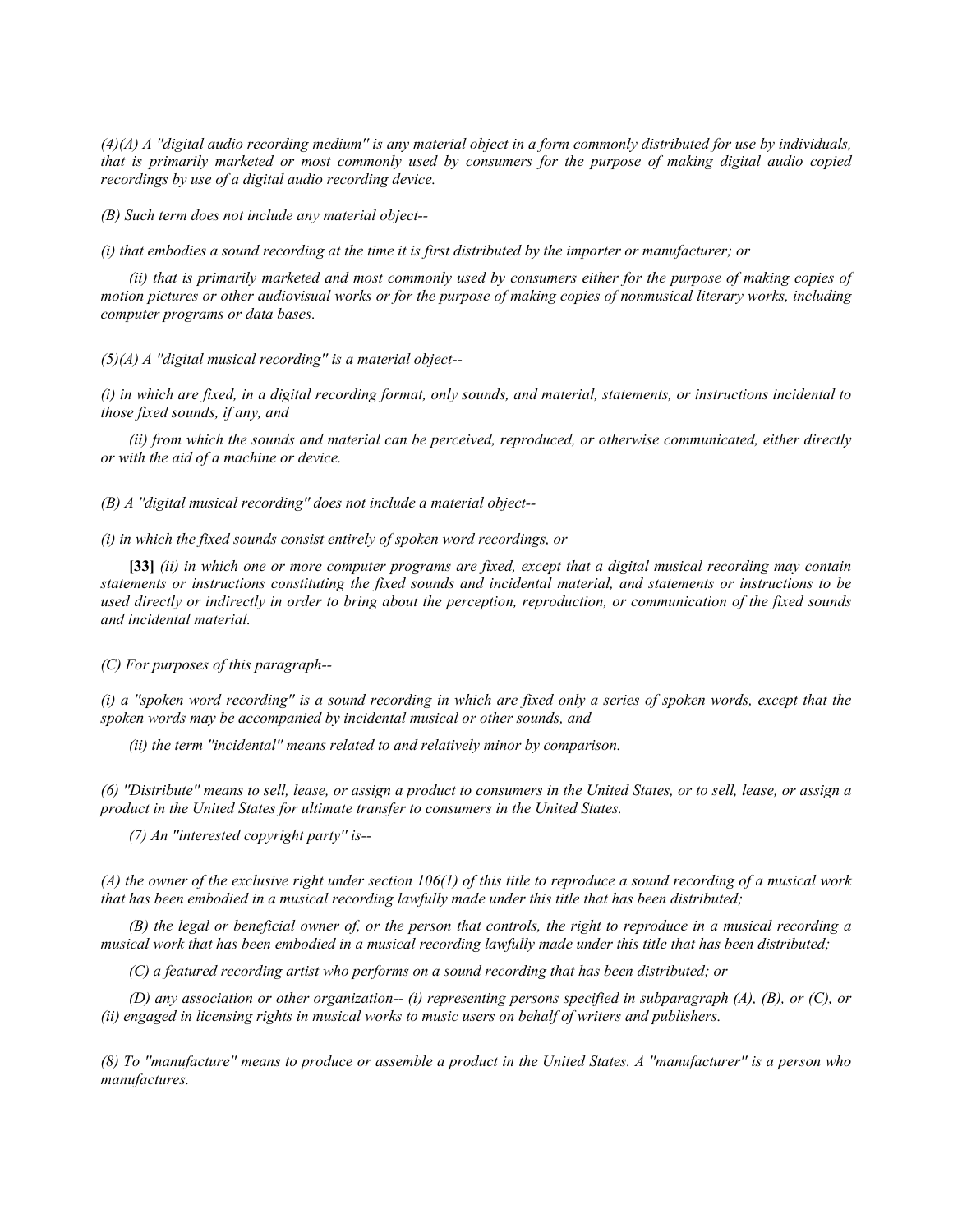*(9) A ''music publisher'' is a person that is authorized to license the reproduction of a particular musical work in a sound recording.*

*(10) A ''professional model product'' is an audio recording device that is designed, manufactured, marketed, and intended for use by recording professionals in the ordinary course of a lawful business, in accordance with such requirements as the Secretary of Commerce shall establish by regulation.*

*(11) The term ''serial copying'' means the duplication of a copyrighted musical work from a copy of a copyrighted digital musical recording. The term ''copy of a digital musical recording'' does not include a digital musical recording that is distributed, by authority of the copyright owner, for ultimate sale to consumers.*

*(12) The ''transfer price'' of a digital audio recording device or a digital audio recording medium--*

**[34]** *(A) is, subject to subparagraph (B)-- (i) in the case of an imported product, the actual entered value at United States Customs (exclusive of any freight, insurance, and applicable duty), and (ii) in the case of a domestic product, the manufacturer's transfer price (FOB the manufacturer, and exclusive of any direct sales taxes or excise taxes incurred in connection with the sale); and*

*(B) shall, in a case in which the transferor and transferee are related entities or within a single entity, not be less than a reasonable arms-length price under the principles of the regulations adopted pursuant to section 482 of the Internal Revenue Code of 1986 , or any successor provision to such section.*

*(13) A ''writer'' is the composer or lyricist of a particular musical work.*

#### *§ 1002. Incorporation of copying controls*

*(a) PROHIBITION ON IMPORTATION, MANUFACTURE, AND DISTRIBUTION.--*

*(1) SYSTEM PROHIBITING COPYING.--No person shall import, manufacture, or distribute any digital audio recording device that does not contain the Serial Copy Management System or other system that prohibits serial copying of copyrighted works embodied in digital musical recordings.*

*(2) DIGITAL AUDIO INTERFACE DEVICE.--No person shall import, manufacture, or distribute any machine or device that is designed or marketed for the primary purpose of, and that is capable of, playing back digital musical recordings, unless such machine or device contains a digital audio interface device.*

*(b) DEVELOPMENT OF SYSTEM.--The Secretary of Commerce shall, not later than 45 days after the date of the enactment of this chapter, by regulation prescribe the requirements of the Serial Copy Management System or other system described in subsection (a)(1).*

*(c) PROHIBITION ON CIRCUMVENTION OF THE SYSTEM.--No person shall import, manufacture, or distribute any device, or offer or perform any service, the primary purpose or effect of which is to avoid, bypass, remove, deactivate, or otherwise circumvent any program or circuit which implements, in whole or in part, a system described in subsection (a)(1).*

*(d) ENCODING OF INFORMATION ON DIGITAL MUSICAL RECORDINGS.--*

*(1) PROHIBITION ON ENCODING INACCURATE INFORMATION.--No person shall encode a digital musical recording of a sound recording with inaccurate information relating to the category code, copyright status, or generation status of the source material for the recording.*

*(2) ENCODING OF COPYRIGHT STATUS NOT REQUIRED.--Nothing in this chapter requires any person engaged in the importation or manufacture of digital musical recordings to encode any such digital musical recording with respect to its copyright status.*

(e) INFORMATION ACCOMPANYING TRANSMISSIONS IN DIGITAL FORMAT.--Any person who transmits or otherwise communicates to **[35]** the public any sound recording in digital format is not required under this chapter to transmit or otherwise communicate the information relating to the copyright status of the sound recording. Any such person who does transmit or otherwise communicate such copyright status information shall transmit or communicate such information accurately.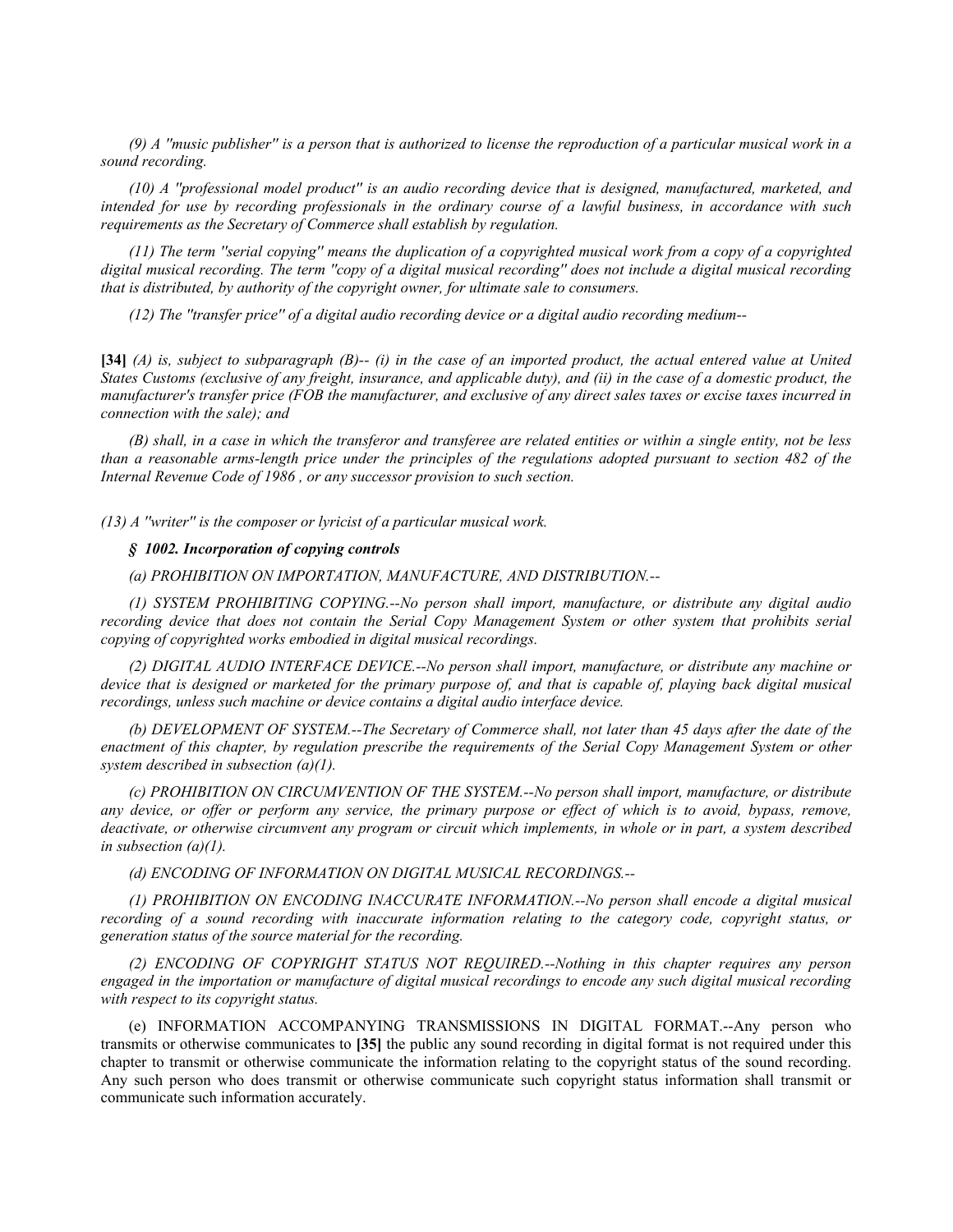### *§ 1003. Obligation to make royalty payments*

*(a) PROHIBITION ON IMPORTATION AND MANUFACTURE.--No person shall import into and distribute, or manufacture and distribute, any digital audio recording device or digital audio recording medium unless such person records the notice specified by this section and subsequently deposits the statements of account and applicable royalty payments for such device or medium specified in section 1004.*

*(b) FILING OF NOTICE.--The importer or manufacturer of any digital audio recording device or digital audio recording medium, within a product category or utilizing a technology with respect to which such manufacturer or importer has not previously filed a notice under this subsection, shall file with the Register of Copyrights a notice with respect to such device or medium, in such form and content as the Register shall prescribe by regulation.*

*(c) FILING OF QUARTERLY AND ANNUAL STATEMENTS OF ACCOUNT.--*

*(1) GENERALLY.--Any importer or manufacturer that distributes any digital audio recording device or digital audio recording medium that it manufactured or imported shall file with the Register of Copyrights, in such form and content as the Register shall prescribe by regulation, such quarterly and annual statements of account with respect to such distribution as the Register shall prescribe by regulation.*

*(2) CERTIFICATION, VERIFICATION, AND CONFIDENTIALITY.--Each such statement shall be certified as accurate by an authorized officer or principal of the importer or manufacturer. The Register shall issue regulations to provide for the verification and audit of such statements and to protect the confidentiality of the information contained in such statements. Such regulations shall provide for the disclosure, in confidence, of such statements to interested copyright parties.*

*(3) ROYALTY PAYMENTS.--Each such statement shall be accompanied by the royalty payments specified in section 1004.*

#### *§ 1004. Royalty payments*

#### *(a) DIGITAL AUDIO RECORDING DEVICES.--*

*(1) AMOUNT OF PAYMENT.--The royalty payment due under section 1003 for each digital audio recording device imported into and distributed in the United States, or manufactured and distributed in the United States, shall be 2 percent of the transfer price. Only the first person to manufacture and distribute or import and distribute such device shall be required to pay the royalty with respect to such device.*

*(2) CALCULATION FOR DEVICES DISTRIBUTED WITH OTHER DEVICES.--With respect to a digital audio recording device first distributed in combination with one or more devices, either as a* **[36]** *physically integrated unit or as separate components, the royalty payment shall be calculated as follows:*

*(A) If the digital audio recording device and such other devices are part of a physically integrated unit, the royalty payment shall be based on the transfer price of the unit, but shall be reduced by any royalty payment made on any digital audio recording device included within the unit that was not first distributed in combination with the unit.*

*(B) If the digital audio recording device is not part of a physically integrated unit and substantially similar devices have been distributed separately at any time during the preceding 4 calendar quarters, the royalty payment shall be based on the average transfer price of such devices during those 4 quarters.*

*(C) If the digital audio recording device is not part of a physically integrated unit and substantially similar devices have not been distributed separately at any time during the preceding 4 calendar quarters, the royalty payment shall be based on a constructed price reflecting the proportional value of such device to the combination as a whole.*

*(3) LIMITS ON ROYALTIES.--Notwithstanding paragraph (1) or (2), the amount of the royalty payment for each digital audio recording device shall not be less than \$ 1 nor more than the royalty maximum. The royalty maximum shall be \$ 8 per device, except that in the case of a physically integrated unit containing more than 1 digital audio recording device, the royalty maximum for such unit shall be \$ 12. During the 6th year after the effective date of this chapter, and not more than once each year thereafter, any interested copyright party may petition the Copyright Royalty Tribunal to*  increase the royalty maximum and, if more than 20 percent of the royalty payments are at the relevant royalty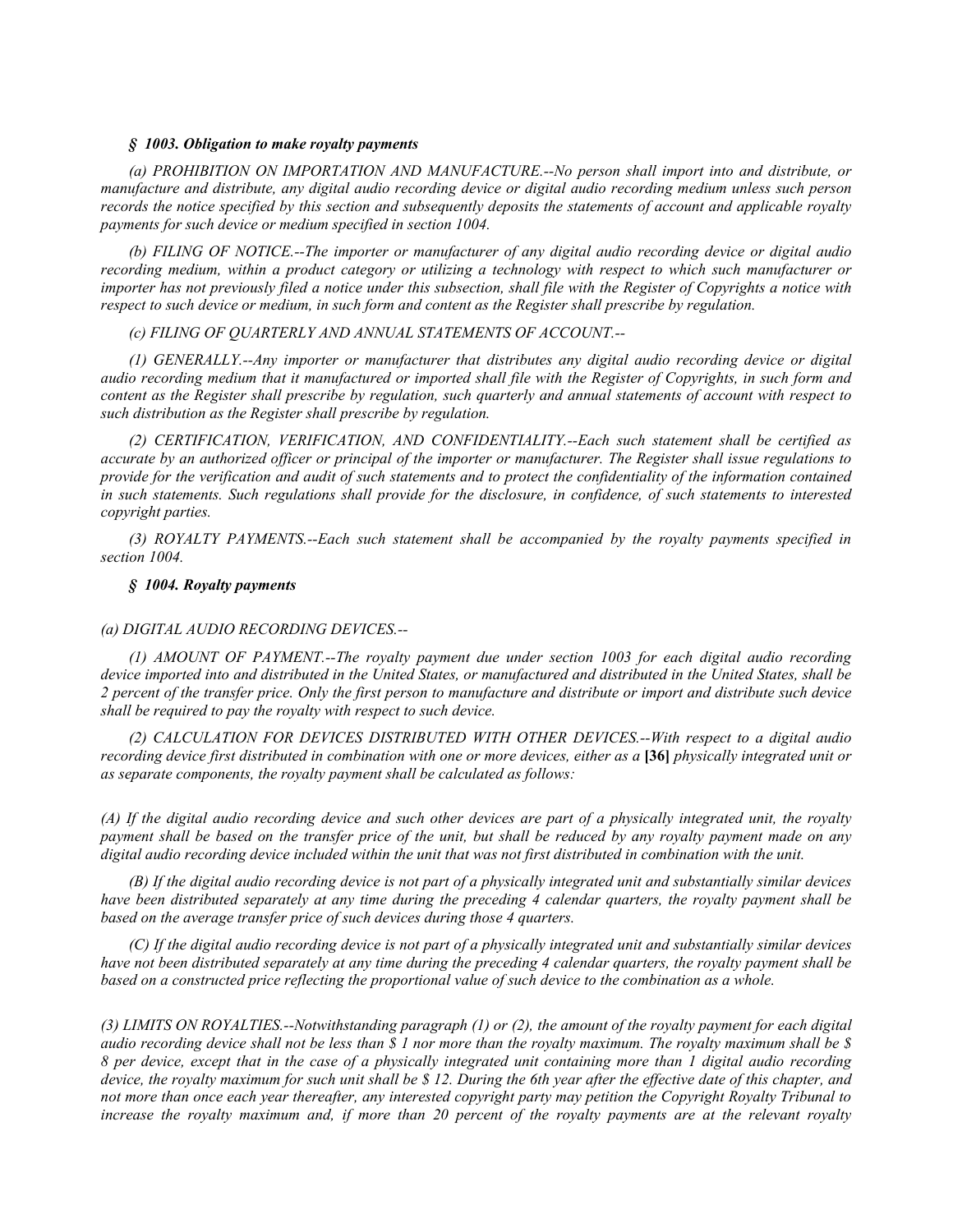*maximum, the Tribunal shall prospectively increase such royalty maximum with the goal of having no more than 10 percent of such payments at the new royalty maximum.*

*(b) DIGITAL AUDIO RECORDING MEDIA.--The royalty payment due under section 1003 for each digital audio recording medium imported into and distributed in the United States, or manufactured and distributed in the United States, shall be 3 percent of the transfer price. Only the first person to manufacture and distribute or import and distribute such medium shall be required to pay the royalty with respect to such medium.*

#### *§ 1005. Deposit of royalty payments and deduction of expenses*

*The Register of Copyrights shall receive all royalty payments deposited under this chapter and, after deducting the reasonable costs incurred by the Copyright Office under this chapter, shall deposit the balance in the Treasury of the United States, in such manner as the Secretary of the Treasury directs. All funds held by the Secretary of the Treasury shall be invested in interest-bearing United States securities for later distribution with interest under section 1007 . The Register shall submit to the Copyright Royalty Tribunal, on a quarterly basis, such information as the Tribunal shall require to perform its functions under this chapter.*

#### *[37] § 1006. Entitlement to royalty payments*

*(a) INTERESTED COPYRIGHT PARTIES.--The royalty payments deposited pursuant to section 1005 shall, in accordance with the procedures specified in section 1007 , be distributed to any interested copyright party--*

*(1) whose musical work or sound recording has been--*

*(A) embodied in phonorecords lawfully made under this title that have been distributed, and*

*(B) distributed in the form of phonorecords or disseminated to the public in transmissions, during the period to which such payments pertain; and*

#### *(2) who has filed a claim under section 1007 .*

*(b) ALLOCATION OF ROYALTY PAYMENTS TO GROUPS.--The royalty payments shall be divided into 2 funds as follows:*

*(1) THE SOUND RECORDINGS FUND.--66 2/3 percent of the royalty payments shall be allocated to the Sound Recordings Fund. 2 5/8 percent of the royalty payments allocated to the Sound Recordings Fund shall be placed in an escrow account managed by an independent administrator jointly appointed by the interested copyright parties described in section 1001(7)(A) and the American Federation of Musicians (or any successor entity) to be distributed to nonfeatured musicians (whether or not members of the American Federation of Musicians or any successor entity) who have performed on sound recordings distributed in the United States. 1 3/8 percent of the royalty payments allocated to the Sound Recordings Fund shall be placed in an escrow account managed by an independent administrator jointly appointed by the interested copyright parties described in section 1001(7)(A) and the American Federation of Television and Radio Artists (or any successor entity) to be distributed to nonfeatured vocalists (whether or not members of the American Federation of Television and Radio Artists or any successor entity) who have performed on sound recordings distributed in the United States. 40 percent of the remaining royalty payments in the Sound Recordings Fund shall be distributed to the interested copyright parties described in section 1001(7)(C) , and 60 percent of such remaining royalty payments shall be distributed to the interested copyright parties described in section 1001(7)(A) .*

*(2) THE MUSICAL WORKS FUND.--*

*(A) 33 1/3 percent of the royalty payments shall be allocated to the Musical Works Fund for distribution to interested copyright parties described in section 1001(7)(B) .*

*(B) Notwithstanding any contractual obligation to the contrary--*

*(i) music publishers shall be entitled to 50 percent of the royalty payments allocated to the Musical Works Fund, and*

*(ii) writers shall be entitled to the other 50 percent of the royalty payments allocated to the Musical Works Fund.*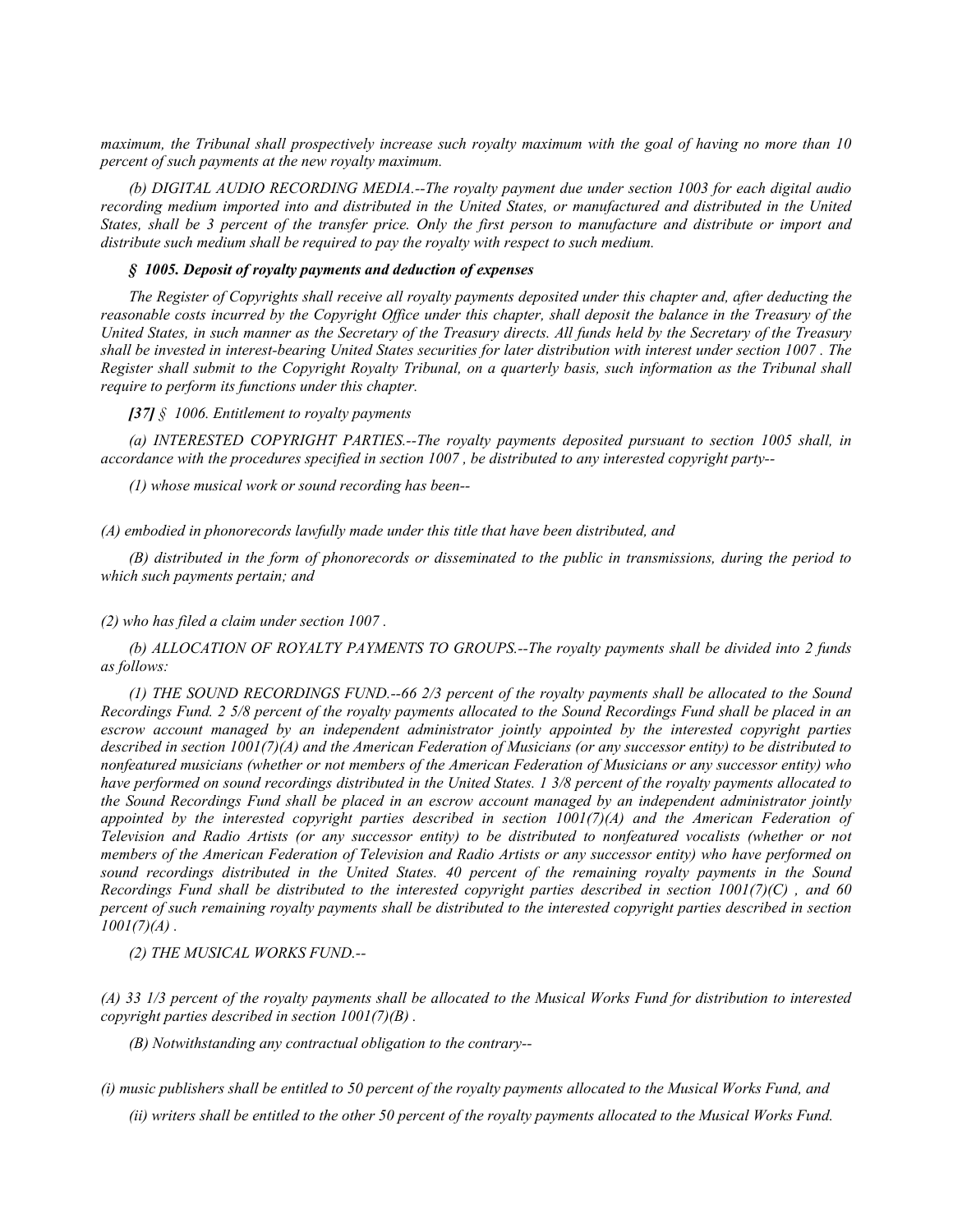*(c) ALLOCATION OF ROYALTY PAYMENTS WITHIN GROUPS.--If all interested copyright parties within a group specified in subsection* **[38]** *(b) do not agree on a voluntary proposal for the distribution of the royalty payments*  within each group, the Copyright Royalty Tribunal shall, pursuant to the procedures specified under section 1007(c), *allocate royalty payments under this section based on the extent to which, during the relevant period--*

*(1) for the Sound Recordings Fund, each sound recording was distributed in the form of phonorecords; and*

*(2) for the Musical Works Fund, each musical work was distributed in the form of phonorecords or disseminated to the public in transmissions.*

*§ 1007. Procedures for distributing royalty payments*

*(a) FILING OF CLAIMS AND NEGOTIAIIONS.--*

*(1) FILING OF CLAIMS.--During the first 2 months of each calendar year after the calendar year in which this chapter takes effect, every interested copyright party seeking to receive royalty payments to which such party is entitled under section 1006 shall file with the Copyright Royalty Tribunal a claim for payments collected during the preceding year in such form and manner as the Tribunal shall prescribe by regulation.*

*(2) NEGOTIATIONS.--Notwithstanding any provision of the antitrust laws, for purposes of this section interested copyright parties within each group specified in section 1006(b) may agree among themselves to the proportionate division of royalty payments, may lump their claims together and file them jointly or as a single claim, or may designate a common agent to receive payment on their behalf; except that no agreement under this subsection may modify the allocation of royalties specified in section 1006(b).*

*(b) DISTRIBUTION OF PAYMENTS IN THE ABSENCE OF A DISPUTE.--Within 30 days after the period established for the filing of claims under subsection (a), in each year after the year in which this section takes effect, the Copyright Royalty Tribunal shall determine whether there exists a controversy concerning the distribution of royalty payments under section 1006(c). If the Tribunal determines that no such controversy exists, the Tribunal shall, within 30 days after such determination, authorize the distribution of the royalty payments as set forth in the agreements regarding the distribution of royalty payments entered into pursuant to subsection (a), after deducting its reasonable administrative costs under this section.*

*(c) RESOLUTION OF DISPUTES.--If the Tribunal finds the existence of a controversy, it shall, pursuant to chapter 8 of this title, conduct a proceeding to determine the distribution of royalty payments. During the pendency of such a proceeding, the Tribunal shall withhold from distribution an amount sufficient to satisfy all claims with respect to which a controversy exists, but shall, to the extent feasible, authorize the distribution of any amounts that are not in controversy. The Tribunal shall, before authorizing the distribution of such royalty payments, deduct its reasonable administrative costs under this section.*

### *§ 1008. Prohibition on certain infringement actions*

*No action may be brought under this title, or under section 337 of the Tariff Act of 1930 , alleging infringement of copyright based on* **[39]** *the manufacture, importation, or distribution of a digital audio recording device, a digital audio recording medium, an analogue recording device, or an analogue recording medium, or based on the noncommercial use by a consumer of such a device or medium for making digital musical recordings or analogue musical recordings.*

## *§ 1009. Civil remedies*

*(a) CIVIL ACTIONS.--Any interested copyright party injured by a violation of section 1002 or 1003 may bring a civil action in an appropriate United States district court against any person for such violation.*

*(b) OTHER CIVIL ACTIONS.--Any person injured by a violation of this chapter may bring a civil action in an appropriate United States district court for actual damages incurred as a result of such violation.*

*(c) POWERS OF THE COURT.--In an action brought under subsection (a), the court--*

*(1) may grant temporary and permanent injunctions on such terms as it deems reasonable to prevent or restrain such violation;*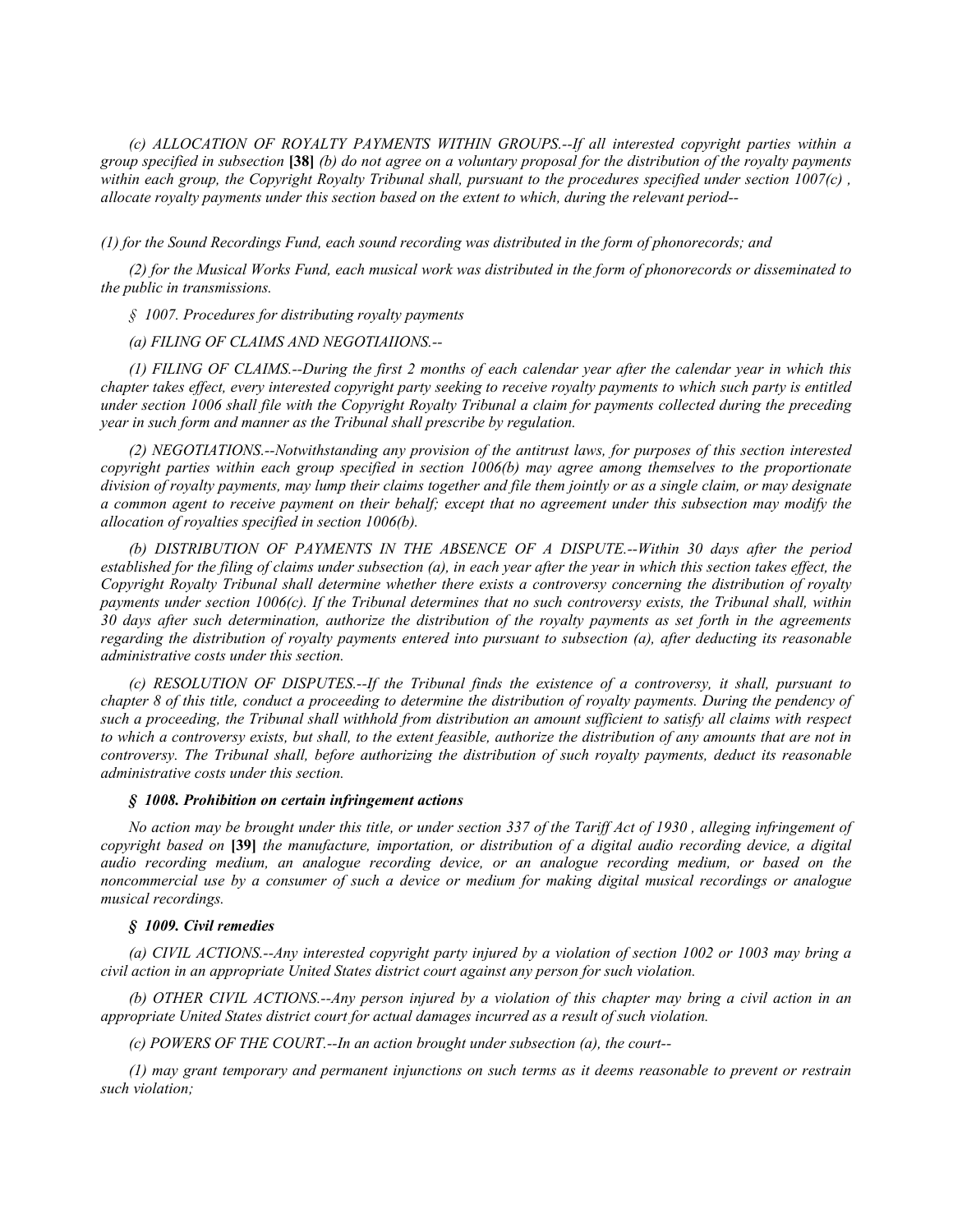*(2) in the case of a violation of section 1002, or in the case of an injury resulting from a failure to make royalty payments required by section 1003, shall award damages under subsection (d);*

*(3) in its discretion may allow the recovery of costs by or against any party other than the United States or an officer thereof; and*

*(4) in its discretion may award a reasonable attorney's fee to the prevailing party.*

*(d) AWARD OF DAMAGES.--*

*(1) DAMAGES FOR SECTION 1002 OR 1003 VIOLATIONS.--*

*(A) ACTUAL DAMAGES.--(i) In an action brought under subsection (a), if the court finds that a violation of section*  1002 or 1003 has occurred, the court shall award to the complaining party its actual damages if the complaining party *elects such damages at any time before final judgment is entered.*

*(ii) In the case of section 1003, actual damages shall constitute the royalty payments that should have been paid under section 1004 and deposited under section 1005. In such a case, the court, in its discretion, may award an additional amount of not to exceed 50 percent of the actual damages.*

*(B) STATUTORY DAMAGES FOR SECTION 1002 VIOLATIONS.--*

*(i) DEVICE.--A complaining party may recover an award of statutory damages for each violation of section 1002 (a) or (c) in the sum of not more than \$ 2,500 per device involved in such violation or per device on which a service prohibited by section 1002(c) has been performed, as the court considers just.*

*(ii) DIGITAL MUSICAL RECORDING.--A complaining party may recover an award of statutory damages for each violation of section 1002(d) in the sum of not more* **[40]** *than \$ 25 per digital musical recording involved in such violation, as the court considers just.*

*(iii) TRANSMISSION.--A complaining party may recover an award of damages for each transmission or communication that violates section 1002(e) in the sum of not more than \$ 10,000, as the court considers just.*

*(2) REPEATED VIOLATIONS.--In any case in which the court finds that a person has violated section 1002 or 1003 within 3 years after a final judgment against that person for another such violation was entered, the court may increase the award of damages to not more than double the amounts that would otherwise be awarded under paragraph (1), as the court considers just.*

*(3) INNOCENT VIOLATIONS OF SECTION 1002.--The court in its discretion may reduce the total award of damages against a person violating section 1002 to a sum of not less than \$ 250 in any case in which the court finds that the violator was not aware and had no reason to believe that its acts constituted a violation of section 1002.*

*(e) PAYMENT OF DAMAGES.--Any award of damages under subsection (d) shall be deposited with the Register pursuant to section 1005 for distribution to interested copyright parties as though such funds were royalty payments made pursuant to section 1003.*

*(f) IMPOUNDING OF ARTICLES.--At any time while an action under subsection (a) is pending, the court may order the impounding, on such terms as it deems reasonable, of any digital audio recording device, digital musical recording, or device specified in section 1002(c) that is in the custody or control of the alleged violator and that the court has reasonable cause to believe does not comply with, or was involved in a violation of, section 1002.*

*(g) REMEDIAL MODIFICATION AND DESTRUCTION OF ARTICLES.--In an action brought under subsection (a), the court may, as part of a final judgment or decree finding a violation of section 1002, order the remedial modification or the destruction of any digital audio recording device, digital musical recording, or device specified in section 1002(c) that--*

*(1) does not comply with, or was involved in a violation of, section 1002, and*

*(2) is in the custody or control of the violator or has been impounded under subsection (f).*

*§ 1010. Arbitration of certain disputes*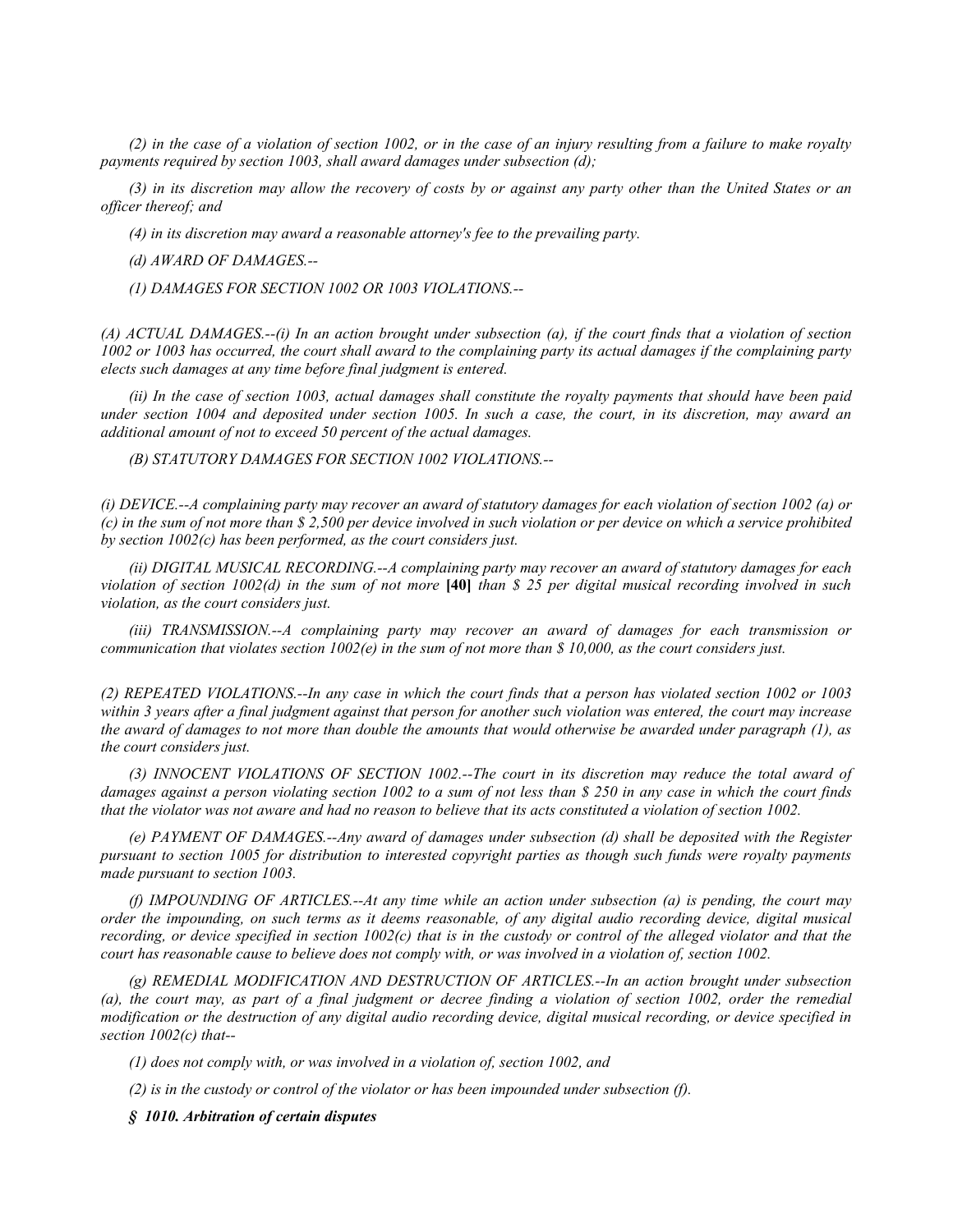*(a) SCOPE OF ARBITRATION.--Before the date of first distribution in the United States of a digital audio recording device or a digital audio interface device, any party manufacturing, importing, or distributing such device, and any interested copyright party may mutually agree to binding arbitration for the purpose of determining whether such device is subject to section 1002.*

*(b) INITIATION OF ARBITRATION PROCEEDINGS.--Parties agreeing to such arbitration shall file a petition with the Copyright Royalty Tribunal requesting the commencement of an arbitration proceeding. The petition may*  include the names and qualifications of potential arbitrators. Within 2 weeks after receiving such a petition, the *Tribunal shall cause notice to be published in the Federal Reg-* **[41]** *ister of the initiation of an arbitration proceeding. Such notice shall include the names and qualifications of 3 arbitrators chosen by the Tribunal from a list of available arbitrators obtained from the American Arbitration Association or such similar organization as the Tribunal shall select, and from potential arbitrators listed in the parties' petition. The arbitrators selected under this subsection shall constitute an Arbitration Panel.*

*(c) STAY OF JUDICIAL PROCEEDINGS.--Any civil action brought under section 1009 against a party to arbitration under this section shall, on application of one of the parties to the arbitration, be stayed until completion of the arbitration proceeding.*

*(d) ARBITRATION PROCEEDING.--The Arbitration Panel shall conduct an arbitration proceeding with respect to the matter concerned, in accordance with such procedures as it may adopt. The Panel shall act on the basis of a fully*  documented written record. Any party to the arbitration may submit relevant information and proposals to the Panel. *The parties to the proceeding shall bear the entire cost thereof in such manner and proportion as the Panel shall direct.*

*(e) REPORT TO COPYRIGHT ROYALTY TRIBUNAL.--Not later than 60 days after publication of the notice under subsection (b) of the initiation of an arbitration proceeding, the Arbitration Panel shall report to the Copyright Royalty Tribunal its determination concerning whether the device concerned is subject to section 1002. Such report shall be accompanied by the written record, and shall set forth the facts that the Panel found relevant to its determination.*

*(f) ACTION BY THE COPYRIGHT ROYALTY TRIBUNAL.--Within 60 days after receiving the report of the Arbitration Panel under subsection (e), the Copyright Royalty Tribunal shall adopt or reject the determination of the Panel. The Tribunal shall adopt the determination of the Panel unless the Tribunal finds that the determination is clearly erroneous. If the Tribunal rejects the determination of the Panel, the Tribunal shall, before the end of that 60 day period, and after full examination of the record created in the arbitration proceeding, issue an order setting forth its decision and the reasons therefor. The Tribunal shall cause to be published in the Federal Register the determination of the Panel and the decision of the Tribunal under this subsection with respect to the determination (including any order issued under the preceding sentence).*

*(g) JUDICIAL REVIEW.--Any decision of the Copyright Royalty Tribunal under subsection (f) with respect to a*  determination of the Arbitration Panel may be appealed, by a party to the arbitration, to the United States Court of *Appeals for the District of Columbia Circuit, within 30 days after the publication of the decision in the Federal Register. The pendency of an appeal under this subsection shall not stay the Tribunal's decision. The court shall have jurisdiction to modify or vacate a decision of the Tribunal only if it finds, on the basis of the record before the Tribunal, that the Arbitration Panel or the Tribunal acted in an arbitrary manner. If the court modifies the decision of the Tribunal, the court shall have jurisdiction to enter its own decision in accordance with its final judgment. The court may further vacate the decision of the Tribunal and remand the case for arbitration proceedings as provided in this section.*

## FOOTNOTES:

 [n1] Footnote 1. ''Copyright Issues Presented By Digital Audio Tape: Joint Hearing Before the Senate Subcommittee on Patents, Copyrights, and Trademarks of the Senate Judiciary Committee and the House Subcommittee on Courts, Civil Liberties, and the Administration of Justice of the House Judiciary Committee,'' 100th Cong., 1st Sess. (1987) [House Committee on the Judiciary Serial No. 6]. See in particular pages 54-61 (describing Copycode system); 69-85 (criticizing Copycode system).

[n2] Footnote 2. If the original tape is an analog formatted sound recording, one additional copy may be made because the transfer from analog to digital does not result in SCMS encoding under current technology. The encoding will thus occur at the next step, when the digital copy made from the analog source is itself copied.

[n3] Footnote 3. H.R. 4096 (Waxman); S. 2358 (DeConcini), 101st Cong., 2d Sess.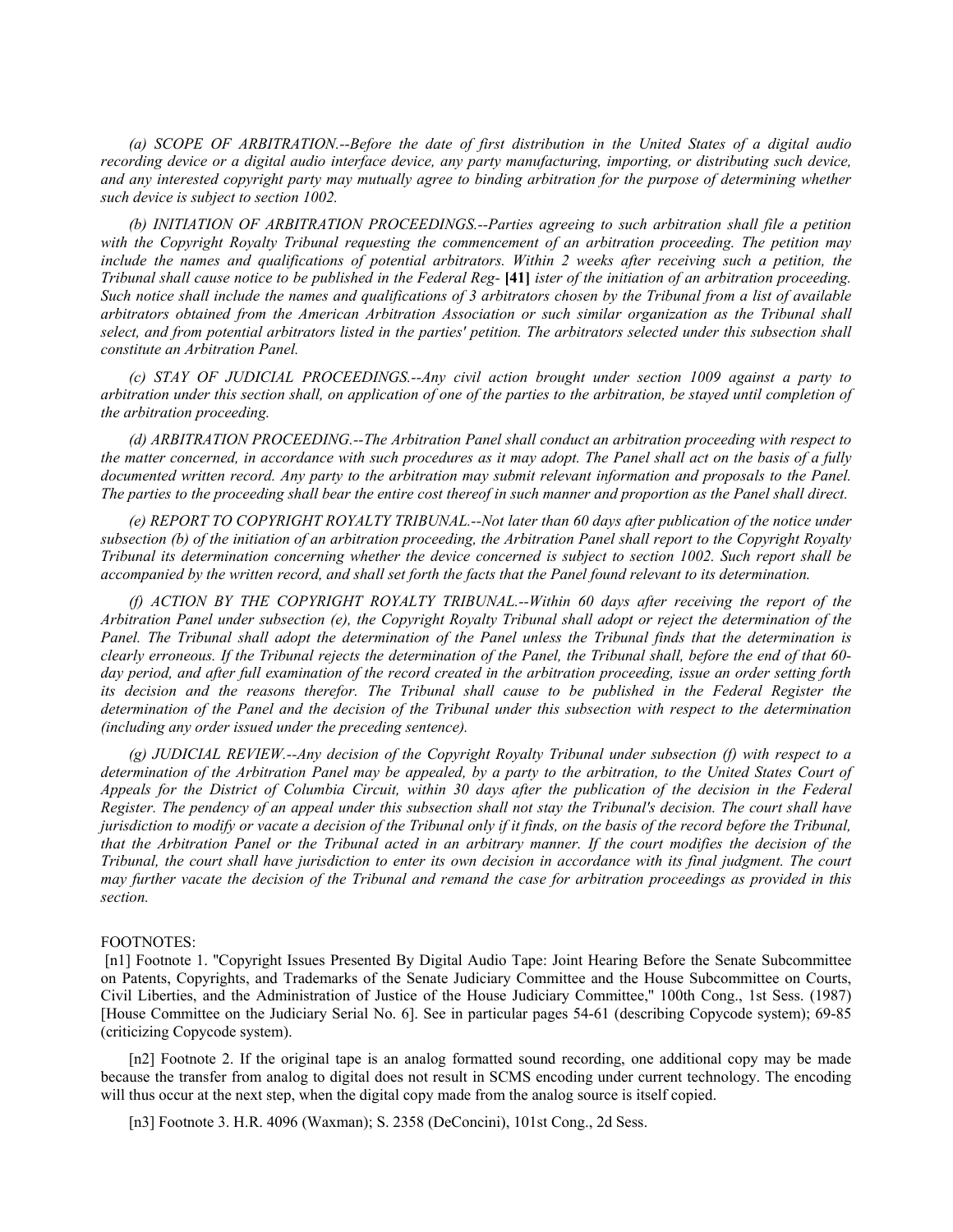[n4] Footnote 4. The Philips Corporation had announced plans for a Digital Compact Cassette player capable of playing both digital and analog tapes, and the Sony Corporation had announced plans to introduce a ''Mini-Disc'' player.

[n5] Footnote 5. Cahn v. Sony Corporation, 90 Civ. 4537 (S.D.N.Y. filed July 9, 1990).

[n6] Footnote 6. On March 25, 1992, H.R. 4567, a similar bill, was introduced by Ms. Collins, and referred jointly to the Committees on the Judiciary, Energy and Commerce, and Ways and Means. On June 2, 1992, the Energy and Commerce Committee ordered H.R. 4567 to be favorably reported with an amendment in the nature of a substitute. On August 5, 1992, the Energy and Commerce Committee filed its report, H.R. Rep. No. 102-780, Part 1.

[n7] Footnote 7. Act of October 15, 1971, P.L. 92-140, 92d Cong., 1st Sess., 85 Stat. 391 (effective February 15, 1972).

[n8] Footnote 8. See H.R. Rep. No. 487, 92d Cong., 1st Sess. 7 (1971): ''In approving the creation of a limited copyright in sound recordings it is the intention of the Committee that this limited copyright not grant any broader rights than are accorded to other copyright proprietors under existing title 17. Specifically, it is not the intention of the Committee to restrain the home recording, from broadcasts or from tapes or records, of recorded performances, where the home recording is for private use and with no purpose of reproducing or otherwise capitalizing commercially on it. This practice is common and unrestrained today, and the record producers and performers would be in no different position from that of the owners of copyright in recorded musical compositions in the past 20 years.'' This language did not appear in the Senate report.

[n9] Footnote 9. 117 Cong. Rec. H34748-34749 (October 4, 1971):

Mr. KAZEN. Am I correct in assuming that the bill protects copyrighted material that is duplicated for commercial purposes only?

Mr. KASTENMEIER. Yes.

Mr. KAZEN. In other words, if your child were to record off of a program which comes through the air on the radio or television, and then used it for his or her own personal pleasure, this use would not be included under the penalties of this bill

Mr. KASTENMEIER. This is not included in the bill. I am glad the gentleman raises the point.

On page 7 of the report, under ''Home Recordings,'' Members will note that under the bill the same practice which prevails today is called for; namely, this is considered both presently and under the proposed law to be fair use. The child does not do this for commercial purposes. This is made clear in the report.

For comments on this colloquy and a similar one at ''Hearings on S. 646 and H.R. 6927 Before Subcommittee No. 3 of the House Committee on the Judiciary,'' 92d Cong., 1st Sess. 22-23 (1971), *see Sony Corp. of America v. Universal City Studios, Inc., 480 F. Supp. 429, 445-446 (C.D. Cal. 1979);* rev'd, *659 F.2d 963, 968 n. 8 (9th Cir. 1981);* rev'd, *464 U.S. 417, 470-474 (1984)* (Justice Blackmun, dissenting).

[n10] Footnote 10. See Statement of Register of Copyrights Before the Subcommittee on Intellectual Property and Judicial Administration, House Committee on the Judiciary, February 19, 1992 at pages 3-10; Nimmer, ''Copyright Liability for Audio Home Recording: Dispelling the Betamax Myth,'' *68 Va. L. Rev. 1505 (1982).*

[n11] Footnote 11. Compare H.R. Rep. No. 94-1476, 94th Cong., 2d Sess. 66 (1976) ("It is not intended to give [taping] any special status under the fair use provision or to sanction any reproduction beyond the normal and reasonable limits of fair use'') with S. Rep. No. 94-473, 94th Cong., 1st Sess. 2d 66 (1975) (''The committee does not intend to suggest, however, that off-the-air recording for convenience would under any circumstances, be considered fair use''). Additionally, the provisions of the 1971 Sound Recording Act did not and were not intended to survive the omnibus revision of the 1976 Act. See also May 25, 1971 letter from the Librarian of Congress, reproduced in H.R. Rep. No. 92-487, 92d Cong., 1st Sess. 10 (1971): ''Upon enactment of the revision bill [this bill] would, of course, be merged into the larger pattern of the revised statute as a whole.''

## [n12] Footnote 12. *464 U.S. 417 (1984).*

[n13] Footnote 13. See H.R. Rep. No. 100-776, 100th Cong., 2d Sess. 2 (1988) (in discussing the 1984 Record Rental Amendment, the Committee stated ''although the advent of compact discs was foreseen, it was not predicted that they would eventually comprise a large part of the market for sales of prerecorded music'').